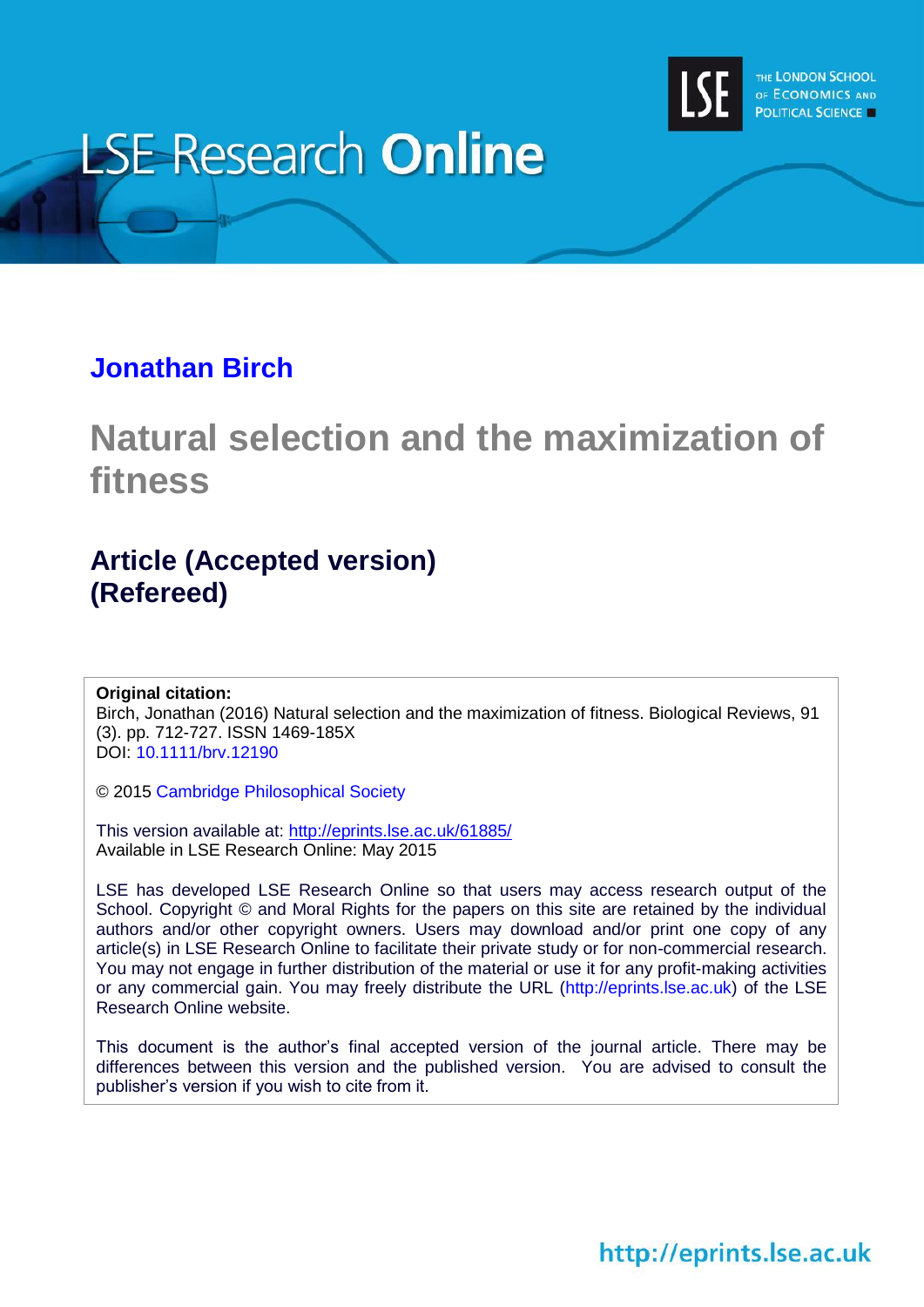#### **Natural selection and the maximization of fitness**

#### Jonathan Birch\*,†

*Christ's College, University of Cambridge, St Andrew's Street, Cambridge, CB2 3BU, UK*

\* E-mail:j.birch2@lse.ac.uk; Tel.: +44 (0)20 7107 7334.

† Present address: Department of Philosophy, Logic and Scientific Method, London School of Economics and Political Science, Houghton Street, London, WC2A 2AE, UK.

#### ABSTRACT

The notion that natural selection is a process of fitness maximization gets a bad press in population genetics, yet in other areas of biology the view that organisms behave as if attempting to maximize their fitness remains widespread. Here I critically appraise the prospects for reconciliation. I first distinguish four varieties of fitness maximization. I then examine two recent developments that may appear to vindicate at least one of these varieties. The first is the 'new' interpretation of Fisher's fundamental theorem of natural selection, on which the theorem is exactly true for any evolving population that satisfies some minimal assumptions. The second is the Formal Darwinism project, which forges links between gene frequency change and optimal strategy choice. In both cases, I argue that the results fail to establish a biologically significant maximization principle. I conclude that it may be a mistake to look for universal maximization principles justified by theory alone. A more promising approach may be to find maximization principles that apply conditionally and to show that the conditions were satisfied in the evolution of particular traits.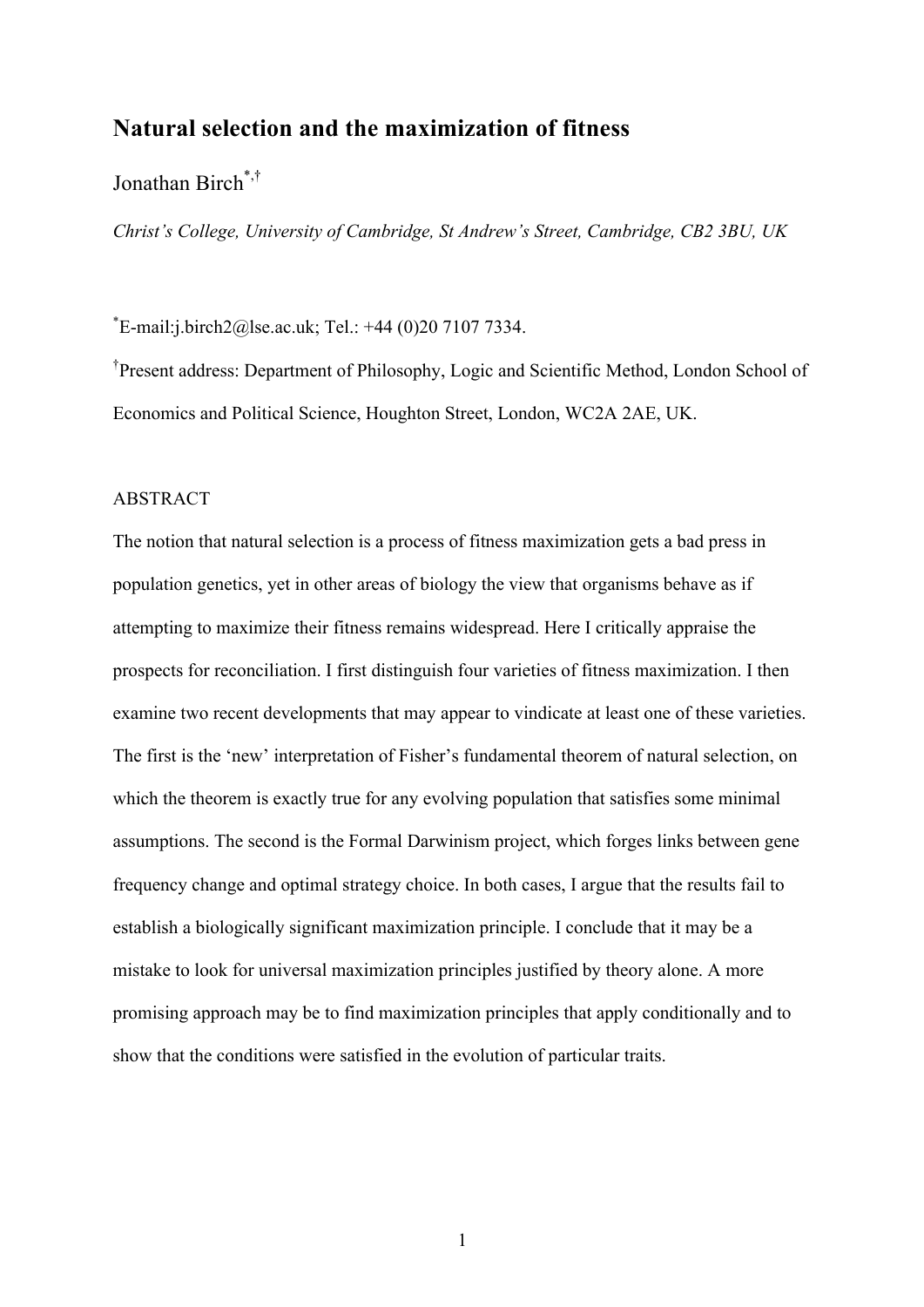*Key words*: fitness maximization, natural selection, population genetics, evolutionary ecology, Fisher's fundamental theorem, Formal Darwinism.

#### **CONTENTS**

- I. Introduction: conflicting paradigms
- II. Four varieties of fitness maximization
	- (1) Equilibrium *versus* change
	- (2) Challenges to MAX-A and MAX-B
	- (3) Individuals as maximizing agents
	- (4) MAX-C and the 'streetcar theory'
	- (5) Summary and preview
- III. The status of Fisher's 'fundamental theorem of natural selection'
	- (1) Old and new interpretations
	- (2) A brief explanation of the FTNS
	- (3) Does the FTNS vindicate MAX-B?
- IV. Grafen's 'Formal Darwinism' project
	- (1) Ingredients
		- (*a*) The Price equation
		- (*b*) Optimization programmes
		- (*c*) 'Scope for selection' and 'potential for positive selection'
	- (2) Links
- V. What do Grafen's links actually show?
	- (1) Which variety of maximization is at stake?
	- (2) Do the links vindicate MAX-C?
	- (3) Do they vindicate MAX-D?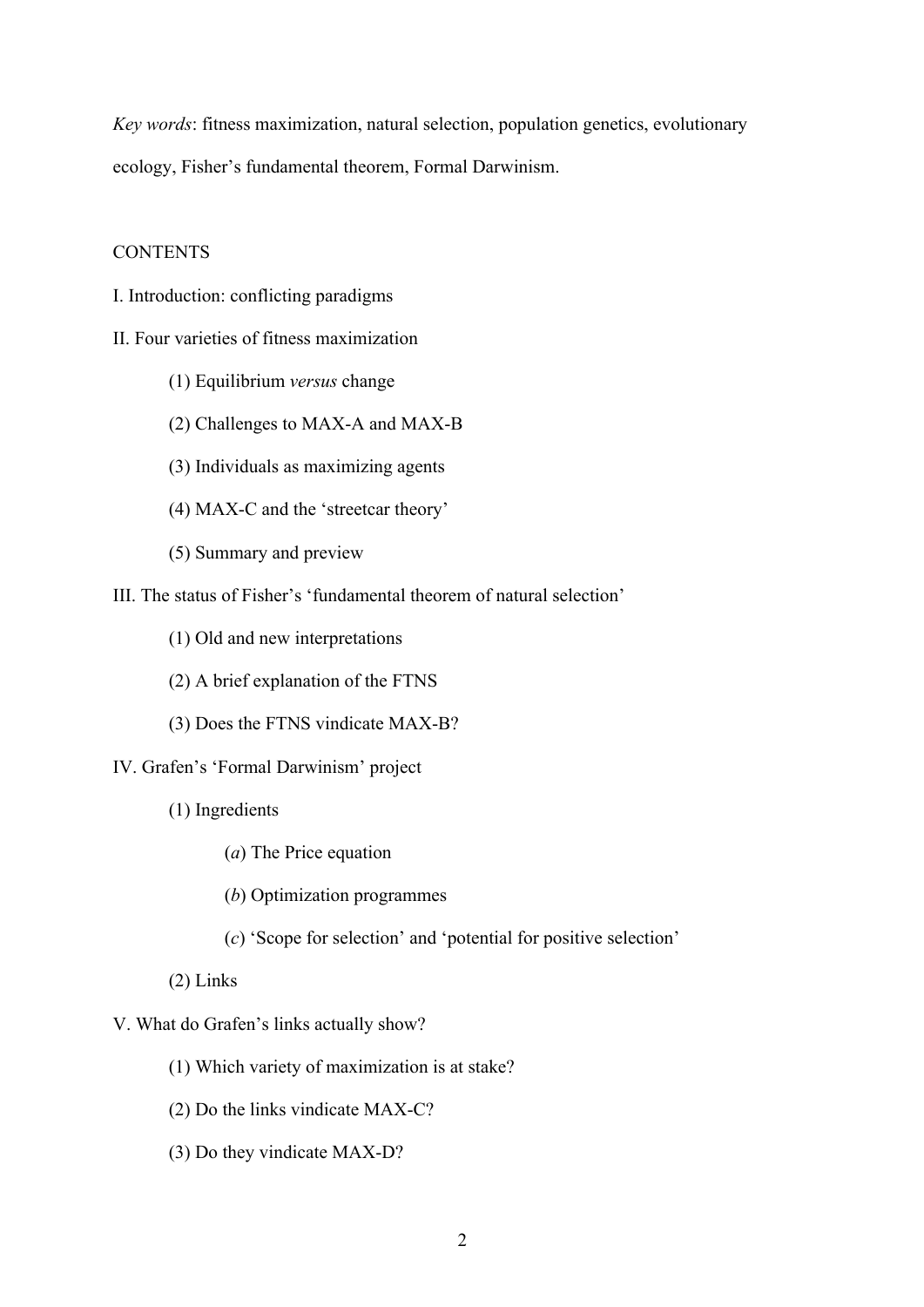VI. The limits of pure theory VII. Conclusions VIII. Acknowledgements IX. References

#### **I. INTRODUCTION: CONFLICTING PARADIGMS**

Evolutionary ecologists often take it for granted that natural selection can be regarded as a process of fitness maximization. Consider, for example, the following quotations from textbooks:

The majority of analyses of life history evolution considered in this book are predicated on two assumptions: (1) natural selection maximizes some measure of fitness, and (2) there exist trade-offs that limit the set of possible [character] combinations. (Roff, 1992, p. 393)

The second assumption critical to behavioral ecology is that the behavior studied is adaptive, that is, that natural selection maximizes fitness within the constraints that may be acting on the animal. (Dodson *et al*., 1998, p. 204) Individuals should be designed by natural selection to maximize their fitness. This idea can be used as a basis to formulate optimality models [...] . (Davies, Krebs & West, 2012, p. 81)

Given the pivotal role such assumptions are playing, one might be forgiven for assuming that they could be straightforwardly justified by population genetics. This, however, is far from the case. Most population geneticists doubt whether any justification of these assumptions is possible. This sceptical consensus is aptly summarized by A. W. F. Edwards (2007):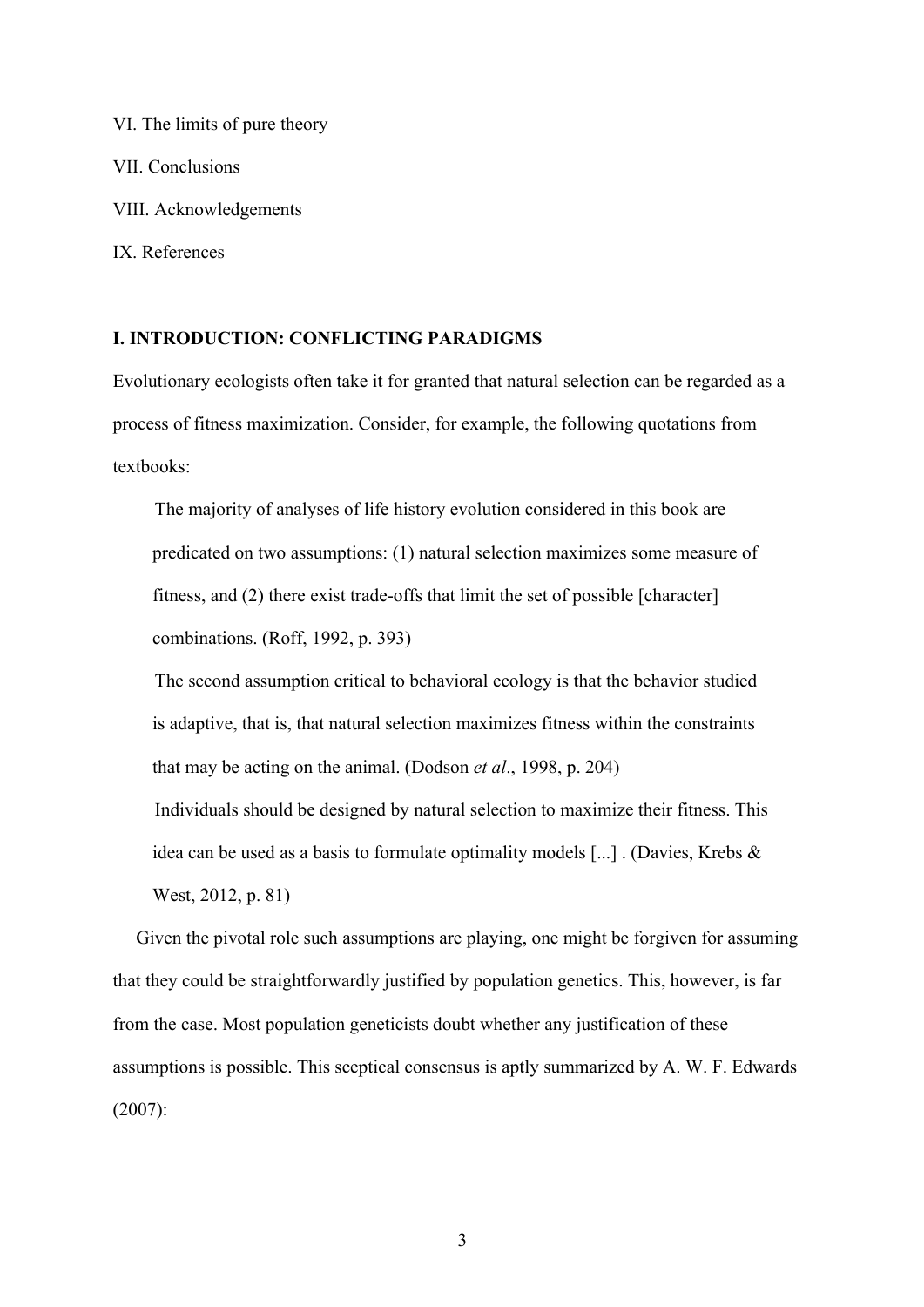[A] naive description of evolution as a process that tends to increase fitness is misleading in general, and hill-climbing metaphors are too crude to encompass the complexities of Mendelian segregation and other biological phenomena. (Edwards, 2007, p. 353)

A theoretical rift thus separates the two fields. Evolutionary ecologists should be worried: on the face of it, if the population geneticists are correct, then evolutionary ecologists have built entire research programmes on foundational assumptions that are at best unjustified and at worst provably false. But population geneticists too should be uneasy. For once all talk of hill-climbing and fitness maximization is jettisoned, it becomes less clear why the dynamics of gene frequency change lead so regularly to the brilliantly well-adapted organisms we find in the natural world.

The prospects for reconciliation between these two contrasting approaches to understanding evolution have long been a source of debate. Scepticism about fitness maximization runs deep in population genetics, thanks to numerous results that seem to undermine the suggestion that natural selection maximizes fitness. However, two recent developments motivate an updated assessment. The first is the 'new' interpretation of Fisher's fundamental theorem of natural selection, on which the theorem is exactly true for any evolving population that satisfies some minimal assumptions (Price, 1972; Ewens, 1989, 2004, 2011; Edwards, 1994, 2014; Lessard, 1997; Plutynski, 2006; Okasha, 2008; Bijma, 2010). The second development is the Formal Darwinism project of Alan Grafen and colleagues, which forges links between formal representations of gene frequency change and optimal strategy choice (Grafen, 1999, 2000, 2002, 2003, 2006*a*, *b*, 2007, 2014; Gardner & Grafen, 2009; Gardner & Welch, 2011; Batty *et al*., 2014).

My aim herein is to examine the consequences of these developments for the notion of fitness maximization. My focus will be on theoretical and conceptual issues. In concentrating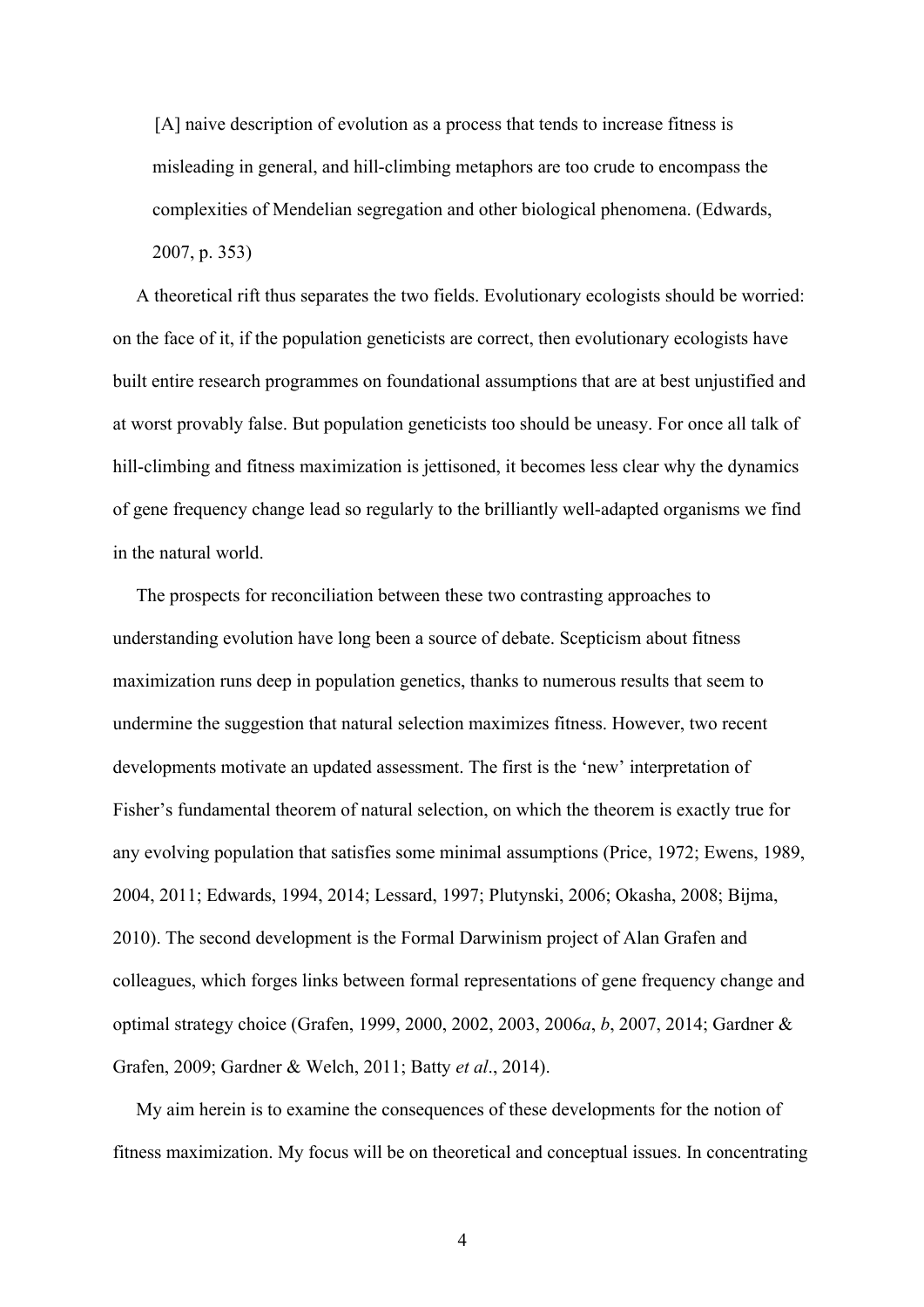on theory and concepts, I do not mean to imply that these are the only relevant considerations in understanding the relationship between population genetics and evolutionary ecology. To understand fully the reasons for the divergence of these two paradigms, we should also take account of empirical disagreements, as well as historical and sociological factors. Nevertheless, some of the reasons are theoretical and conceptual in nature, and, as Grafen and others have emphasized, a resolution of these issues—if possible—would be an important step towards bridging the divide between the two approaches.

Ultimately, I argue that neither Fisher's fundamental theorem nor Formal Darwinism establishes a maximization principle with biological meaning, and I conclude that it may be a mistake to look for universal maximization principles justified by theory alone. In the final section I suggest that a more promising approach may be to find maximization principles that apply conditionally, and to show that the conditions were satisfied in the evolutionary history of particular traits.

#### **II. FOUR VARIETIES OF FITNESS MAXIMIZATION**

Before we can assess the prospects for fitness maximization, we need a firmer grip on what it means. While the meaning of 'fitness' is open to debate, I intend to focus here on the concept of 'maximization' (for a review of recent work on the nature of fitness, see Rosenberg & Bouchard, 2010). For even if we could agree about the appropriate measure of fitness in any given context, there would still be room for disagreement regarding what it is for that measure to be 'maximized'. In fact, there are four broad varieties of 'maximization' that we must distinguish.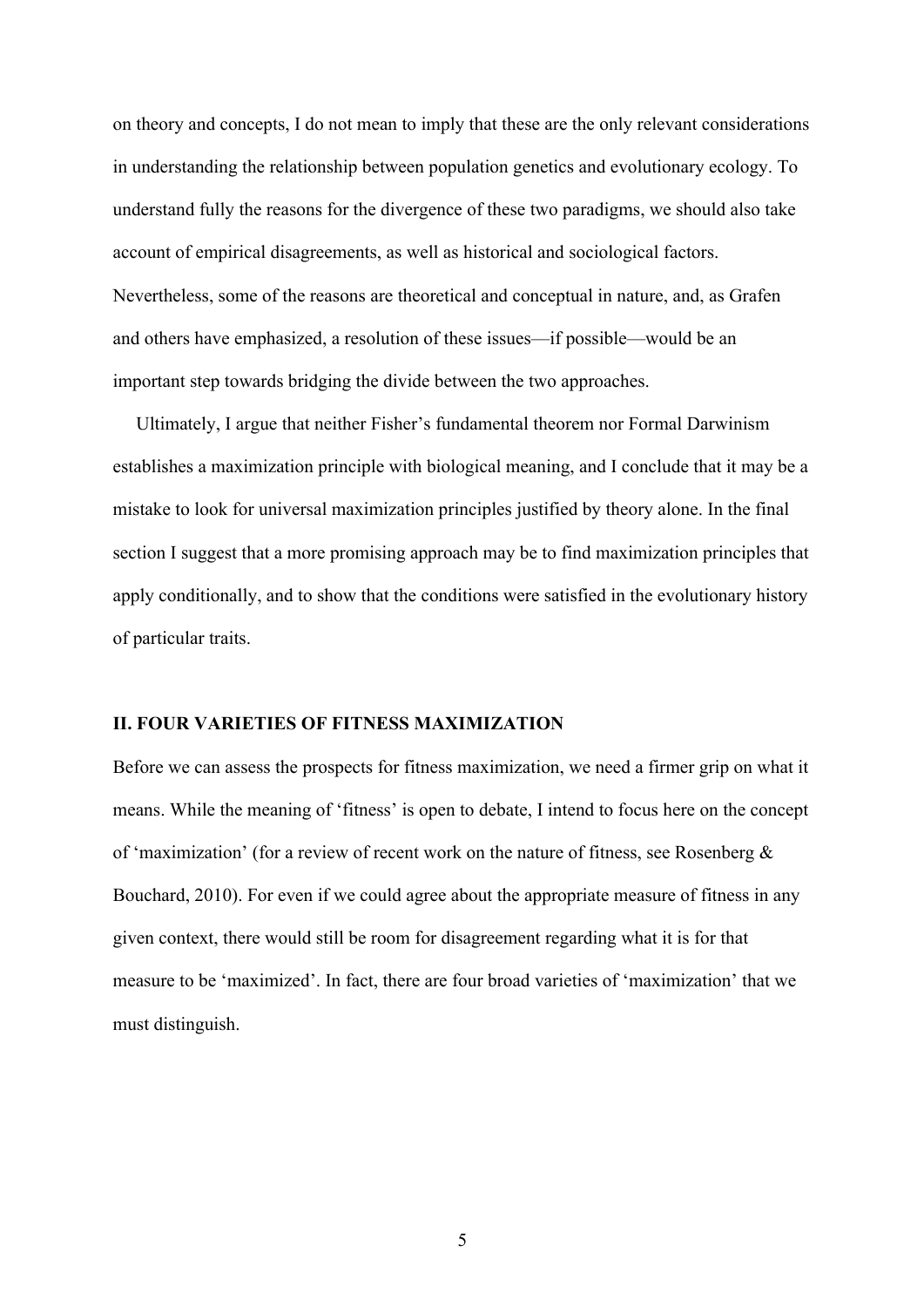#### **(1) Equilibrium** *versus* **change**

Fitness maximization is often conceptualized using Sewall Wright's (1932) 'adaptive landscape' metaphor. Wright envisioned a landscape characterized by 'adaptive peaks' representing mean fitness maxima, and he pictured evolution by natural selection as a 'hillclimbing' process that drives a population towards the nearest maximum. In this seductive vision, selection sometimes drives populations to the highest peak—the global maximum but it may also cause populations to become marooned on local maxima, separated from the global maximum by 'fitness valleys'.

The adaptive landscape metaphor involves two senses of 'maximization' that it is helpful to distinguish. First, it involves a claim about equilibria: the stationary points of evolution by natural selection are 'adaptive peaks' at which mean fitness is maximized. Second, it involves a claim about change: a population out of population-genetic equilibrium moves reliably upward, in the direction of greater mean fitness.

These two claims are logically distinct. In principle, it might be that adaptive peaks are always stationary points and yet selection might be ineffectual at driving populations towards them. Conversely, selection might drive populations reliably upward, and yet the population might regularly stop at points that are not peaks. To help us keep these ideas separate, let us denote them with the labels 'MAX-A' and 'MAX-B':

**MAX-A (***Mean fitness, equilibrium***)**: a population is at a stable populationgenetic equilibrium if and only if its mean fitness is maximized.

**MAX-B (***Mean fitness, change***)**: if a population is not in population-genetic equilibrium, then natural selection will reliably drive it in the direction of greater mean fitness, even if other factors prevent the population from reaching a maximum.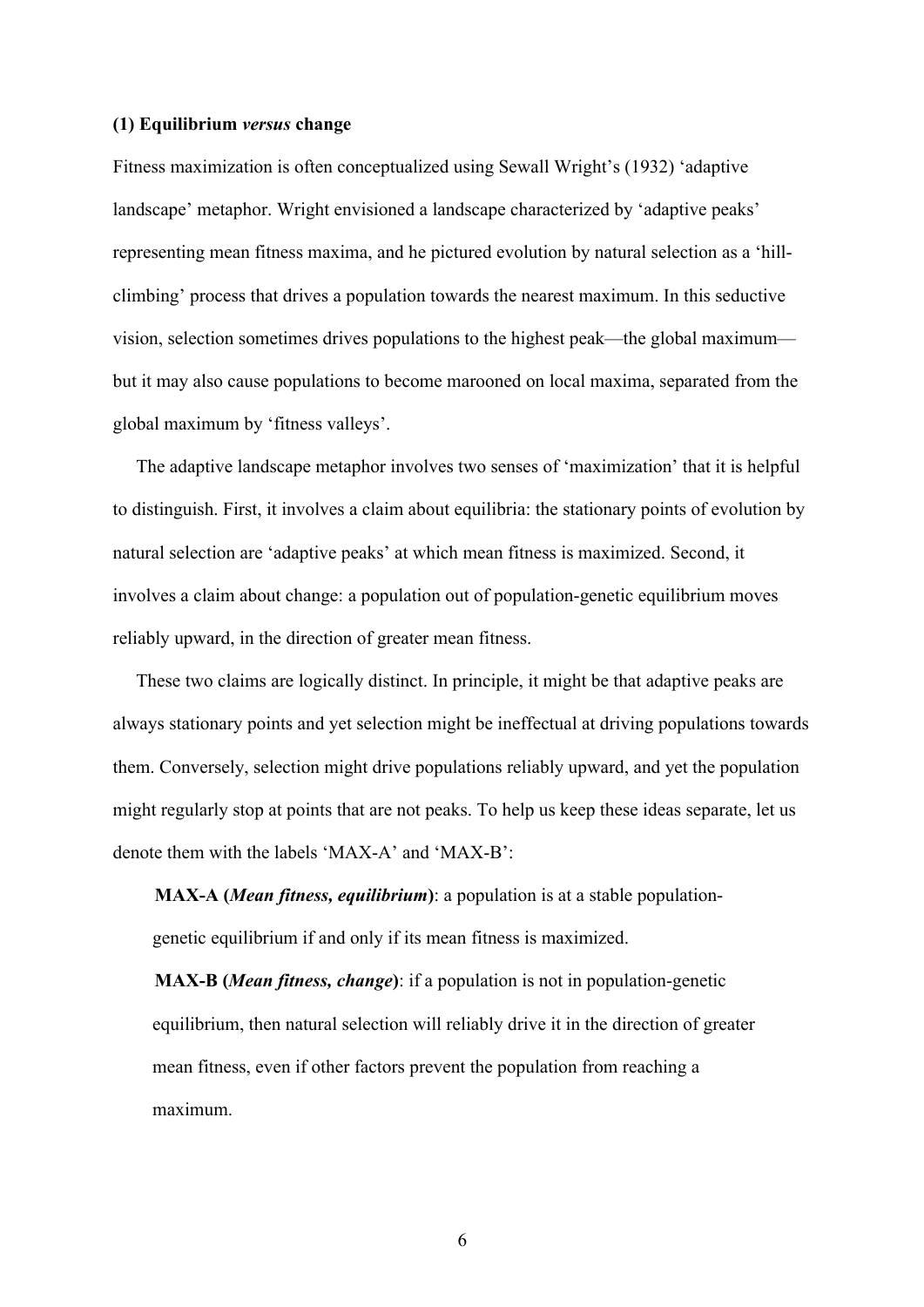Note that, in the eyes of some theorists, MAX-B does not amount to a 'maximization principle' at all, since it does not imply that fitness is maximized at equilibrium (*cf*. Ewens, 2014). MAX-B ascribes a directional 'hill-climbing' bias to the process of natural selection, but it does so without asserting that any particular outcome will result from this bias. Since my aim in this section is to disambiguate various senses of 'maximization' without commenting on the appropriateness of the usage, I will continue to refer to MAX-B as a 'maximization principle'. Nevertheless, it is important to note the contrast with MAX-A, which does assert that fitness is maximized at equilibrium.

#### **(2) Challenges to MAX-A and MAX-B**

While MAX-A and MAX-B may look innocuous to biologists trained to think of evolution in terms of adaptive landscapes, they are contentious in population genetics (Ewens, 2004; Edwards, 2007). MAX-A is challenged by models in which evolution stops at a point that, on any reasonable measure of fitness, is not a mean fitness maximum. Meanwhile, MAX-B is challenged by models in which, on any reasonable measure of fitness, natural selection drives the mean fitness of a population downwards over time.

Models of both sorts have a long history in population genetics. In one-locus models that satisfy various other assumptions (random mating, frequency-independent fitness, selection on viability differences only), the mean fitness does reliably increase and stable equilibria do correspond to mean fitness maxima (Scheuer & Mandel, 1959; Mulholland & Smith, 1959; Edwards, 2000). But relax any of the assumptions of these models and the result is no longer valid. A standard citation in this context is Moran (1964), who constructed a two-locus model in which mean fitness decreases over time, and in which population-genetic equilibrium occurs far from any 'adaptive peak'. Moran took this result to debunk the very idea of an 'adaptive topography'. Ewens (1968) and Karlin (1975) reinforced Moran's conclusions with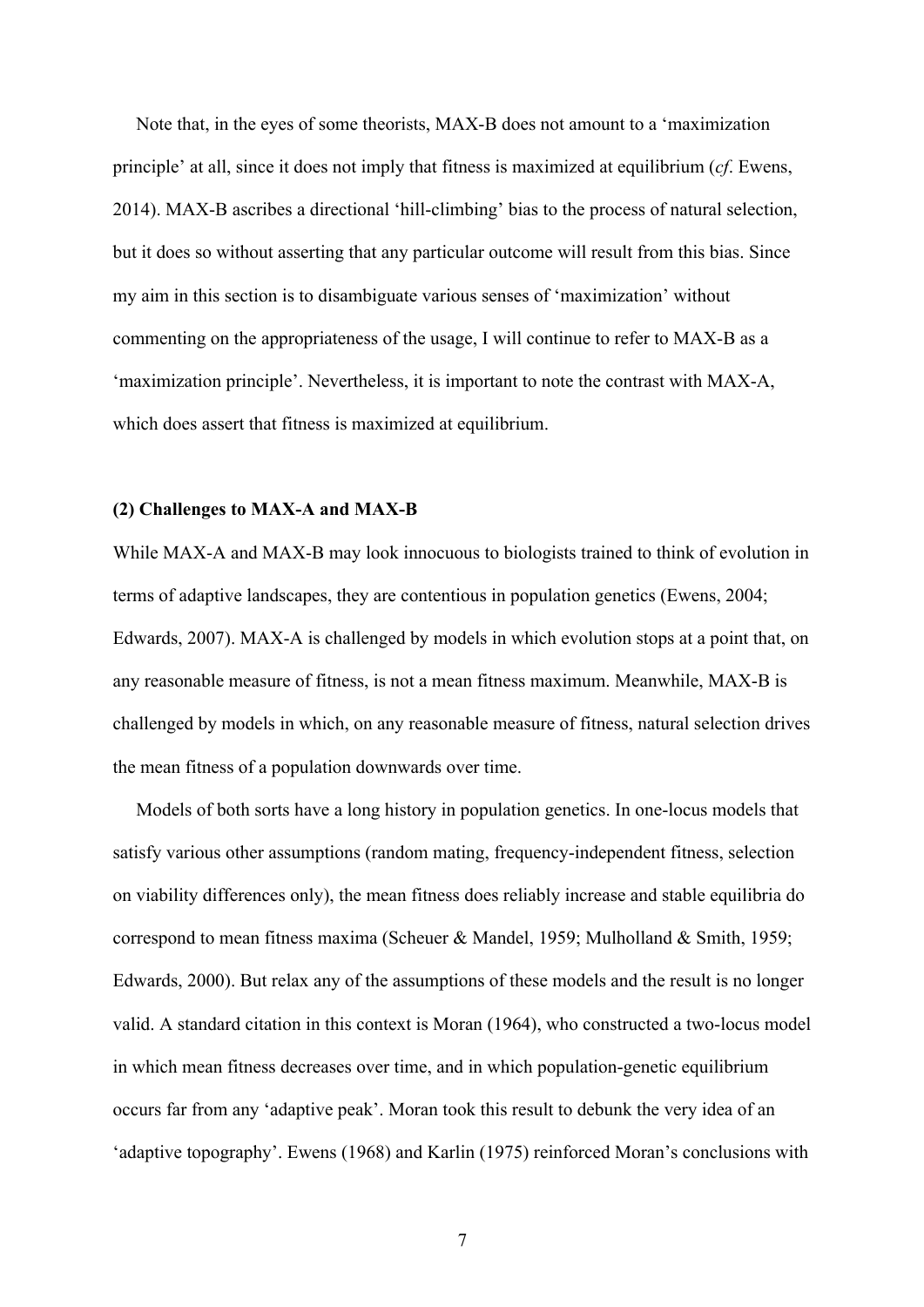further results along similar lines. The overall message of this work is that both MAX-A and MAX-B are extremely dubious in the multi-locus case (see also Hammerstein, 1996; Eshel, Feldman & Bergman, 1998; Ewens, 2004).

Intuitively, the source of the trouble in multi-locus models is that Mendelian segregation, recombination and epistasis complicate the transmission of fitness between parents and offspring. Offspring, while resembling their parents on the whole, inherit a combination of genes that is not a simple replica of either parent. Consequently, a gene that promotes the fitness of a parent can, on finding itself in a new genomic context, detract from the fitness of the offspring by whom it is inherited, with adverse consequences for the population mean fitness. Unfortunately, natural selection only 'sees' whether current bearers of an allele are fitter, on average, than non-bearers; it does not 'see' what the mean population fitness will be after the vagaries of Mendelian inheritance have taken their course.

In the models referenced above, the fitness of any individual is assumed to be independent of population gene frequencies. Generally speaking, matters are even worse for mean fitness maximization when we introduce frequency-dependent fitness. Here, the intuitive problem is that frequency dependence makes it possible for an allele to be selected even when an increase in its frequency would, *via* knock-on effects on the fitness of other genotypes, detract from the mean fitness of the population. The moral of over 50 years of work in this area is that, when fitness depends on gene frequency, the mean fitness does not reliably increase and is rarely maximized at equilibrium (there are conditions under which mean fitness is maximized, but these conditions are restrictive; see Sigmund, 1987; Asmussen, Cartwright and Spencer 2004). Indeed, in an early treatment of frequency dependence, Sacks (1967) showed that frequency-dependent selection can lead to a stable equilibrium that is also a fitness minimum. This point has been underlined by recent work in the field of adaptive dynamics, which suggests an important role for fitness minimization in evolution. The idea is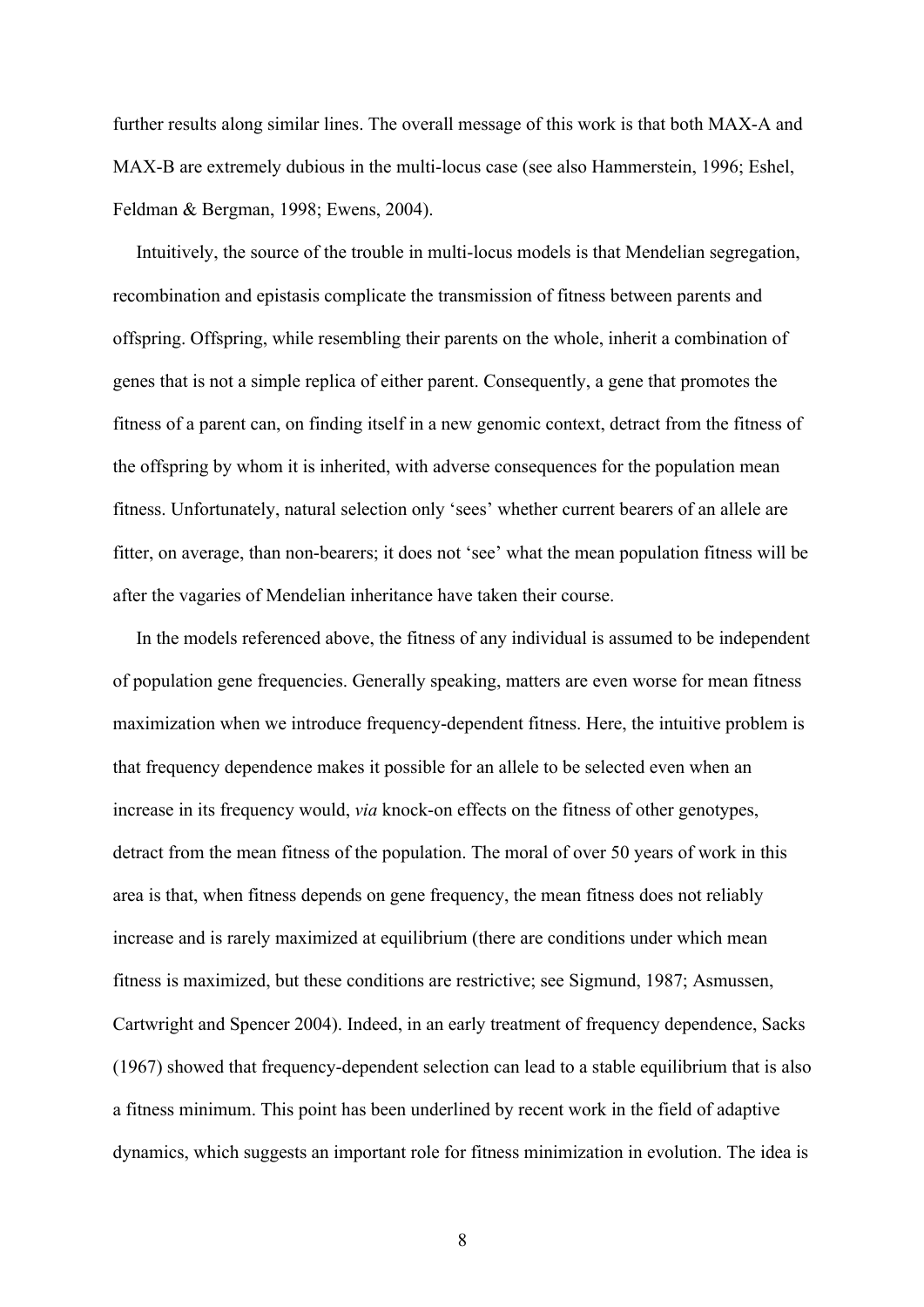that fitness minima act as 'evolutionary branching points' at which a population fragments, causing different subpopulations to pursue divergent evolutionary trajectories (Geritz, Mesze & Metz, 1998; Doebeli & Dieckmann, 2000; Doebeli, 2011).

Note that the problem these models pose for MAX-A is not simply that the population stops at a local maximum rather than finding its way to the global maximum. The problem is that the population stops at a point that is not a maximum at all, whether local or global. If we insist on employing the 'adaptive landscape' metaphor in such cases, we should say that the stopping point lies on a 'slope' or in a 'valley' rather than on a 'peak'. Likewise, note that the problem they pose for MAX-B is not simply that the 'uphill push' of natural selection is counteracted by other evolutionary processes (drift, mutation, etc.). The problem is that even when there is no cause of gene frequency change other than natural selection, the mean fitness still decreases.

If there any way to salvage MAX-A or MAX-B? There are various moves we might make here, though none is uncontroversial. For example, we might try to defend a version of MAX-A by arguing that, although mean fitness maxima are not the only stable stationary points, they possess special stability properties that other stationary points do not possess. The tenability of this claim depends on the nature of these 'special stability properties'.

Two standard stability concepts are Lyapunov stability and asymptotic stability. Roughly speaking, an equilibrium is 'Lyapunov stable' if a population that starts close to the equilibrium stays close indefinitely; an equilibrium is 'asymptotically stable' if, in addition to being Lyapunov stable, it is such that the population will converge to it from any starting point (for global asymptotic stability) or from any local starting point (for local asymptotic stability). These stability concepts, however, provide little comfort for the defender of MAX-A. For once we move beyond the special case of frequency-independent selection at a single locus, equilibria which are not fitness maxima may also have these stability properties.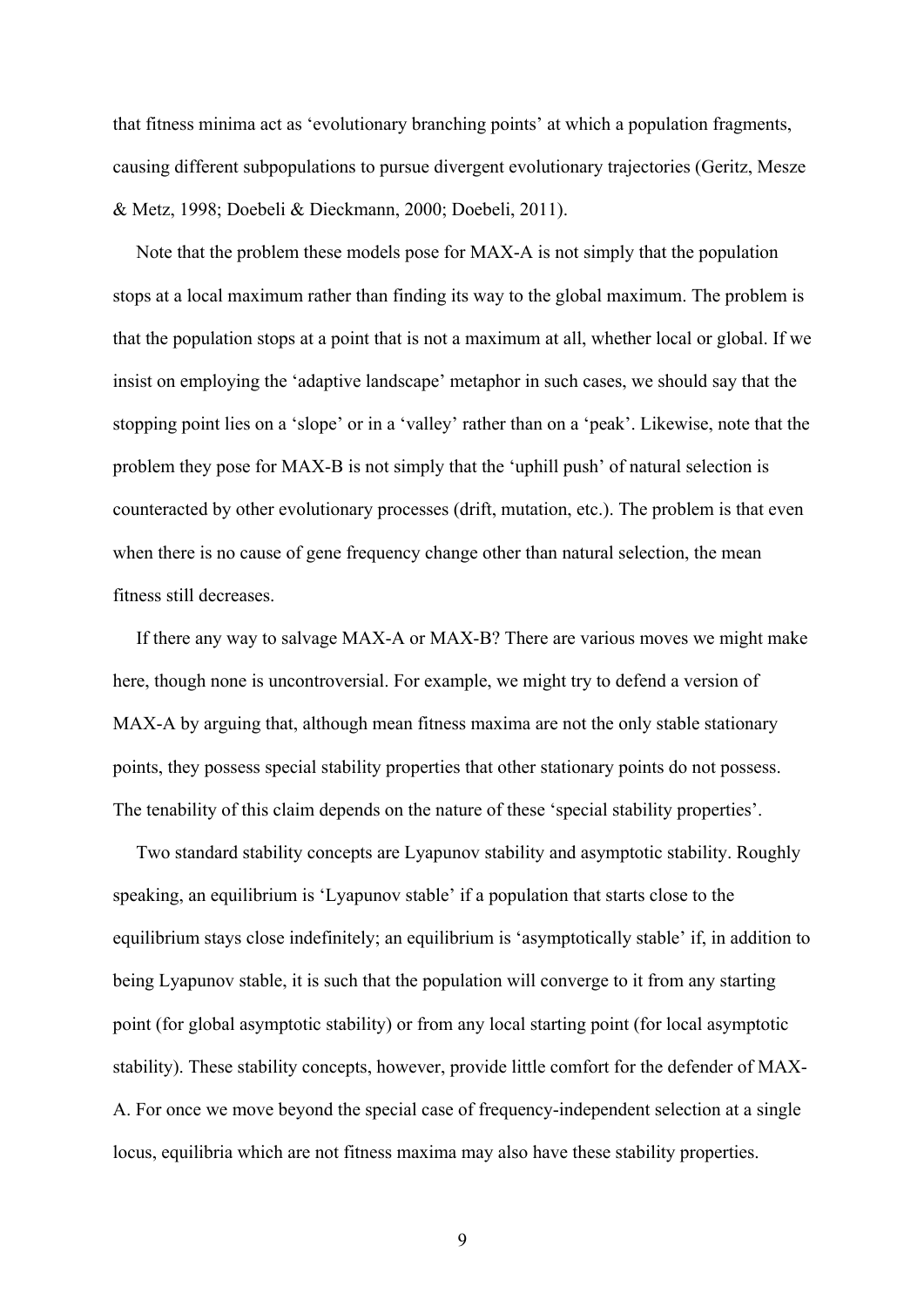'Evolutionary branching points' are an example: they are asymptotically stable despite being fitness minima.

A different way of conceptualizing stability concentrates on the ability of an equilibrium to resist invasion by feasible mutants (*cf*. Maynard Smith & Price, 1973). Evolutionary branching points are not stable in this sense; they are in fact vulnerable to invasion by any nearby mutant (Doebeli, 2011, p. 20). Equilibria maintained by genetic constraints may also be unstable in this sense in the long run, since they may be vulnerable to invasion by mutants which circumvent the constraints. Consequently, we might be tempted to conjecture that, in any scenario in which fitness is not maximized at equilibrium, this equilibrium will be vulnerable to invasion in the long run. This line of thought is central to Hammerstein's (1996) 'streetcar theory' of evolution, which we revisit below.

But what of MAX-B? Since this concerns the short-term dynamics of natural selection i.e. the 'direction' in which selection 'pushes'—considerations regarding the long-term malleability of genetic architecture do nothing to support it. However, there is one recent theoretical development that may appear to provide support for MAX-B. This is the 'new' interpretation of R. A. Fisher's 'fundamental theorem of natural selection', on which the theorem (thought for many years to be, at best, approximately true as a claim about the action of natural selection) is exactly true, but concerns a 'partial change' in mean fitness rather than the total change. A tempting thought is that the theorem thus reveals an underlying tendency on the part of natural selection to increase mean fitness, a tendency often masked by other 'partial changes'. I examine and ultimately criticize this thought in Section III.

#### **(3) Individuals as maximizing agents**

In both MAX-A and MAX-B, the variable that is maximized is the population mean of some appropriate fitness measure. Hence the processes of maximization described by MAX-A and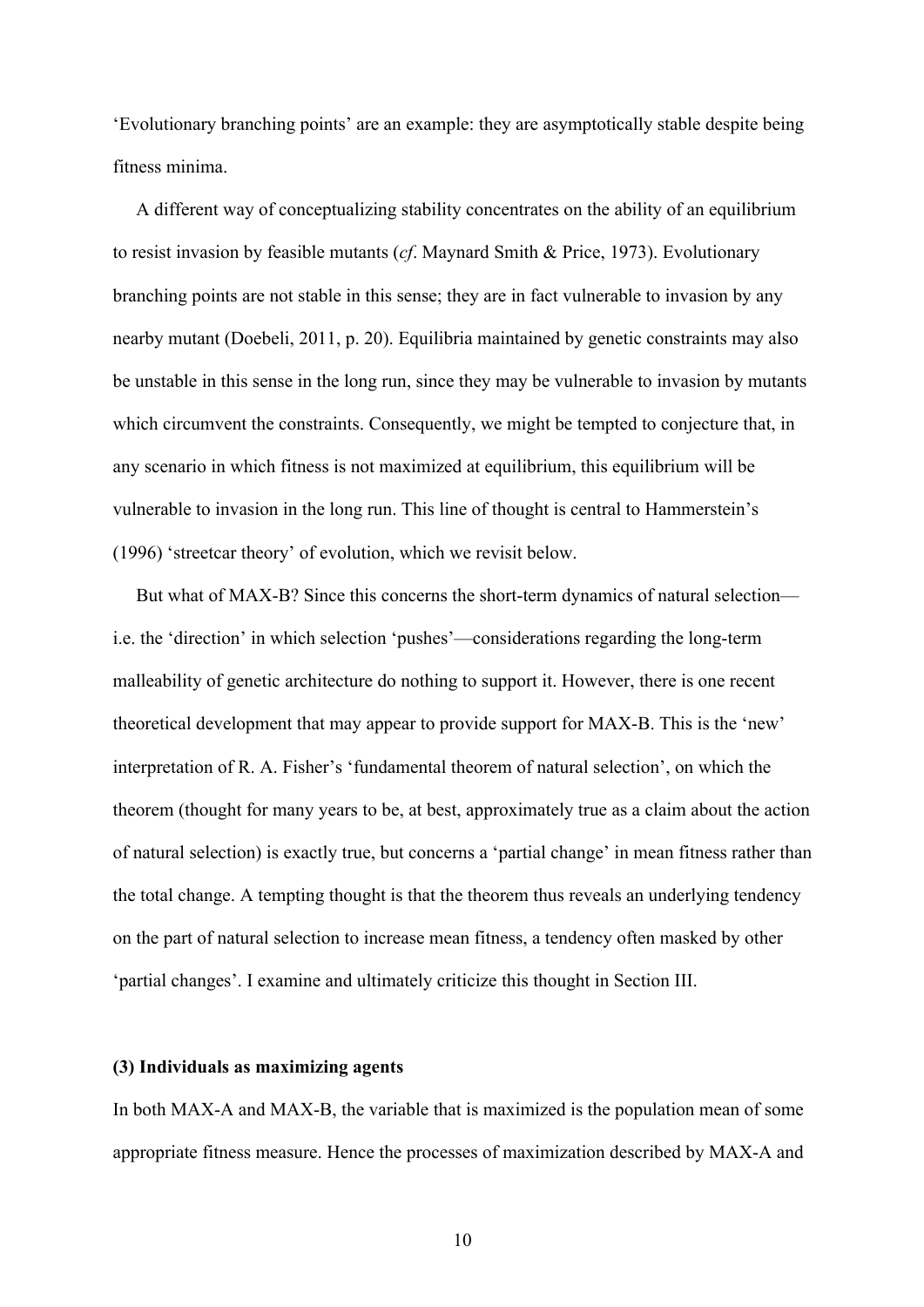MAX-B are processes that (if they happen at all) happen to a population rather than to any individual organism.

MAX-A and MAX-B capture the senses of 'maximization' that are most commonly at stake in population genetics. But they are not the only senses of 'maximization' that matter in evolutionary biology. Ecologists commonly start with the assumption that an individual organism will act as if attempting to maximize its own individual fitness (or inclusive fitness). They then ask: which strategy, from the range of feasible options, would it be rational for the organism to adopt, given its apparent goal?

We can say (following Grafen) that behavioural ecologists who think in this way are employing an 'individual as maximizing agent' analogy (Grafen, 1984, 1999). Agential thinking of this sort is widespread in many areas of behavioural ecology, including evolutionary game theory and optimality modelling (e.g. Maynard Smith, 1982; Parker & Maynard Smith, 1990; Davies *et al*., 2012). It also surfaces in informal arguments that appeal to the 'inclusive fitness interests' of an organism.

To invoke such an analogy is not to presuppose rational agency on the part of the organisms in question. Instead, the thought is that organisms, regardless of their degree of cognitive sophistication, can be modelled as if they were rational agents attempting to maximize fitness, because natural selection tends to lead to equilibria at which organisms adopt strategies that at least approximately maximize fitness (or inclusive fitness) within the set of feasible options (Grafen, 1984, 1999).

This leads to a third sense of fitness-maximization, which we can characterize as follows:

**MAX-C (***Individual fitness, equilibrium***)**: a population is at a stable populationgenetic equilibrium if and only if all organisms adopt the phenotype that maximizes their individual fitness within the set of feasible options.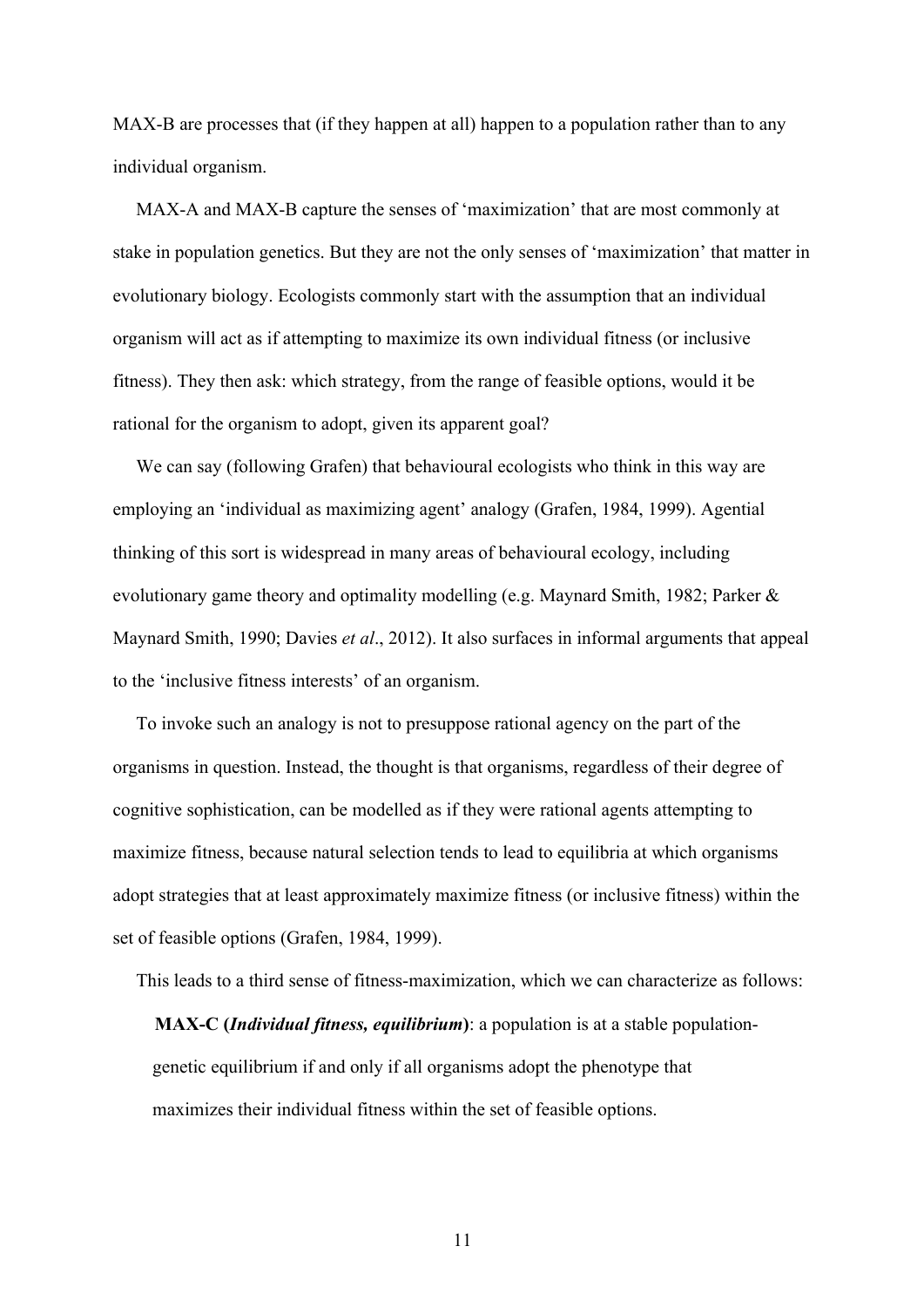This notion of maximization bears some resemblance to MAX-A, in that it posits a close relationship between population-genetic equilibria and fitness-maxima; but it differs in that it defines these maxima not in terms of the mean fitness of the population, but rather in terms of optimal strategy choice (within the set of feasible options) on the part of individual organisms.

As with MAX-A and MAX-B, this leaves open the question of how the key notions should be formalized. Note, however, that the formal apparatus needed to capture the notion of an organism 'adopting a phenotype that maximizes its individual fitness within the set of feasible options' will be different from that needed to capture the notion of a population moving towards the peaks on an adaptive landscape. The notion of 'maximization' at work in MAX-C has little to do with the adaptive landscape metaphor. It is much closer to the notion of 'maximization' which appears in economics, in which human agents are typically modelled as rational utility maximizers. Given this, we should arguably look to economics for an appropriate set of mathematical tools with which to formalize MAX-C (see Section IV; see also Grafen, 1999; Okasha, Weymark & Bossert, 2014).

For defenders of fitness maximization, the main attraction of MAX-C over MAX-A is that it makes room for cases of strategic interaction in which a population evolves to a Nash equilibrium. In such cases, every agent plays the 'best response' to its opponent's strategy; it maximizes its pay-off conditional on what its opponent does. At a Nash equilibrium, mean fitness is rarely maximized; indeed, sometimes it is minimized (Doebeli & Hauert, 2005). Yet there is still a sense in which each organism at a Nash equilibrium is adopting the fitnessmaximizing phenotype within the range of feasible options, conditional on what its opponents are doing. An organism may therefore exhibit a meaningful form of fitness maximization at equilibrium (i.e. 'conditional maximization' or 'best-response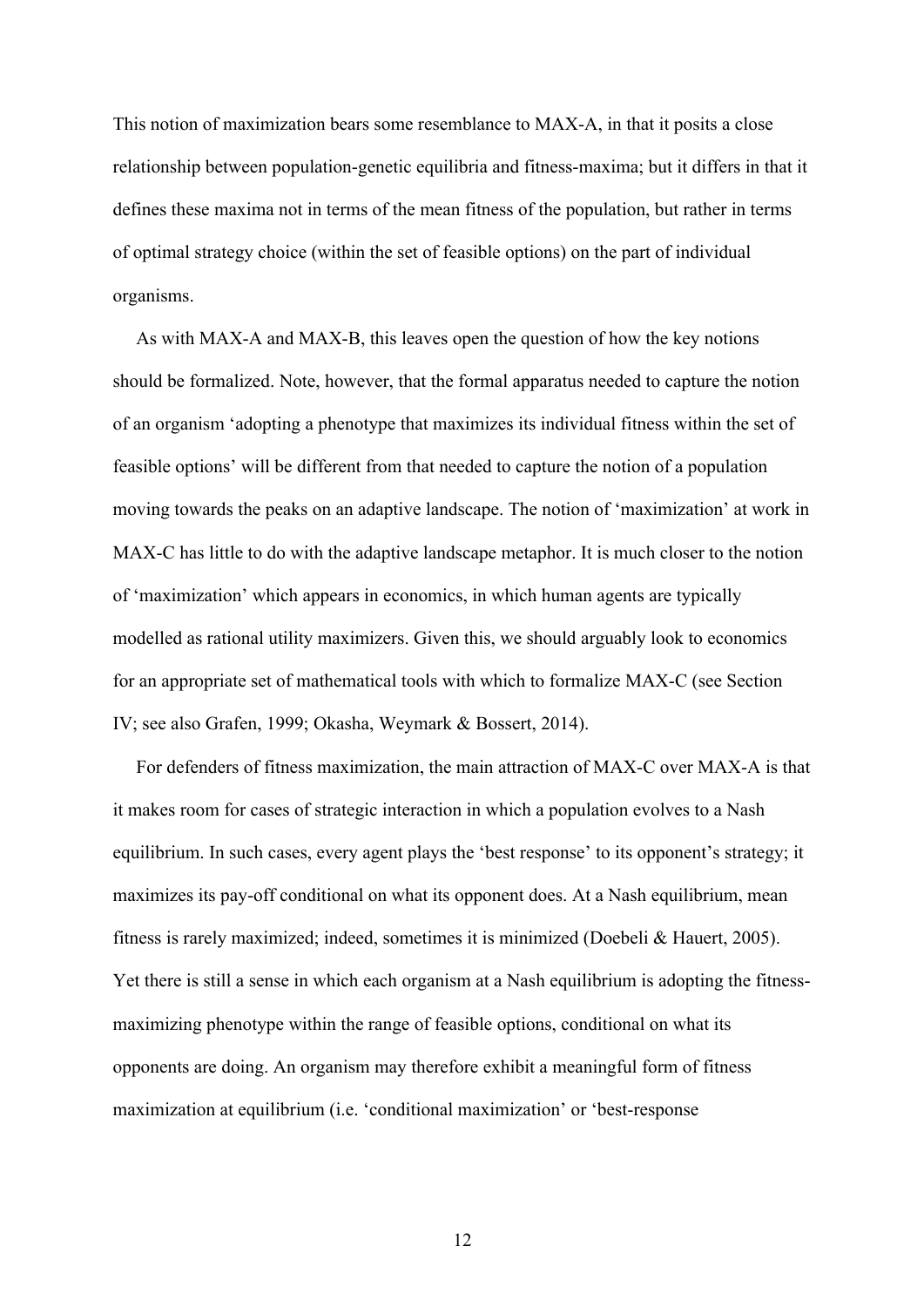maximization') even though the population as a whole remains far from any mean fitness maximum.

#### **(4) MAX-C and the 'streetcar theory'**

Although MAX-C has important advantages over MAX-A, one might still fear that it is vulnerable to simple counterexamples. Consider, for instance, a case of heterozygote advantage, such as the famous case of sickle-cell anaemia and malarial resistance (see Hedrick, 2011, or any other population genetics textbook). At the observed polymorphic equilibrium, it is clearly not the case that all organisms have a fitness-maximizing phenotype. How can we reconcile such cases with MAX-C?

One approach is to adopt a particularly demanding conception of stability, so that equilibria at which suboptimal phenotypes are present do not qualify as stable. Hammerstein (1996), as noted above, makes a move along these lines (see also Eshel & Feldman, 1984, 2001; Liberman, 1988; Hammerstein & Selten, 1994; Marrow, Johnstone and Hurst 1996; Eshel *et al*., 1998; Hammerstein, 2012). On Hammerstein's picture, "an evolving population resembles a streetcar in the sense that it may reach several temporary stops that depend strongly on genetic detail before it reaches a final stop which has higher stability properties and is mainly determined by selective forces at the phenotypic level" (Hammerstein, 1996, p. 512). The 'final stop', he argues, will be a Nash equilibrium. Hence we arrive at MAX-C, provided we interpret 'stable' equilibria as only those which correspond to Hammerstein's 'final stops' achieved in the evolutionary long run, as opposed to the 'stops along the way' described by standard microevolutionary theory.

Hammerstein's argument leaves open the question of whether genetic barriers to optimality will actually be circumvented in nature. This is ultimately an empirical matter, because it depends on the rate of mutation and the rate at which the selective environment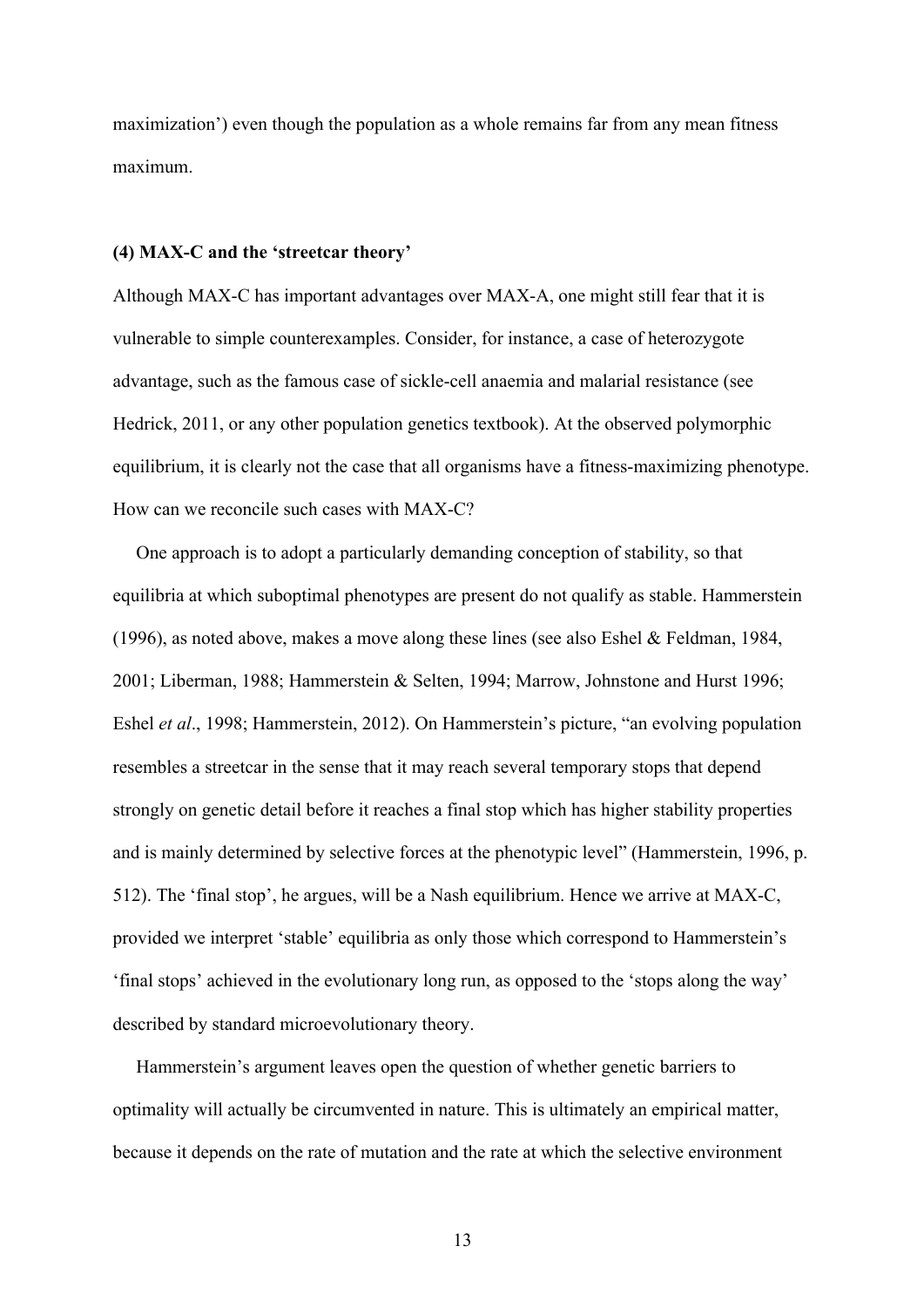changes. As Eshel and Feldman (2001, p.186) note, their results predict optimal outcomes in the long run only if "the regime of selection acting on the trait under study remains invariant during the slow process of transitions between genetic equilibria". By contrast, "for shorterlived processes of conflict (e.g. in a newly colonized niche) we expect the population to be close to a short-term stable equilibrium, but not to one that is long-term stable".

The upshot is that 'streetcar theory' and related approaches do not provide unequivocal support for MAX-C: they support it only in conjunction with the empirical assumption that the trait under study evolved in the same environment for long enough and that its genetic architecture was malleable enough for barriers to optimality to be overcome. This may be the most we can expect from theory alone. After all, theory alone cannot establish the long-run invariance of selective environments or the long-run malleability of genetic arrangements.

Before jumping to this conclusion, however, we must consider one important recent development. This is the Formal Darwinism project of Grafen and colleagues, which forges links between formal representations of gene frequency change and optimal strategy choice, in the hope of vindicating something close to MAX-C (Grafen, 2007, 2014). I discuss this project in detail in Section IV.

One final variant of fitness maximization deserves a place in our classification. Note that MAX-C, like MAX-A, is a claim about what happens at equilibrium. In principle, however, the equilibrium/change distinction cross-cuts the mean fitness/individual fitness distinction. The result is that we can formulate an individual-level analogue of MAX-B concerning the direction of change:

**MAX-D (***Individual fitness, change***)**: if a population is not in population-genetic equilibrium, then natural selection will reliably drive it in the direction of a point at which all organisms adopt the phenotype that maximizes their individual fitness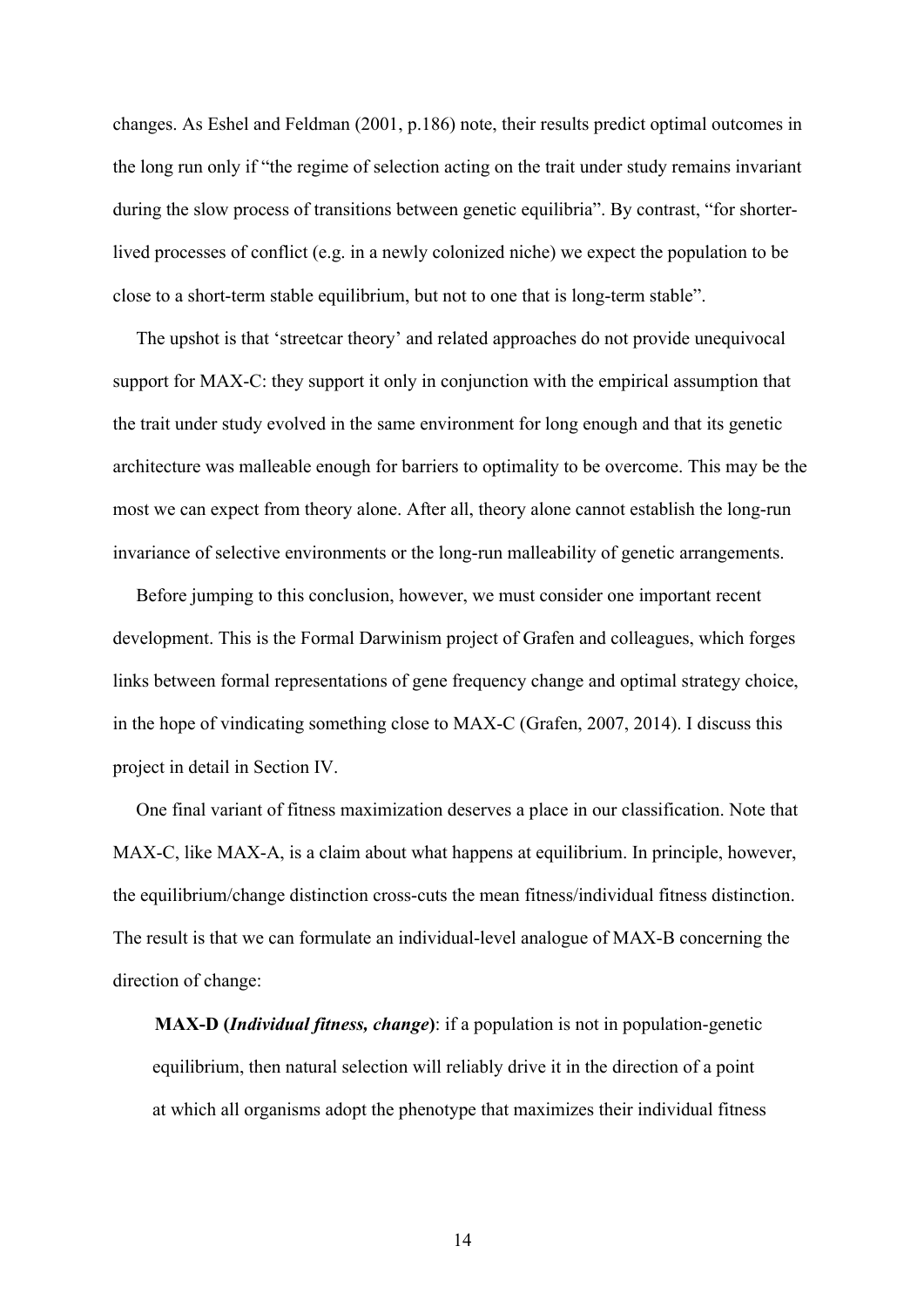within the set of feasible options, even if other factors prevent the population from reaching this point.

As we will see, MAX-D provides an alternative way of conceptualizing the goal of Formal Darwinism. On the face of it, however, it too struggles to accommodate sickle-cell-type cases in which natural selection fails to drive a population in the direction of fitness-maximizing phenotypes, and may even drive it further away.

#### **(5) Summary and preview**

We have now distinguished four varieties of fitness maximization (summarized in Table 1), and we have seen why all four are controversial. It is now time to dive into the details. In the foregoing discussion, we noted two recent developments that may appear to vindicate a maximization principle. The first is the 'new' interpretation of Fisher's fundamental theorem of natural selection, which concerns the mean population fitness, and which has sometimes been taken to establish MAX-B. The second is Grafen's Formal Darwinism project, which focusses on individual fitness-maximizing behaviour, and which may be interpreted as aiming to establish MAX-C or MAX-D. In both cases, I argue that the relevant theoretical results, interesting as they may be from a mathematical point of view, do not establish a biologically significant maximization principle.

### **III. THE STATUS OF FISHER'S 'FUNDAMENTAL THEOREM OF NATURAL SELECTION'**

#### **(1) Old and new interpretations**

Fisher's fundamental theorem of natural selection (FTNS) states (in Fisher's own terms) that 'the rate of increase in [mean] fitness of any organism [i.e. population] at any time is equal to its [additive] genetic variance in fitness at that time' (Fisher, 1930, p. 35). Because variance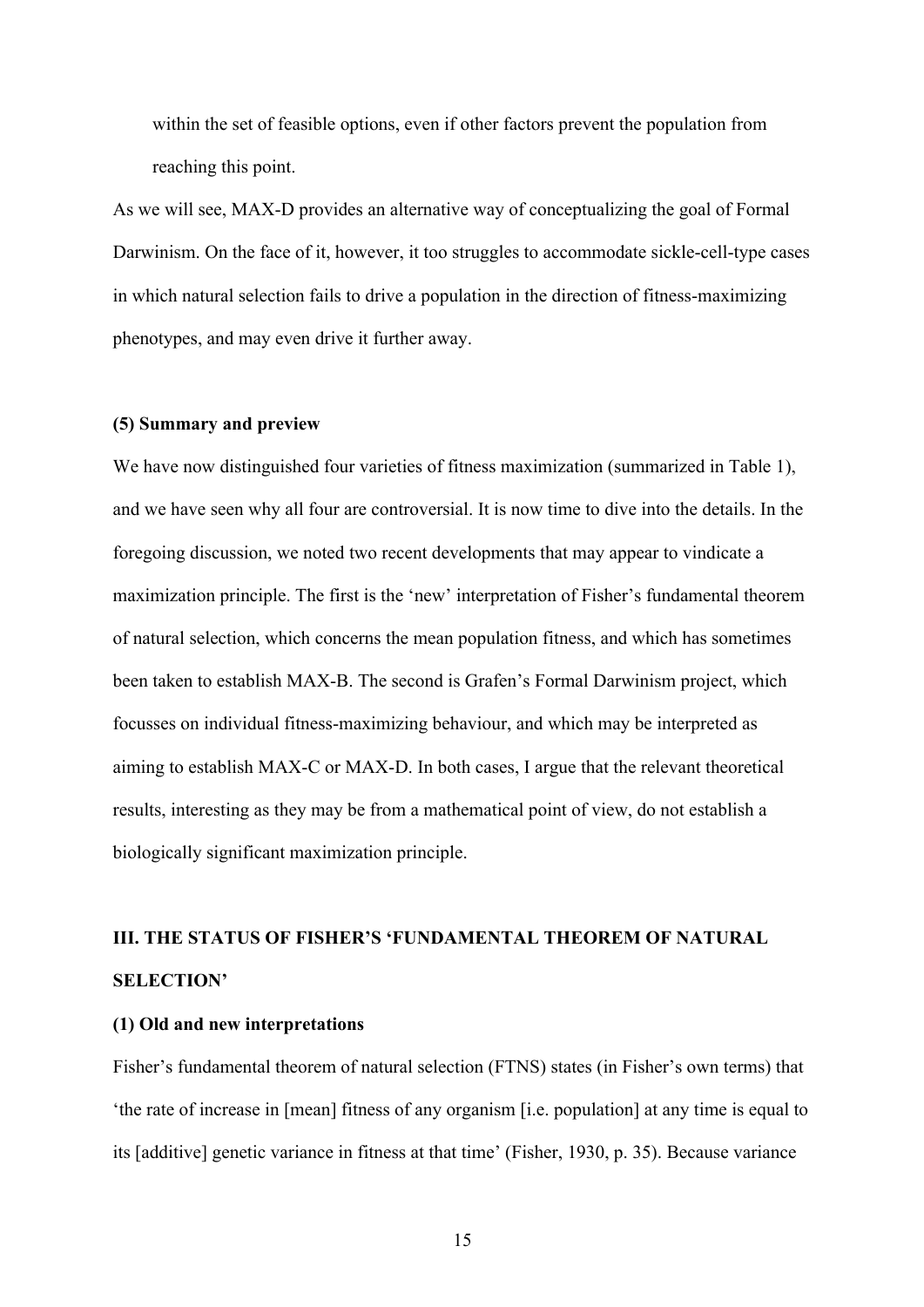cannot be negative, the theorem appears to imply that the mean fitness of a population evolving by natural selection cannot decrease over time. It therefore appears to support MAX-B.

The status of the fundamental theorem, and its relationship to MAX-B, depends a great deal on how these words and their accompanying mathematics are interpreted. Early commentators, notably including Sewall Wright, took Fisher's result to support a picture of evolution in which the action of natural selection is described by a potential, driving populations to adaptive peaks by the steepest route (Edwards, 1994). Fisher, for his part, vigorously opposed this reading of the theorem (Fisher, 1941; Edwards, 1994).

Wright's interpretation was understandable given Fisher's obscure original presentation, but it was problematic. Firstly, even if the theorem were true as a claim about the total change in mean fitness, it would not imply that mean fitness is maximized at equilibrium, let alone that the action of selection is described by a potential. For the claim that mean fitness never decreases over time (even if true) does not imply that it will arrive at a maximum rather than stabilizing at some suboptimal stationary point. Secondly, if interpreted as a claim about the total change in mean fitness, the theorem is subject to counterexamples in which the mean fitness of a population decreases (Section II; see also Ewens, 2004). Fisher was not infallible, of course, but he was surely well aware of the problems for naive fitness maximization, having himself constructed an example in which the mean fitness of an evolving population decreases (Fisher, 1941; Edwards, 1994). It may seem tempting, given this, to infer that Fisher only ever intended the FTNS to apply approximately or in special cases; but this fits uneasily with his claim to have derived a biological analogue of the second law of thermodynamics (Fisher, 1930, p. 36).

Price (1972) suggested a novel interpretation of the fundamental theorem that reconciles Fisher's apparently conflicting statements. On this 'new' interpretation, introduced to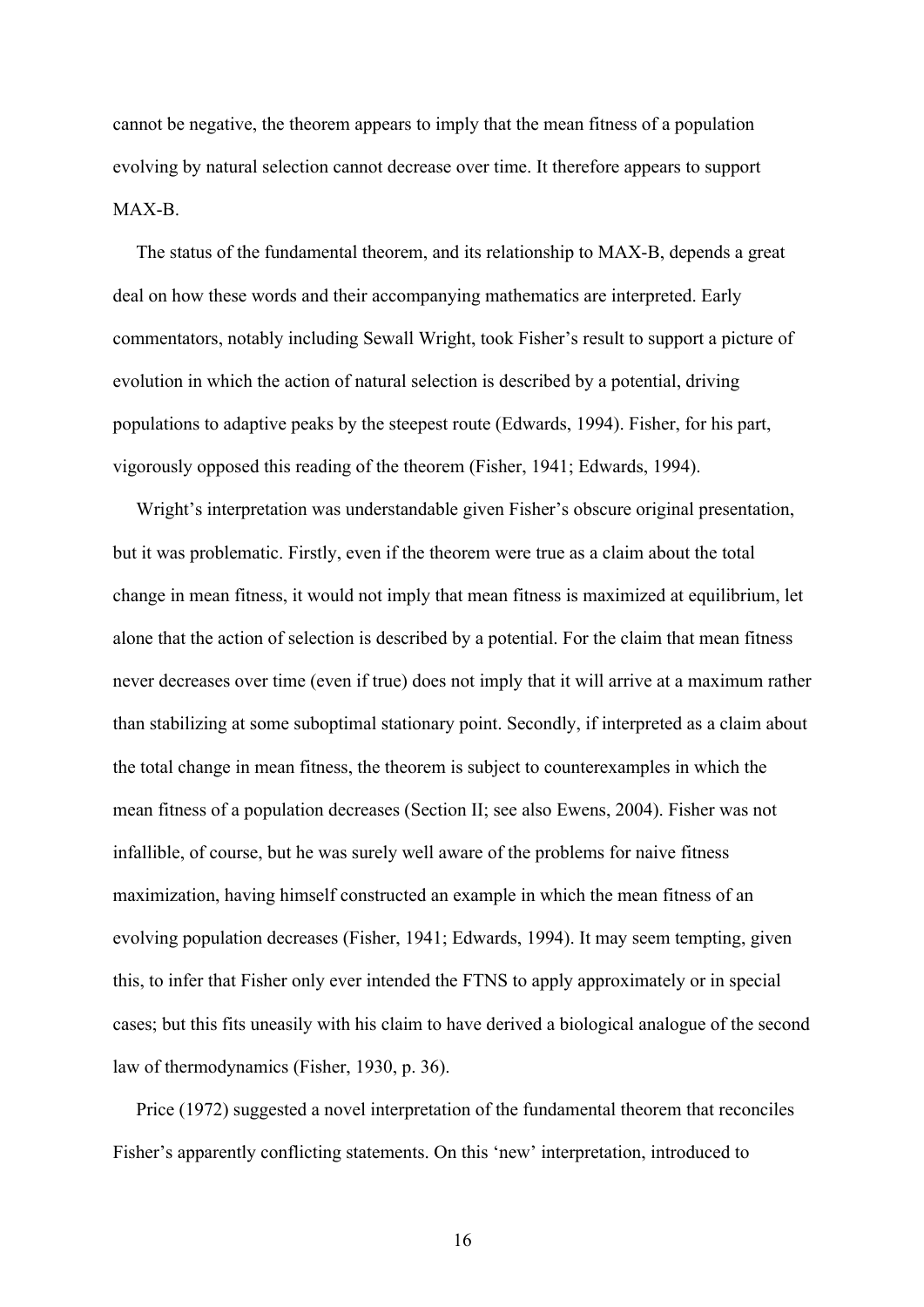mainstream population genetics by Ewens (1989), the theorem is concerned not with the overall change in mean fitness but only with the partial change in mean fitness attributable to natural selection. It should thus be read as stating (in Price's terms) that:

In any species at any time, the rate of change of fitness *ascribable to natural selection* is equal to the [additive] genetic variance in fitness at that time. (Price, 1972, p. 132; my italics, his square brackets)

If this statement were true, MAX-B would stand vindicated. The difficulty is that, as Price himself saw and Ewens (1989, 2011) has emphasized, it is problematic to interpret the 'partial change' described by the FTNS as the 'partial change ascribable to natural selection'. Hence, although the FTNS is a true statement about a 'partial change', this 'partial change' does not carry the biological meaning that Fisher hoped to attach to it. To see why, let us turn briefly to the formal details of the FTNS.

#### **(2) A brief explanation of the FTNS**

The aim of this subsection is to provide a concise explanation, rather than a formal derivation, of Fisher's fundamental theorem. Fisher's FTNS was a continuous-time, manyallele, many-locus result, but for ease of exposition I explain the theorem in the context of a discrete-time, two-allele, one-locus model. Even in this simple case, some technicality is unavoidable, but I have kept this to a minimum. For further mathematical detail, including derivations of the theorem in continuous time for many alleles and many loci, see Ewens (1989, 2004, 2011).

The key to understanding the FTNS is to understand Fisher's notion of an 'average effect'. Informally, we can talk of the average effect of an allele (say,  $A_1$ ) as the average change in fitness we would observe if we were to take an individual at random and increase its dosage of  $A_1$  by one copy. More formally, we can follow Fisher (1930, 1941) in defining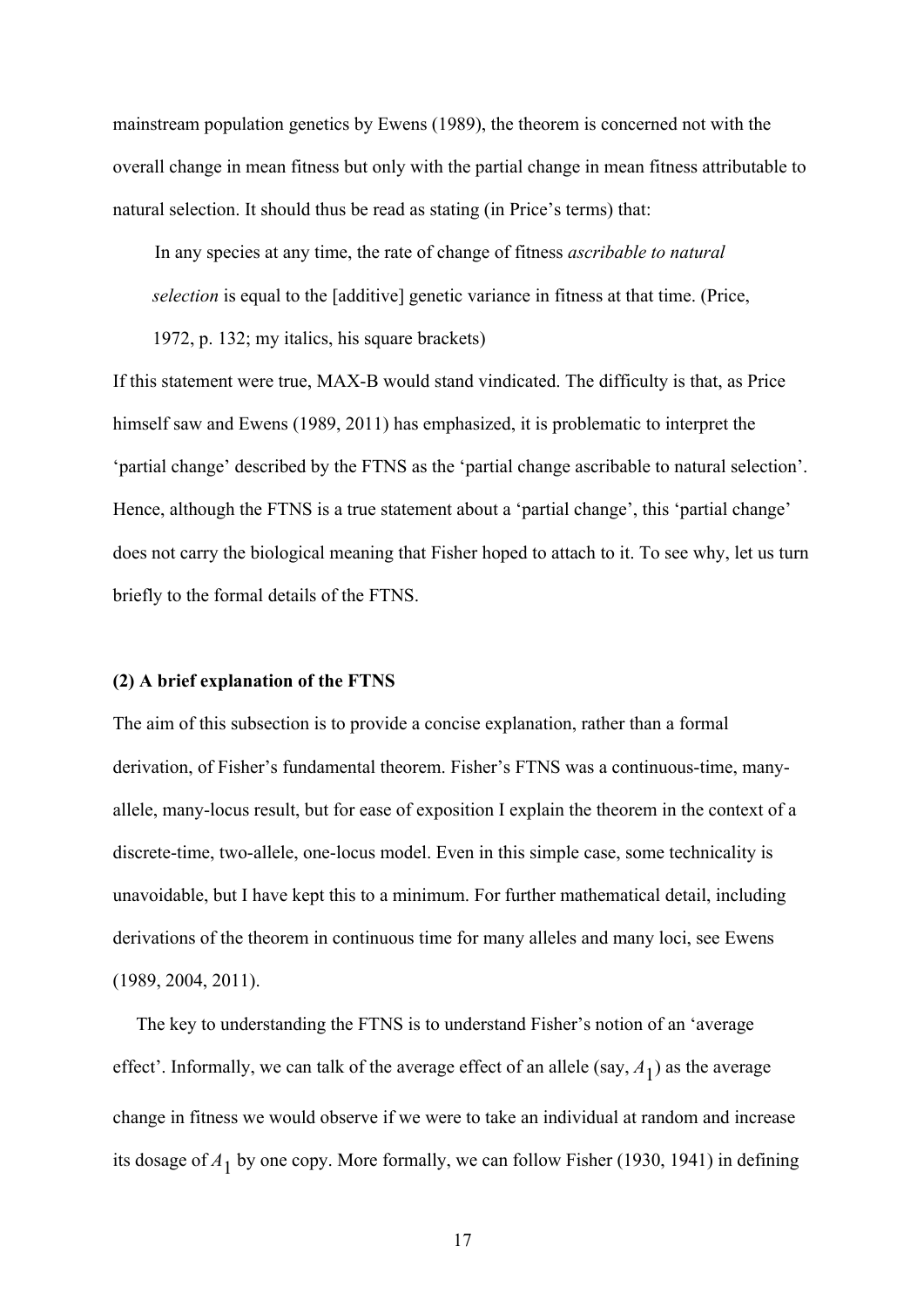the average effect of an allele by means of a least-squares minimization procedure. Let  $W_{ij}$ represent the fitness (and  $P_{ij}$  the frequency) of the genotype  $A_iA_j$  in the initial generation (in our simple two-allele case, *i* and *j* can only take the values 1 or 2). We can write  $W_{ij}$  as a sum of the average effects (labelled  $\beta$ <sub>*i*</sub> and  $\beta$ <sub>*j*</sub>, respectively) of the alleles in  $A_iA_j$ , plus a residual component ε:

$$
W_{ij} = \beta_i + \beta_j + \varepsilon \tag{1}
$$

Following Fisher, we say that (by definition) the average effects of the alleles  $A_1$  and  $A_2$  (i.e.  $\beta_1$  and  $\beta_2$ ) are constants which minimize the sum of squares of residuals (across all genotypes) in the above regression model. That is, they are those constants such that the following quantity is minimized:

$$
\sum_{i} \sum_{j} P_{ij} (W_{ij} - \beta_i - \beta_j)^2 \quad . \tag{2}
$$

If there are more than two alleles in competition, the basic definition of the 'average effect' in terms of least-squares minimization is unchanged, but the computation of these coefficients becomes more demanding as the number of alleles increases.

Since our least-squares procedure for evaluating  $\beta_1$  and  $\beta_2$  guarantees that  $\bar{\varepsilon} = 0$ , we can write the mean fitness in the population,  $\overline{W}$ , as a function of genotype frequencies and average effects only (i.e. averaging makes the '*ε*' disappear):

$$
\overline{W} = \sum_{i} \sum_{j} P_{ij} (\beta_i + \beta_j) . \tag{3}
$$

Equation (1) simplifies to the following, where  $P_i$  is the frequency of the *i*th allele:

$$
\overline{W} = 2 \sum_{i} P_{i} \beta_{i} \tag{4}
$$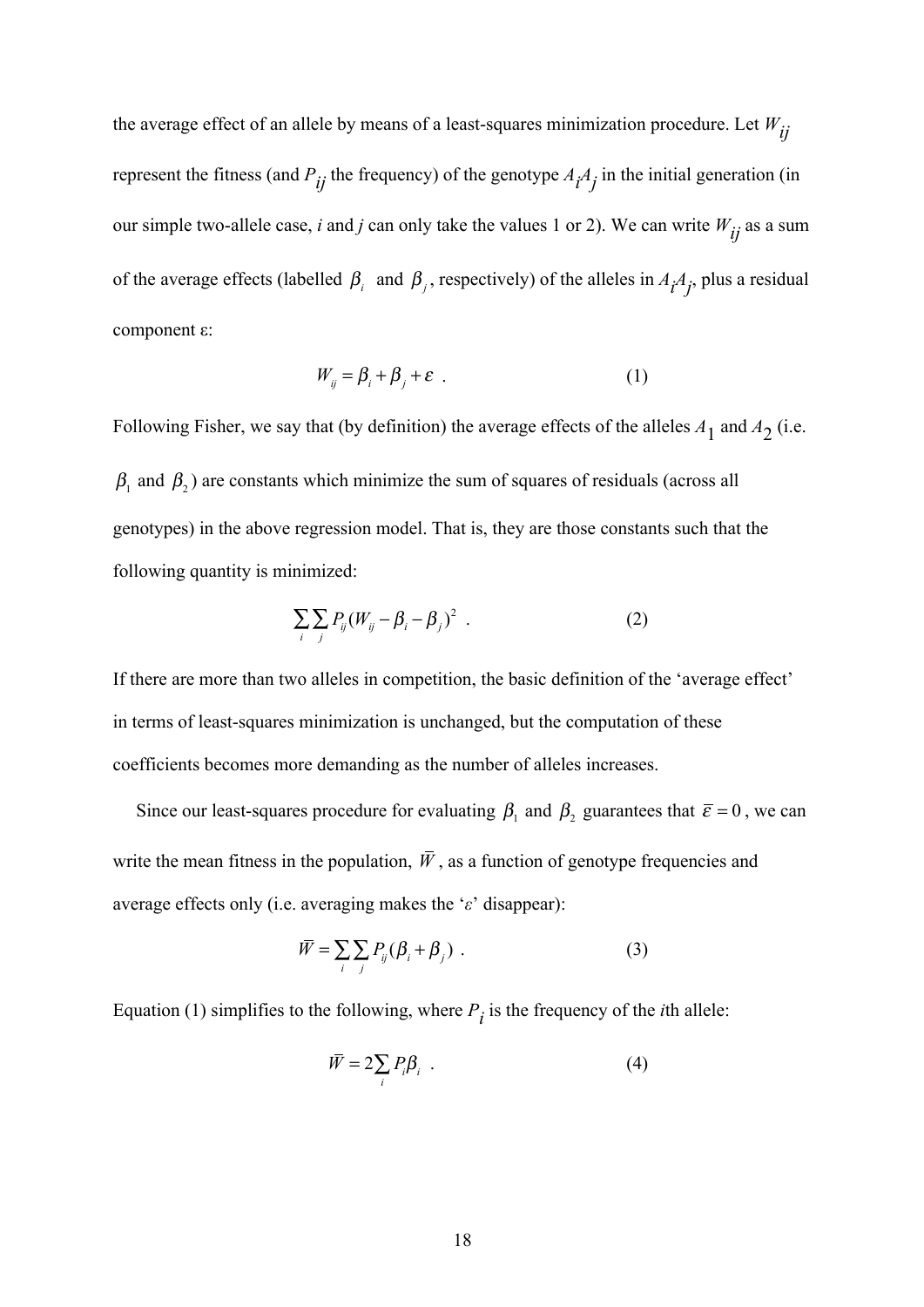Now consider the second generation. Let *P*' *i* represent the new frequency of the the *i*th allele, let  $W_{ij}$  represent the new fitness of  $A_iA_j$ , and let  $\beta'_i$  and  $\beta'_j$  represent the new average effects. The line of reasoning that led to equation (4) also tells us that the mean fitness in the second generation can be expressed as follows:

$$
\overline{W}' = 2 \sum_{i} P_{i}' \overline{B}_{i}' \quad . \tag{5}
$$

Hence the total change in mean fitness between the two generations can be expressed as follows:

$$
\Delta \overline{W} = 2 \sum_{i} (P_i \mathcal{B}'_i - P_i \mathcal{B}_i) \tag{6}
$$

Having derived this expression, we now need to put it to one side. For this total change is not the change with which Fisher's fundamental theorem is concerned. Instead, the theorem concerns only a partial change in mean fitness.

To understand this notion of 'partial change', suppose that the average effects (i.e. the β*<sup>i</sup>* ) are unchanged between the two generations. Given this supposition,  $P_i^j B_i' - P_i^j B_i$  would simplify to  $(P'_i - P_i)\beta_i$ . In reality, however, average effects often do change over time; so a 'fundamental theorem' that required that they do not change would have limited relevance to real evolving populations. But here Fisher, at least on Price's interpretation, makes a subtle move. The key is to note that, even if the actual average effects of alleles do change, we can still stipulatively define a quantity—call it  $\Delta_F \overline{W}$  —that captures what the change in mean fitness would have been on the supposition that average effects had retained their initial values:

$$
\Delta_F \overline{W} = 2 \sum_i (P'_i - P_i) \beta_i \tag{7}
$$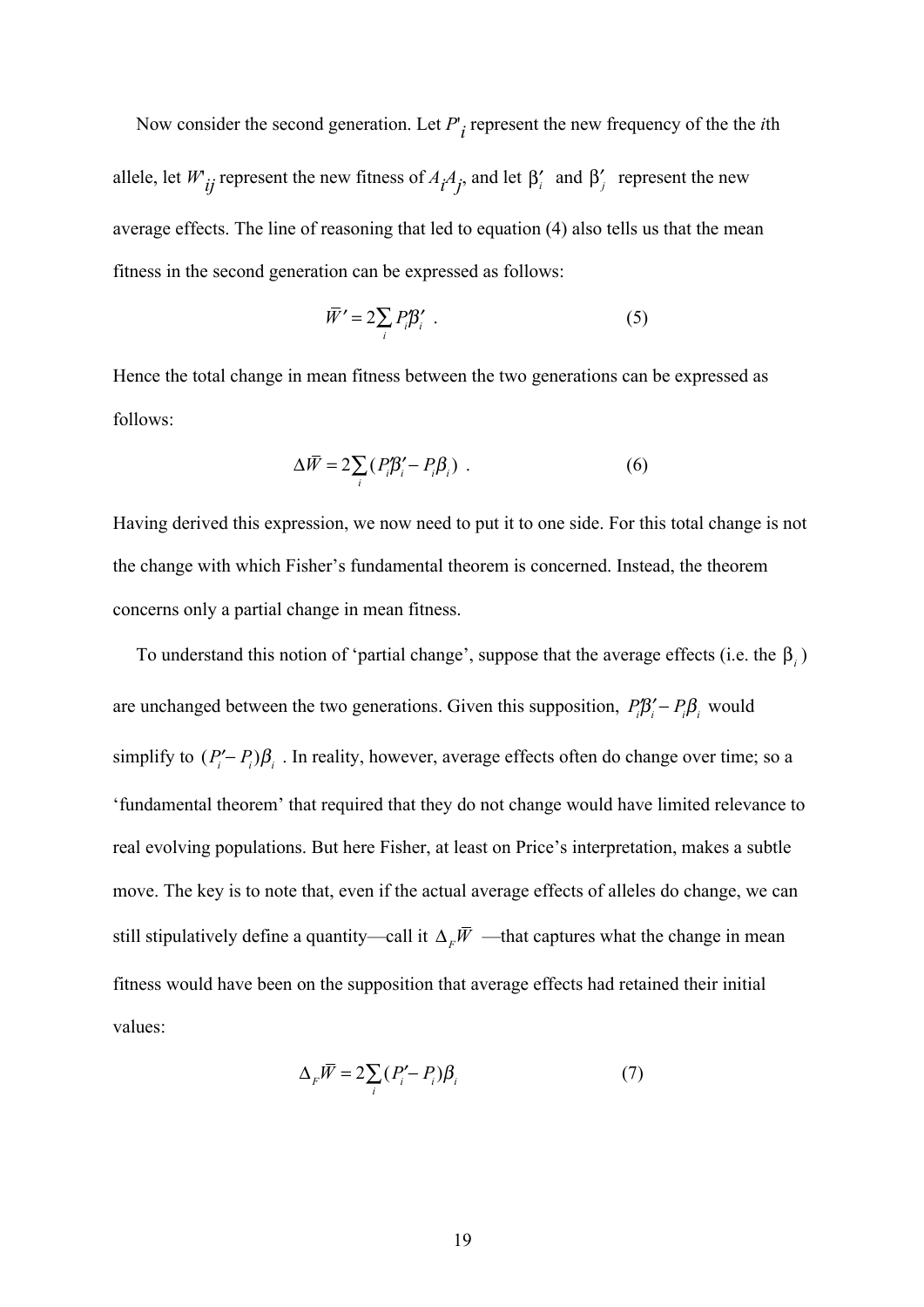Fisher called this quantity (in a continuous-time model) the 'genic rate of increase' in mean fitness, reflecting his (contentious) view that it captured the component of the total change that is ascribable to changes in gene frequency rather than to environmental change. We can, more neutrally, call it the *Fisherian partial change* in mean fitness. This is the quantity that the FTNS concerns. Note that, if the average effects of alleles do change between generations, equation (7) is still correct and the Fisherian partial change is still well defined; it is just that, in such cases, it cannot be equated with the total change in mean fitness.

We are now in a position to state the FTNS itself (or at least its analogue in the discretetime case, since Fisher's theorem was a continuous-time result). The theorem states that the Fisherian partial change in mean fitness ( $\Delta_F \overline{W}$ ) is equal to the additive genetic variance in fitness in the initial generation ( $\sigma_A^2$ ) divided by the mean fitness in the initial generation  $(\bar{W})$ . That is:

$$
\Delta_F \overline{W} = \frac{\sigma_A^2}{\overline{W}}.
$$
\n(8)

In the one-locus case, the theorem is not difficult to prove, given the definition of additive genetic variance and its close affinity (*via* the method of least-squares regression) with the notion of an average effect. I refer the reader to Ewens (1989, 2004, 2011) for details of the derivation and its extension to the many-allele, many-locus case.

#### **(3) Does the FTNS vindicate MAX-B?**

Stated carefully, the FTNS is mathematically sound. But questions remain as to its biological significance. The switch from the total change in mean fitness to the Fisherian partial change is necessary if the theorem is to hold when the average effects of alleles change over time. A consequence of this move, however, is that there is no serious prospect of the FTNS vindicating MAX-A, since the latter concerns the overall stationary points of the evolutionary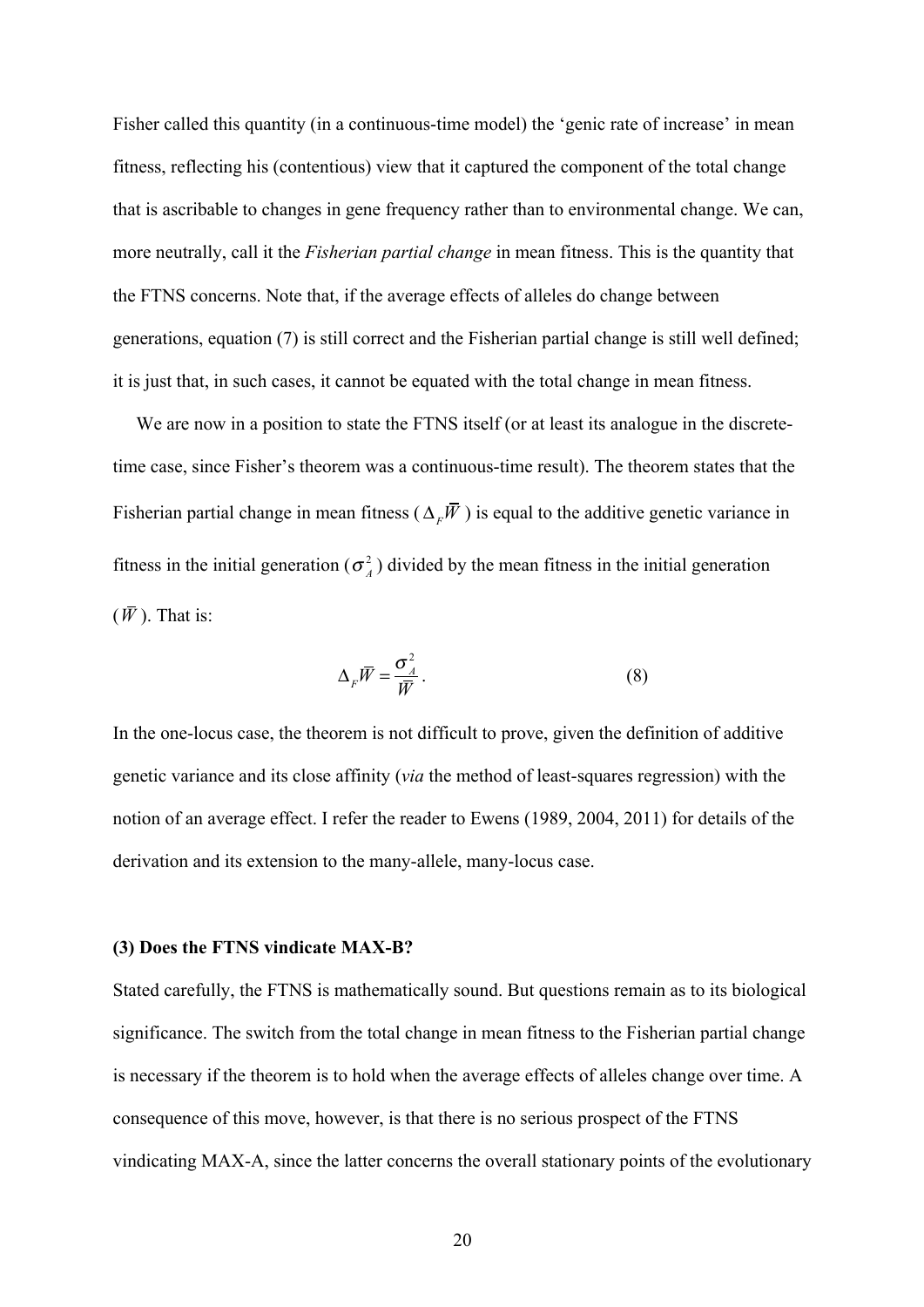process, and these stationary points depend on the total dynamics, not just on a partial change. But could the FTNS still vindicate MAX-B?

This turns on whether or not the Fisherian partial change ( $\Delta F\bar{W}$ ) sustains a biological interpretation as the component of the overall change that is causally attributable to natural selection. If it does, then its sign will tell us something about the direction in which natural selection is 'pushing' or 'driving' the population. But does it? There is disagreement on this point in the theoretical literature. Frank (1997, 1998) and Grafen (2002, 2003) appear to regard the identification of  $\Delta F \overline{W}$  with the partial change attributable to natural selection as unproblematic. By contrast, Ewens (1989, 2004, 2011) explicitly rejects this identification. Price (1972) initially subscribes to it, but later in the same paper expresses reservations.

I side with the sceptics here. The identification of the Fisherian partial change with the change causally attributable to natural selection rests on the assumption that the part of the total change which it neglects (i.e. the part which depends on changes in the average effects of alleles) is not affected by natural selection. In many cases, however, the average effects of alleles are functions of gene frequency. As a consequence, there are many cases in which natural selection, by virtue of altering gene frequencies, also alters the average effects of alleles, influencing the course of evolution in a way that is not captured in the Fisherian partial change. In short, the FTNS fails to establish MAX-B because the Fisherian partial change (which is always positive) is not equivalent to the partial change causally attributable to natural selection (which is not).

Are there any ways to rescue the biological significance of the FTNS in light of this problem? One possibility is suggested by Okasha (2008) who, drawing inspiration from Price (1972), suggests that, although the Fisherian partial change cannot simply be identified wth the change due to natural selection, it may be identified with the change due to natural selection acting in a constant environment. The thought is that, by introducing the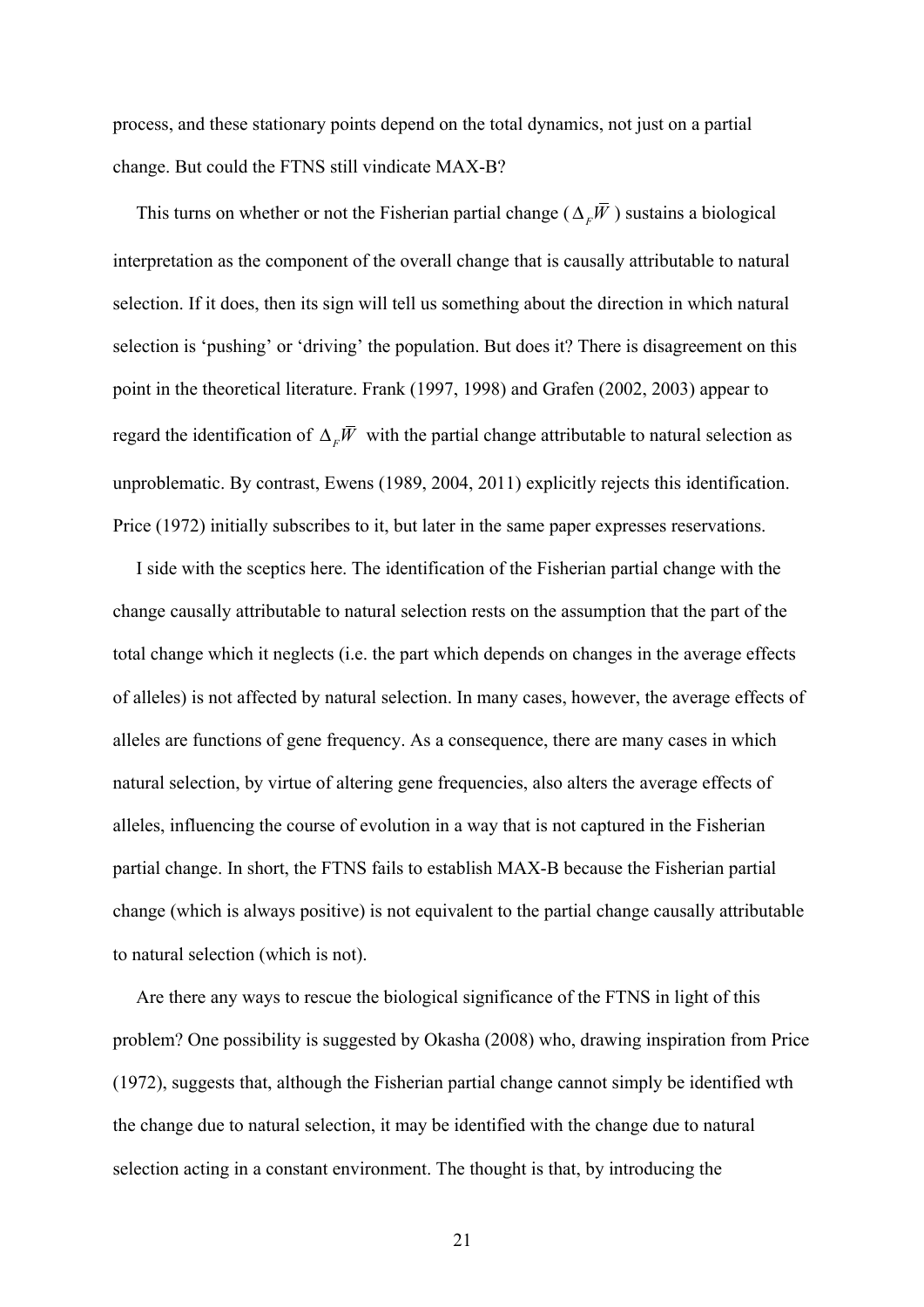qualification 'acting in a constant environment', we implicitly exclude any effect natural selection may have on the average effects of alleles, because selection only alters the average effects of alleles *via* its effects on the environment.

However, the notion of 'environment' must be understood very broadly for this move to succeed. In some cases, the average effects of alleles change without any accompanying change in the ecological environment, or even any change in the fitness of genotypes. Sometimes, the average effects of alleles change simply because genes interact nonadditively (i.e. with dominance or epistasis), so that their average effects on fitness depend on the relative frequencies of the various genotypic contexts in which they might find themselves. For instance, in a case of heterozygote advantage, the average effects of the relevant alleles depend on the frequency of heterozygotes. For the Price/Okasha response to work, we must regard any change in genotype frequencies, if it leads to a change in the frequency of epistatic or dominance effects, as a form of environmental change.

This is a contentious move. As Price himself pointed out, it is far from intuitive to regard changes in genotype frequencies as changes in the environment. Admittedly, as Okasha points out in response, it seems more intuitive if we adopt (as Fisher did) a 'gene's-eye view' of evolution (see also Edwards 2014). From the perspective of single allele, the rest of the organism's genome, including the other allele at the same locus, can be viewed as part of the 'environment' with which it interacts. With this in mind, it makes more sense to conceptualize a change in the frequency of dominance or epistatic effects in a population as a change in the 'genic environment' experienced by the average of copy of an allele, and this appears to have been the notion of 'environmental change' with which Fisher was working (Price 1972; Sterelny and Kitcher 1988; Grafen 2003; Okasha 2008; Edwards 2014).

Yet even if we accept this broad conception of environmental change, so that any change in the average effects of alleles implies a change in the environment, we do not thereby arrive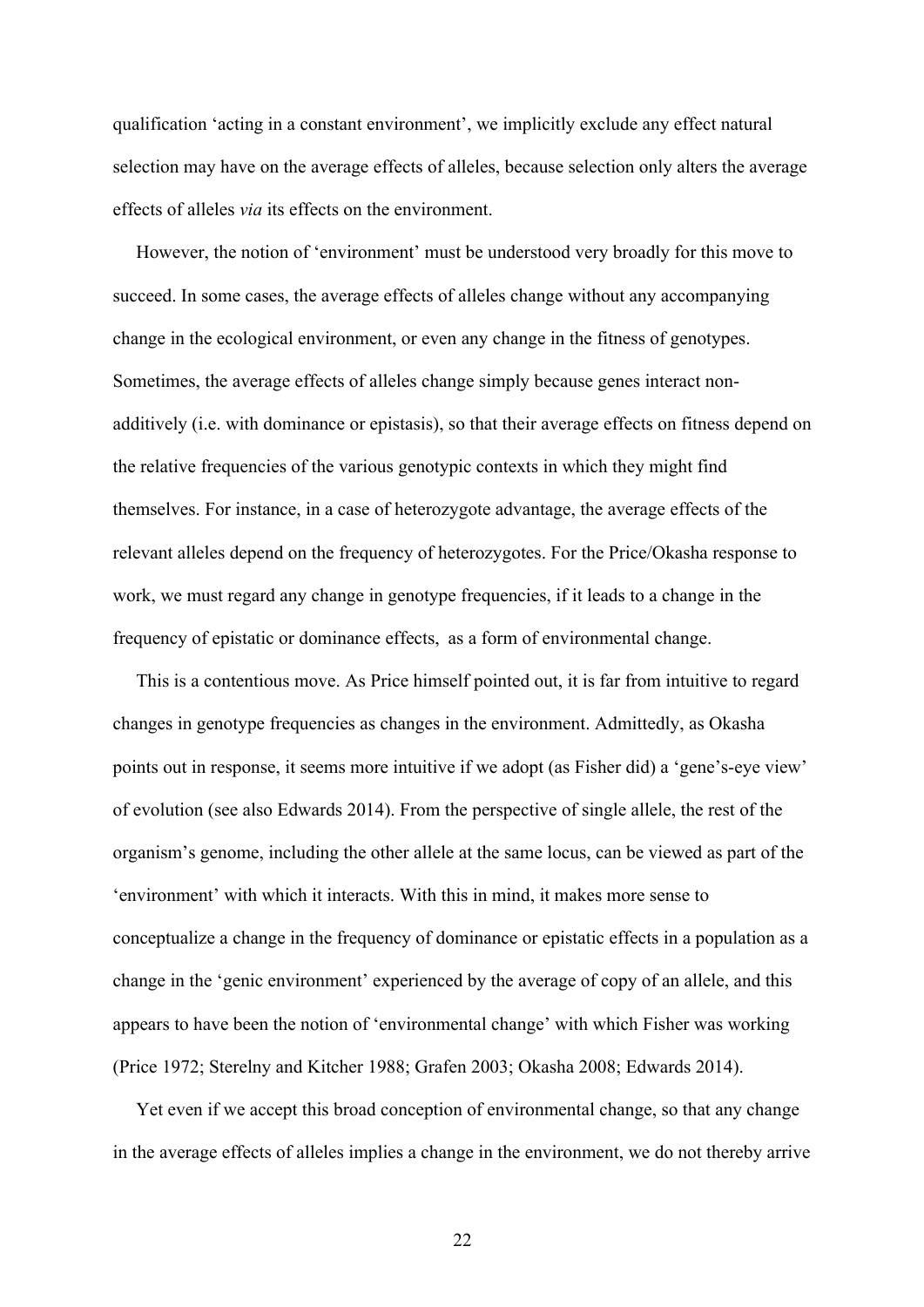at a biologically significant maximization principle. If we identify the Fisherian partial change with the change attributable to natural selection acting in a constant genic environment, then we may interpret the FTNS as supporting the following modified version of MAX-B, which we can call MAX-B\*:

**MAX-B\***: If a population is not in population-genetic equilibrium, then natural selection *acting in a constant genic environment* will reliably drive the population in the direction of greater mean fitness, even if other factors prevent the population from reaching a maximum.

The trouble is that, in cases in which dominance, epistasis, or frequency-dependent fitness make a difference to the average effects of alleles, MAX-B\* is a vacuous claim. Natural selection cannot 'act in a constant genic environment' in these circumstances, because in acting it alters genotype frequencies, and in altering genotype frequencies it alters the genic environment. MAX-B<sup>\*</sup> is therefore nothing but a restatement of the claim that, when gene interactions and frequency-dependence are absent, MAX-B holds. The proviso 'acting in a constant genic environment' repackages what we already knew about MAX-B's limitations in a way that makes these limitations appear less restrictive, but this is not a new maximization principle of any biological significance.

None of this implies that the FTNS is not a valuable mathematical theorem. My claim is that it does not yield a biologically significant maximization principle, but this is compatible with it providing important mathematical insights in other ways. For example, Ewens (2011) suggests that the Fisherian partial change can be interpreted as the component of the total change that is mathematically independent of the mating scheme. This is because average effects depend on how genes are allocated to genotypes, which in turn depends on the mating scheme; so we need to know the mating scheme in order to calculate the total change in mean fitness. By contrast, nothing in  $\Delta F \overline{W}$  depends on the mating scheme, so in principle we can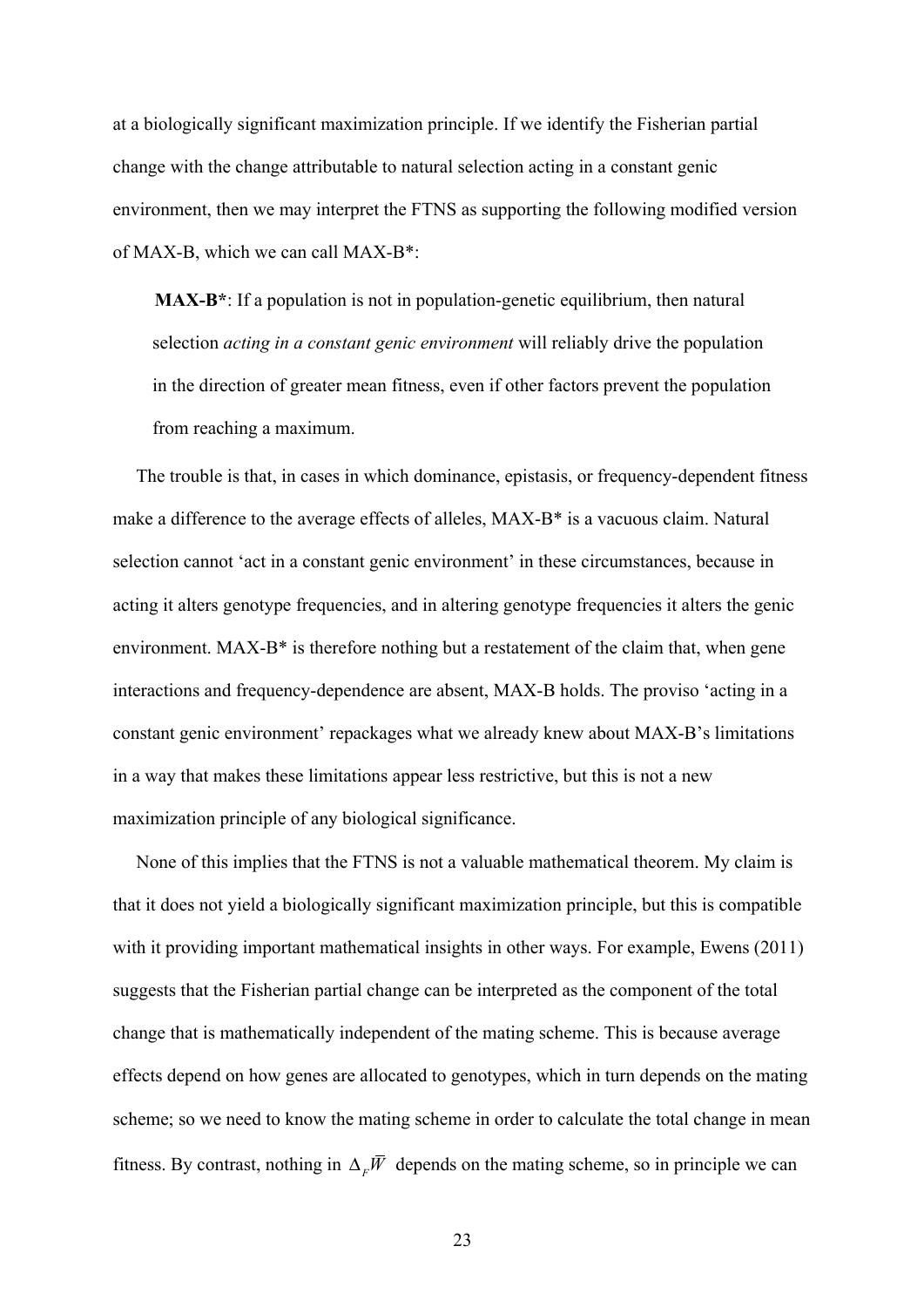calculate  $\Delta_F \overline{W}$  in ignorance of who mates with whom. On Ewens's reading, the partition Fisher achieves by separating out  $\Delta_F \overline{W}$  from the rest of the change in mean fitness is a partition between what we can and cannot know in ignorance of the mating scheme:  $\Delta_F \overline{W}$ captures the component of the change we can know, the rest we cannot. It does not reflect a causal partition between the 'change due to natural selection' and the change due to other processes. On this reading, the FTNS does embody a genuine insight. For our purposes, however, what matters is that, whatever other interest it may have, it does not vindicate MAX-B.

#### **IV. GRAFEN'S 'FORMAL DARWINISM' PROJECT**

I turn now to Formal Darwinism. This section provides a brief introduction to Grafen's project. The following section subjects it to critical scrutiny. I should note that, although I will discuss Grafen's results and proofs (mostly) verbally, Grafen himself presents them within a complex formalism. This formality is understandable: the point of the Formal Darwinism project is to vindicate the 'individual as maximizing agent' analogy without falling back (as previous authors have done) on verbal arguments. The downside to this rigour is that it renders the arguments inaccessible to the uninitiated. A (relatively) informal précis will do for our purposes.

#### **(1) Ingredients**

#### (*a*) *The Price equation*

The goal of Formal Darwinism is to forge links between formal representations of gene frequency change and optimal strategy choice. The 'population genetics' half is provided by a version of the Price equation (Price, 1970) formulated in terms of '*p*-scores' (Grafen, 1985):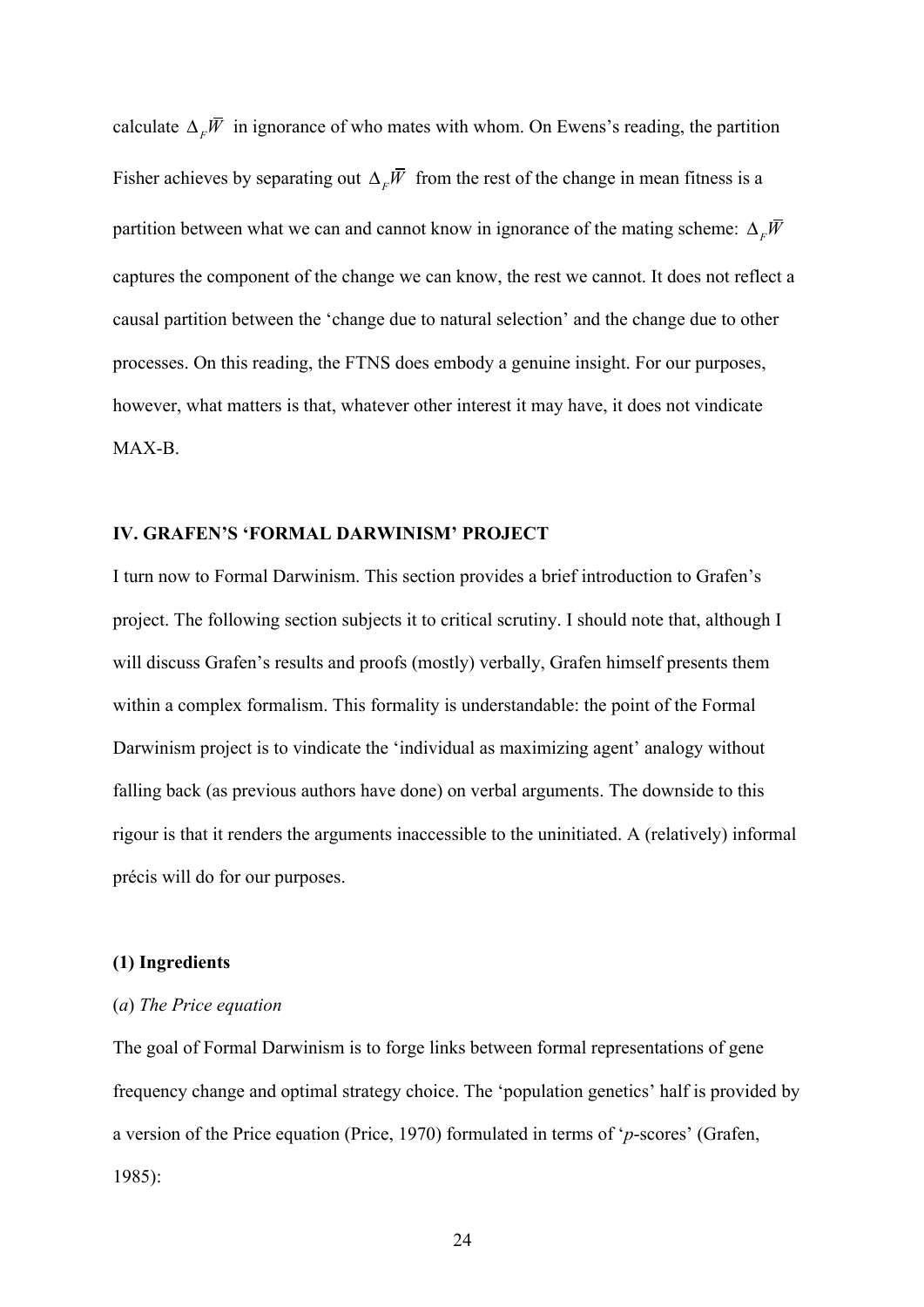$$
\Delta \overline{p} = \frac{1}{\overline{w}} \Big[ \text{Cov}\Big(w_i, p_i\Big) + \text{E}\Big(w_i \Delta p_i\Big) \Big] \,, \tag{9}
$$

where  $w_i$  denotes the individual fitness of the *i*th individual,  $p_i$  denotes its *p*-score (explained below),  $\Delta p_i$  denotes the change in *p*-score between the *i*th individual and its offspring,  $\bar{p}$ denotes the mean *p*-score in the population, and  $\overline{w}$  denotes the mean individual fitness.  $\Delta \overline{p}$ is the change in the average *p*-score between generations, which is expressed as the sum of  $Cov(w_i, p_i)$ , the covariance in fitness between individual fitness and *p*-score in the initial population, and  $E(w_i \Delta p_i)$ , the average across individuals in the initial population of the quantity  $w_i \Delta p_i$ .

Here fitness is conceptualized as a property of an individual organism, *viz*. its actual number of offspring. This marks a difference from most population genetics models, in which fitness is a parameter (written as *W* in the preceding section) that attaches to a genotype rather than an individual. I note in passing that Grafen employs a more complicated formulation of the Price equation which, unlike Price's original formulation, incorporates stochasticity (Grafen, 2000). There is room for debate about the best way to accommodate stochasticity within Price's framework; see Rice (2008) for an alternative approach. I neglect this complication here for ease of exposition.

A *p*-score, as Grafen defines it, can be any quantity 'that an offspring inherits by averaging together the gametic contributions of its parents' (Grafen, 1985, p. 33). One example of a *p*-score is an individual's individual gene frequency with respect to a particular allele, i.e. its total number of copies of the allele in question, divided by its ploidy. Any weighted sum of individual gene frequencies will also constitute a *p*-score. Importantly, there is no formal requirement that a *p*-score has a biological interpretation as a weighted sum of individual gene frequencies—all that matters formally is that we can average the parental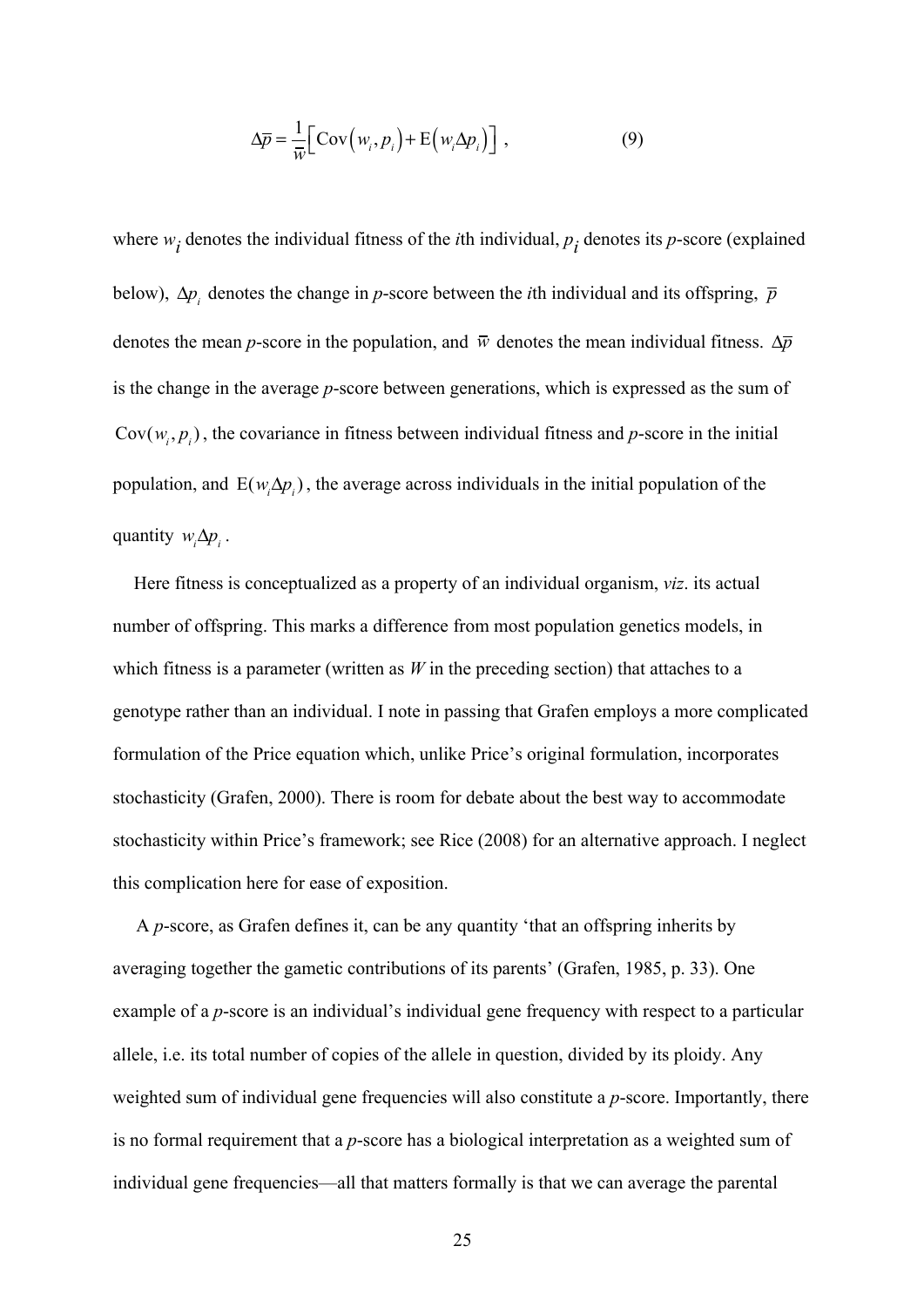values to get the offspring value. Hence we could, in principle, define a *p*-score simply by assigning numbers to individuals arbitrarily and equating an individual's *p*-score with its arbitrary number, subject to the sole constraint that the number assigned to each individual must equal the average of the numbers assigned to its parents. Grafen explicitly allows for such "hypothetical *p*-scores, in which we assign a number to each individual, without asking whether there is an actual set of allelic weights that does produce that set of numbers" (Grafen, 2006*b*, p. 553).

Grafen assumes unbiased transmission of *p*-scores from parents to offspring, which amounts to an assumption of "no mutation, no gametic selection, fair meiosis and that all the loci contributing to the *p*-score have the same mode of inheritance" (Grafen, 2002, p. 82). This entitles him to work with the following simplified version of the Price equation:

$$
\Delta \overline{p} = \frac{1}{\overline{w}} \Big[ \text{Cov}\Big( w_i, p_i \Big) \Big] \tag{10}
$$

#### (*b*) *Optimization programmes*

As far as Formal Darwinism is concerned, population genetics is only half the story. In order to forge formal links between concepts of natural selection and concepts of optimization, we also need to formalize the latter. To this end, Grafen employs the formal apparatus of optimization programmes, originally developed by economists to model rational choice (Mas-Colell, Whinston & Green, 1995).

The two central concepts that define an optimization programme are the strategy set and the maximand. The strategy set, *X*, is a set each member of which corresponds to a possible phenotype. If we are interested in behaviour, these phenotypes will be behavioural strategies, but the phenotypes can also be non-behavioural. In principle, the set of possible phenotypes can be as inclusive as we like. Grafen's formalism is intentionally permissive in this respect, because his aim is to prove links that hold regardless of the choice of *X*. In practice, the most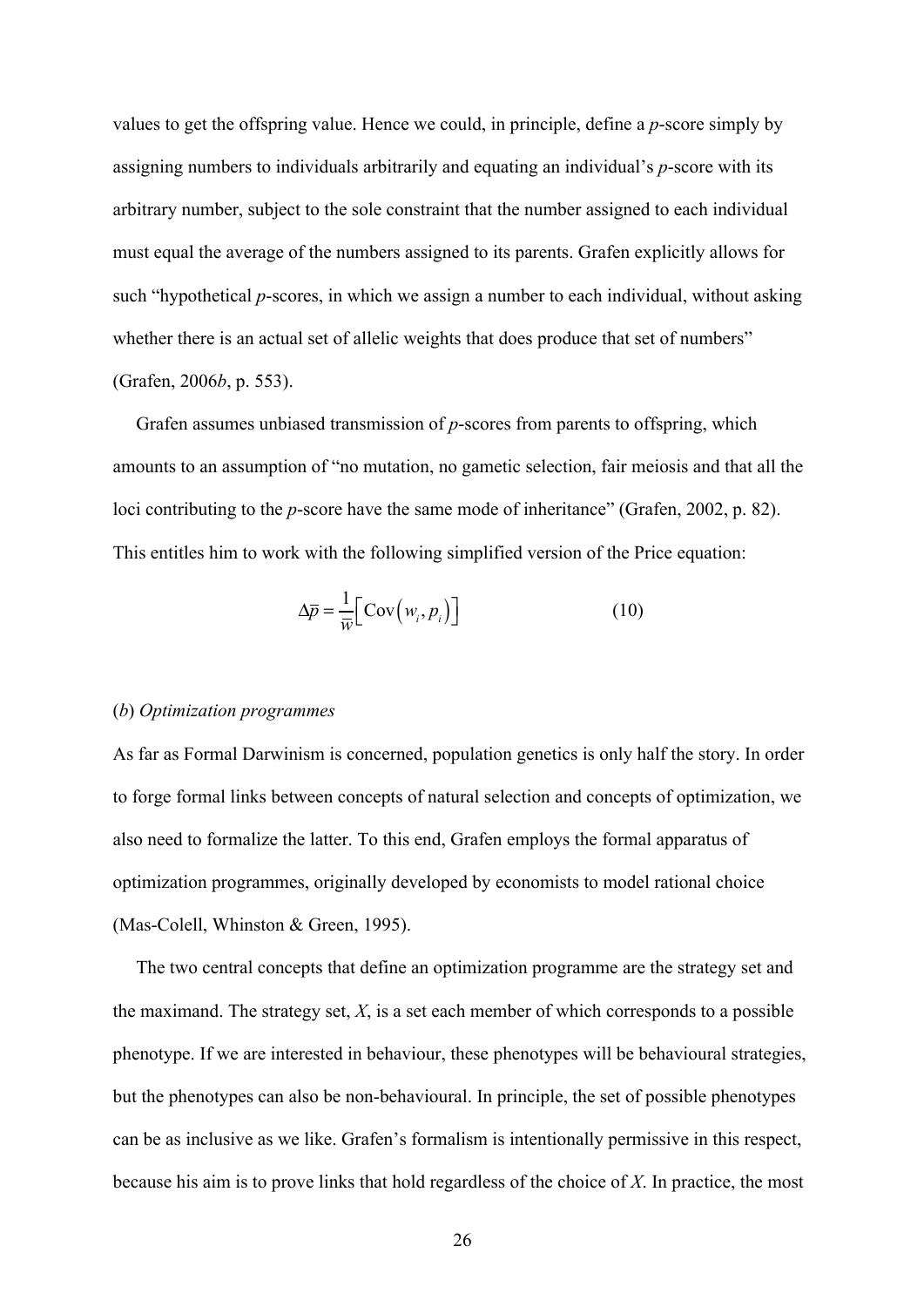relevant set will usually consist of the set of phenotypes actually present in the population plus the set of biologically feasible alternatives.

The maximand, *m*, is formally defined as a function that maps *X* onto the set of real numbers. The only constraints on the nature of the maximand are that (*i*) we can assign a real-numbered value for that property to every individual in the population and (*ii*) an individual's value functionally depends on its phenotype. Many properties could satisfy these criteria, and we could define an optimization programme for any of them. Ideally, however, we want to find a maximand that is (*a*) biologically significant, and (*b*) actually solved (or at least approximately solved) by the behaviour of real organisms at population-genetic equilibrium. This constrains the choice of maximand a great deal.

In the abstract, an optimization programme takes the following form:

$$
x \max[m(x)], x \in X . \tag{11}
$$

A solution to the optimization programme,  $\vec{x}^*$ , is a phenotype that satisfies the two constraints embodied in equation (11): it is a member of *X* and, among the members of *X*, it maximizes (i.e. maps on to the highest value of) *m*. Grafen (2002, 2006*b*) adds several layers of complexity to his optimization programmes that we do not need to consider here.

#### (*c*) *'Scope for selection' and 'potential for positive selection'*

The Price equation captures the basic idea of evolution by natural selection, while the notion of an optimization programme captures what it takes for an organism to behave 'as if attempting to maximize' some quantity. Grafen's strategy is to prove links between claims about natural selection (formulated in terms of the Price equation) and claims about fitnessmaximizing behaviour (formulated in terms of an optimization programme). The links themselves are formulated in terms of two crucial bridging notions: scope for selection, and potential for positive selection in relation to *X*.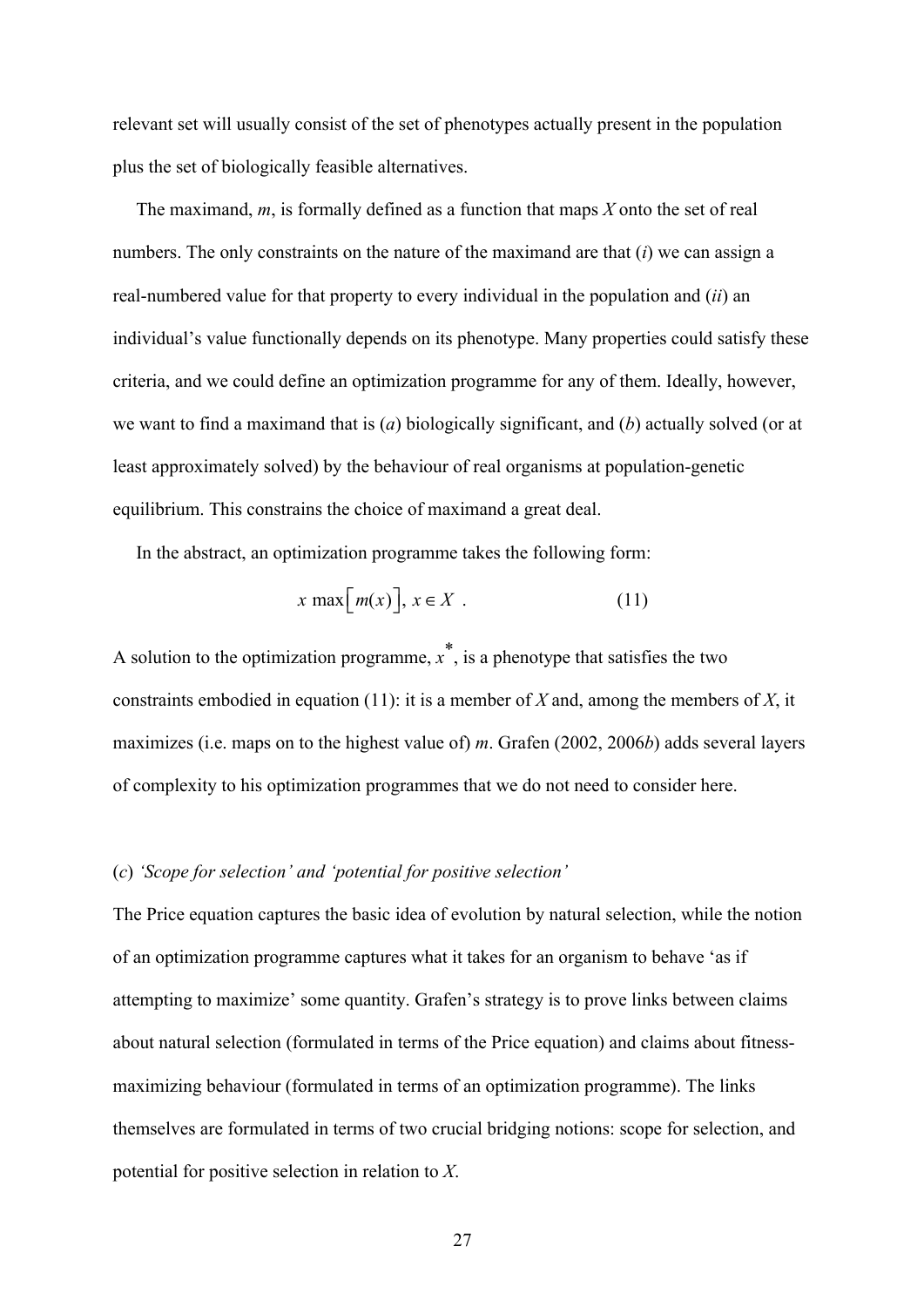Scope for selection can be informally defined (within a discrete-generations model) as follows:

**Scope for selection**: there is a possible *p*-score such that the (expected) change in the population mean for that *p*-score between the current generation and the next generation is non-zero.

The word 'possible' is significant here. Recall that the only formal requirement on a *p*-score is that an offspring's value is an average of its parents' gametic contributions. There is no formal requirement that a *p*-score can be interpreted in terms of actual alleles in the population: *p*-scores may be merely 'hypothetical' (Grafen, 2006*b*, p. 553). These hypothetical *p*-scores still count for the purposes of determining whether there is scope for selection in Grafen's sense. The implication is that there can be scope for selection in a population even if no change in allele frequencies takes place. Indeed, if a population contains fitness differences then there is guaranteed to be some possible *p*-score that covaries with fitness, irrespective of whether or not fitness co-varies with any actual alleles (Okasha & Paternotte, 2012, 2014).

The second bridging notion is that of 'potential for positive selection in relation to *X*'. This notion explicitly blends the language of population genetics ('positive selection') with the language of optimization programmes ('in relation to *X*'). Informally, it is defined as follows:

**Potential for positive selection in relation to**  $X$ **:** there is a phenotype in  $X$  that

would have been favoured by selection if it had been present in the population. As we noted above, the set of possible phenotypes, *X*, can be as inclusive as we like: there are no 'biological feasibility' constraints built into the formalism. However, a sensible choice of *X* will limit membership to the actual phenotypes in the population of interest plus the set of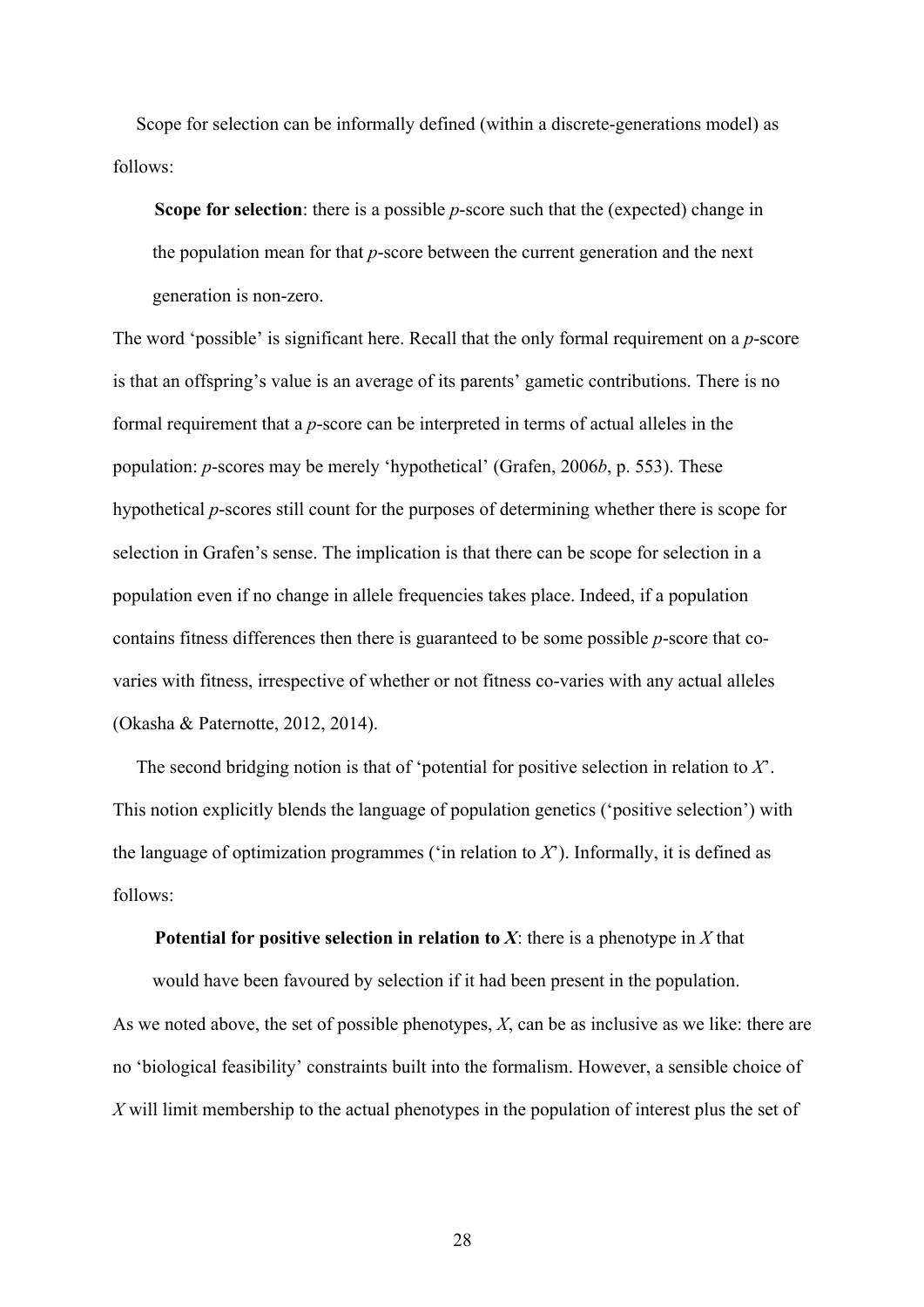biologically feasible alternatives, and I will tacitly assume this choice of *X* in the discussion below.

#### **(2) Links**

With the necessary formalism in place, it is relatively straightforward to prove links (conditional on a few important assumptions, discussed below) between the Price equation and an optimization programme in which the maximand (*m*) is the expected relative fitness of the focal individual (i.e. the expected value of its individual fitness as a fraction of the population mean). Grafen (2002) proves four such links:

**LINK 1**: if each individual acts optimally in relation to  $X$ , then there is no scope for selection and no potential for positive selection in relation to *X*.

**LINK 2**: if each individual acts sub-optimally in relation to *X*, but equally so, then there is no scope for selection but there is potential for positive selection in relation to *X*.

**LINK 3**: if individuals vary in the value of the maximand they attain, then there is scope for selection, and the change in every gene frequency and in the additive genetic value of every character equals its covariance across individuals with the value of the maximand.

**LINK 4**: if there is no scope for selection and no potential for positive selection in relation to *X*, then each individual in the population acts optimally in relation to *X*.

Links 1, 2 and 3 jointly imply Link 4, so the inclusion of Link 4 in the list is not compulsory.

But it is worth including, because it helps bring out the implications of the links.

A number of assumptions are required if the links are to hold. We have already mentioned that, in formulating the 'population genetics' side of the formalism, Grafen assumes "no mutation, no gametic selection, fair meiosis and that all the loci contributing to the *p*-score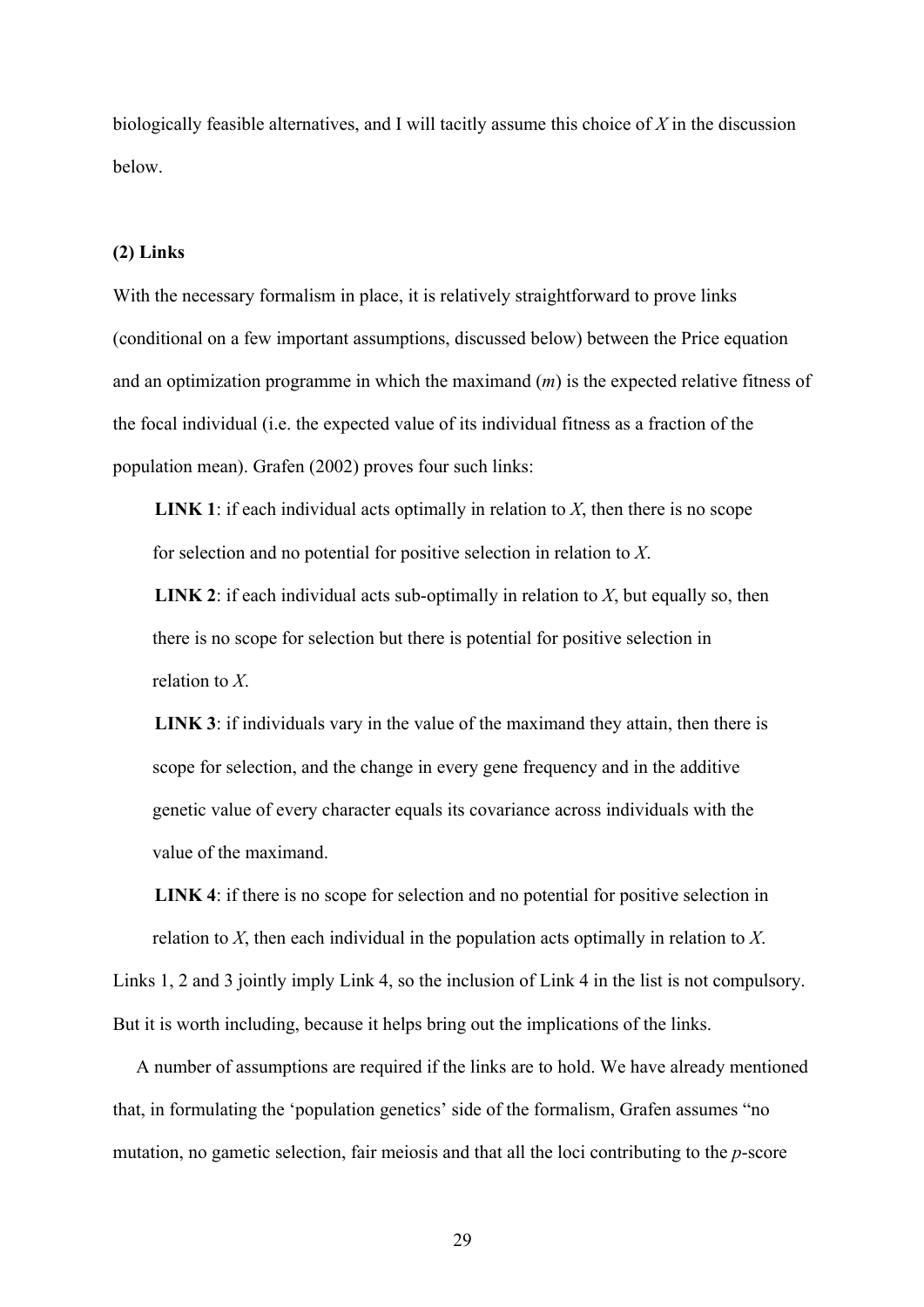have the same mode of inheritance". The assumption of 'no mutation' stands out as somewhat concerning. For as Hammerstein (1996) emphasizes, the long-run outcomes of evolution depend a great deal on the extent to which mutation is able to modify the genetic architecture of phenotypic traits. Since these long-run outcomes are a central concern of Formal Darwinism, it must be regarded as a limitation of Grafen's framework that it currently assumes the absence of mutation.

A further important assumption is that all individuals face the same optimization programme: that is, the strategy set *X* and the mapping function are the same for every organism, so that if we were to swap the phenotypes of any pair of organisms we would also swap their attained values of the maximand. Grafen introduces this assumption under the name 'pairwise exchangeability'. If the maximand in question is individual fitness, it amounts to the assumption that the expected fitness of every organism depends on its phenotype in the same way; this in turn requires that there are no systematic fitness-affecting differences in the local environments organisms occupy. In essence, we are assuming that "all individuals face the same environmental challenges, and so are having to solve the same problems" (Grafen, 2002, p. 79).

Grafen's (2002) arguments also assume the absence of frequency-dependent selection and of social interactions. The rationale is broadly the same in both cases: if individual fitness is to be a suitable maximand, an organism's fitness must depend on its own phenotype but not on the phenotype of other organisms. Frequency dependence and social interaction both introduce ways in which an organism's fitness in a given environment can depend on the phenotypes of others, and Grafen thus assumes their absence. Of course, there can be no doubt that both phenomena are often present in real populations, so the necessity of assuming their absence severely limits the scope of Grafen's (2002) arguments.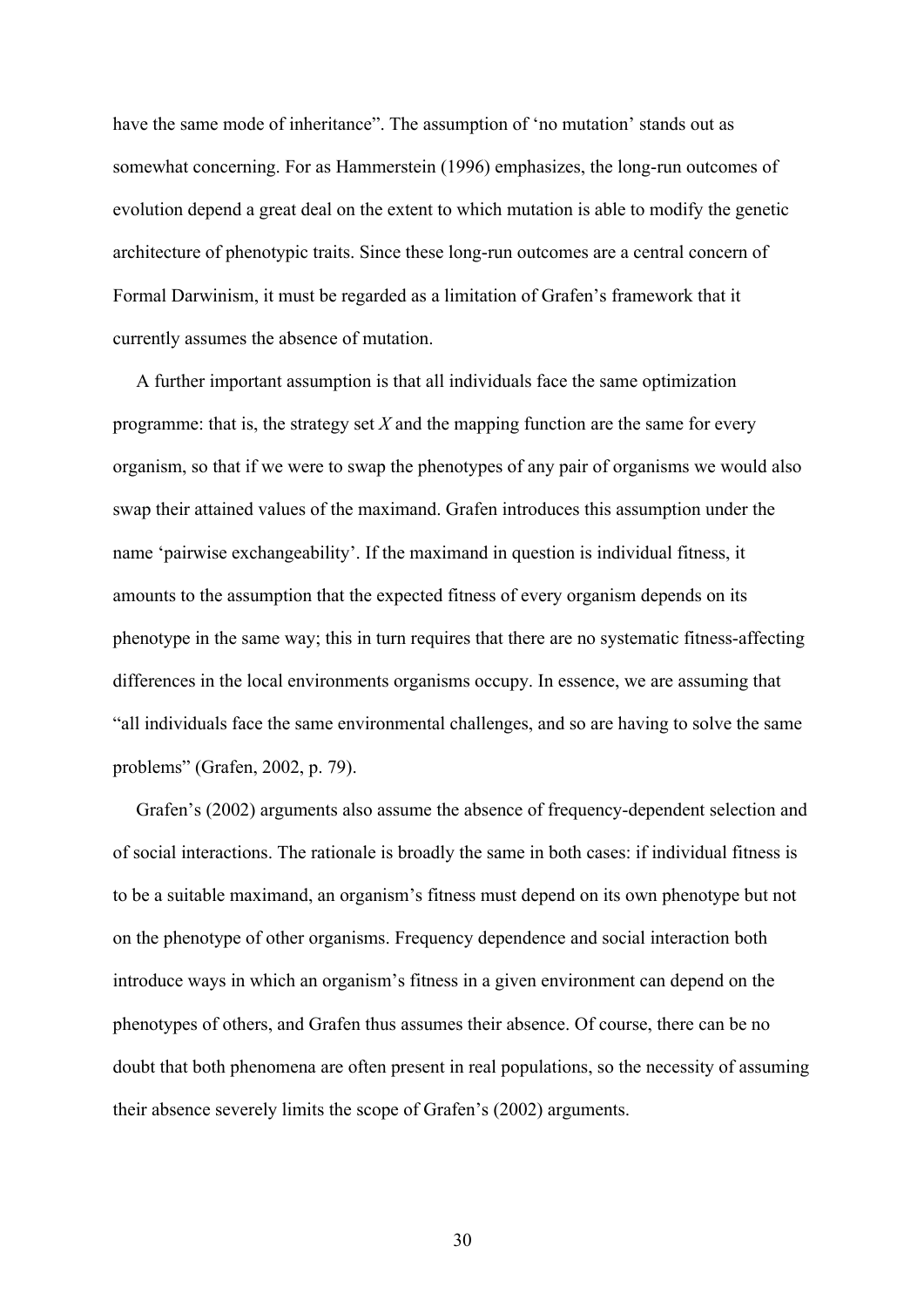In more recent work, Grafen and colleagues have sought to relax these assumptions. Grafen (2006*b*) proves that the four links do obtain in cases of social interaction, but only when an organism's inclusive fitness (Hamilton, 1964), rather than its individual reproductive output, is taken as the maximand. In the special case in which social interactions are absent, an individual's inclusive fitness is equal to its direct reproductive output, so the non-social version of Grafen's links are recovered as a special case of the social version. This suggests that, if any quantity can serve as a universal maximand for animal behaviour, it is inclusive fitness rather than individual fitness (a point stressed by West & Gardner, 2013).

However, Grafen (2006*b*) does not relax the assumption of frequency independence, and this remains largely unfinished business. Gardner & Welch (2011), in a paper primarily aimed at extending the 'individual as maximizing agent' analogy to the level of individual genes (an issue I do not discuss here), suggest one way in which the assumption of frequency independence can be relaxed. Their suggestion, in informal terms, is that we regard the actual phenotypic composition of a population as part of the environment that all agents share. We can thereby recover a function-like mapping from phenotypic states to attained maximand values in a given environment, because trait frequencies are now considered to be part of this environment (note the parallel here with Fisher's inclusive conception of environmental change, discussed in Section III).

It may appear to be a drawback of this approach that any change to the phenotypic composition of the population will potentially change the mapping: a strategy that was optimal, relative to the population's initial phenotypic composition, can cease to be optimal a generation later. But this may simply be an unavoidable feature of frequency-dependent selection. When fitness is frequency dependent, talk of the optimality (or otherwise) of a strategy only makes sense relative to a specification of what the other individuals in the population are doing (*cf*. Parker & Maynard Smith, 1990).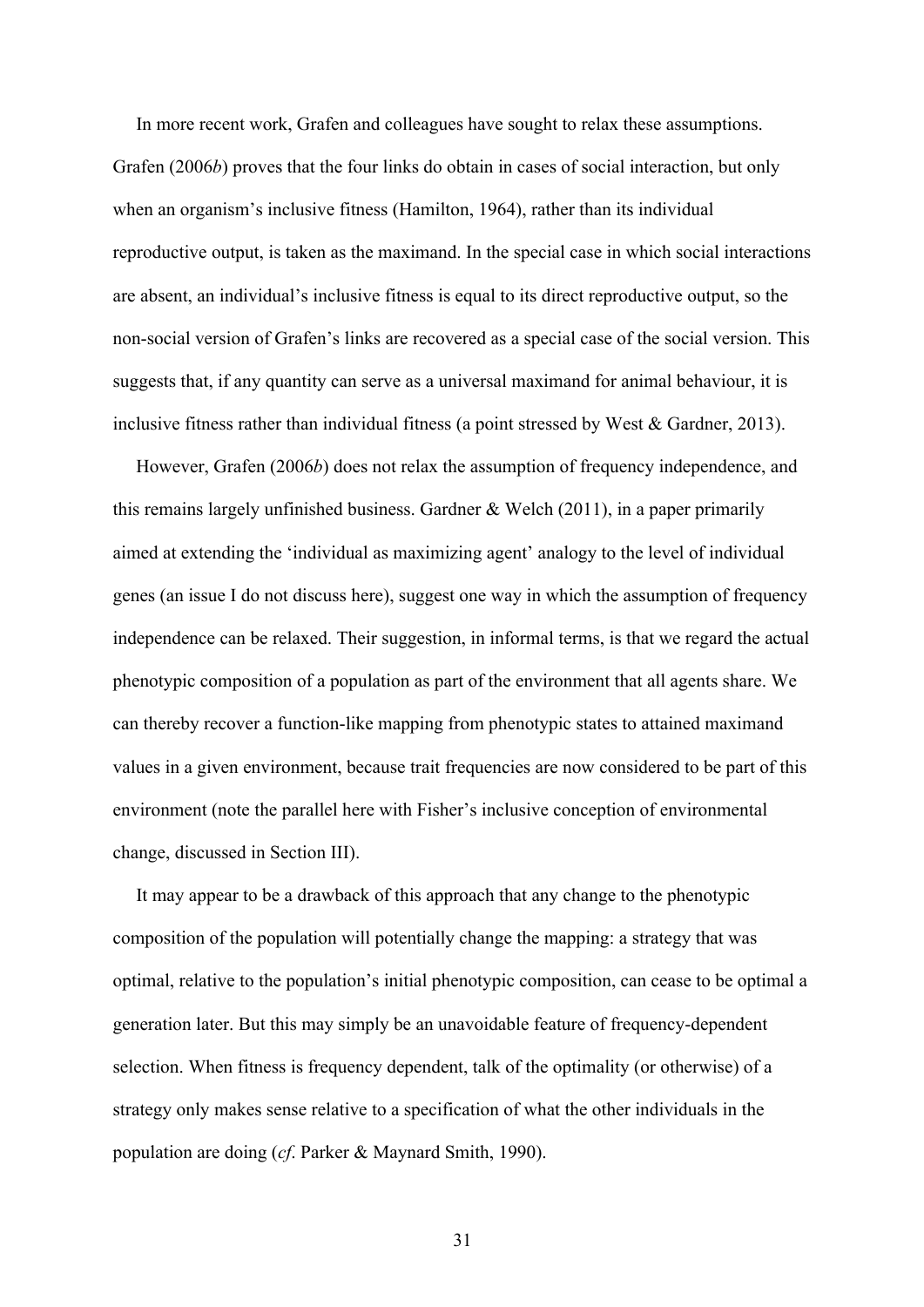#### **V. WHAT DO GRAFEN'S LINKS ACTUALLY SHOW?**

#### **(1) Which variety of maximization is at stake?**

I now turn to the significance of Grafen's results for the idea of fitness maximization. First of all, let us consider how they relate to our four varieties. In Grafen's view, the links jointly provide "a secure logical foundation for the commonplace biological principle that natural selection leads organisms to act as if maximizing their 'fitness''' (Grafen, 2002, p. 75). Remarks such as this make it clear that Grafen's target is an 'individual as maximizing agent' analogy, not a population-level maximization thesis concerning mean fitness. The target can therefore be located in the second row in Table 1.

But which column? Do the links concern what happens at equilibrium or what happens out of it? The answer is that they concern both. As Grafen (2006*b*, p. 543) puts it:

A broad interpretation [of the links] is that natural selection always changes gene frequencies in the direction of increasing inclusive fitness; and that a population genetic equilibrium in which no feasible mutations can spread implies that the individuals in the population are each acting so as to maximize their inclusive fitness.

The first claim concerns out-of-equilibrium change, while the second concerns what happens at equilibrium. As Grafen has noted elsewhere, it is significant that "the links between the optimization program and the population genetics model do not hold only at solutions to the optimization [programme]. There are also out-of-equilibrium links" (Grafen, 2002, p. 89). This concern with out-of-equilibrium situations—with "selection in progress" (Grafen, 2007, p. 1253)—differentiates Formal Darwinism from Hammerstein's 'streetcar theory' and related work, which solely concerns the stable stopping points of the process. Nevertheless, a concern with what happens at equilibrium clearly remains central. In particular, Links 1 and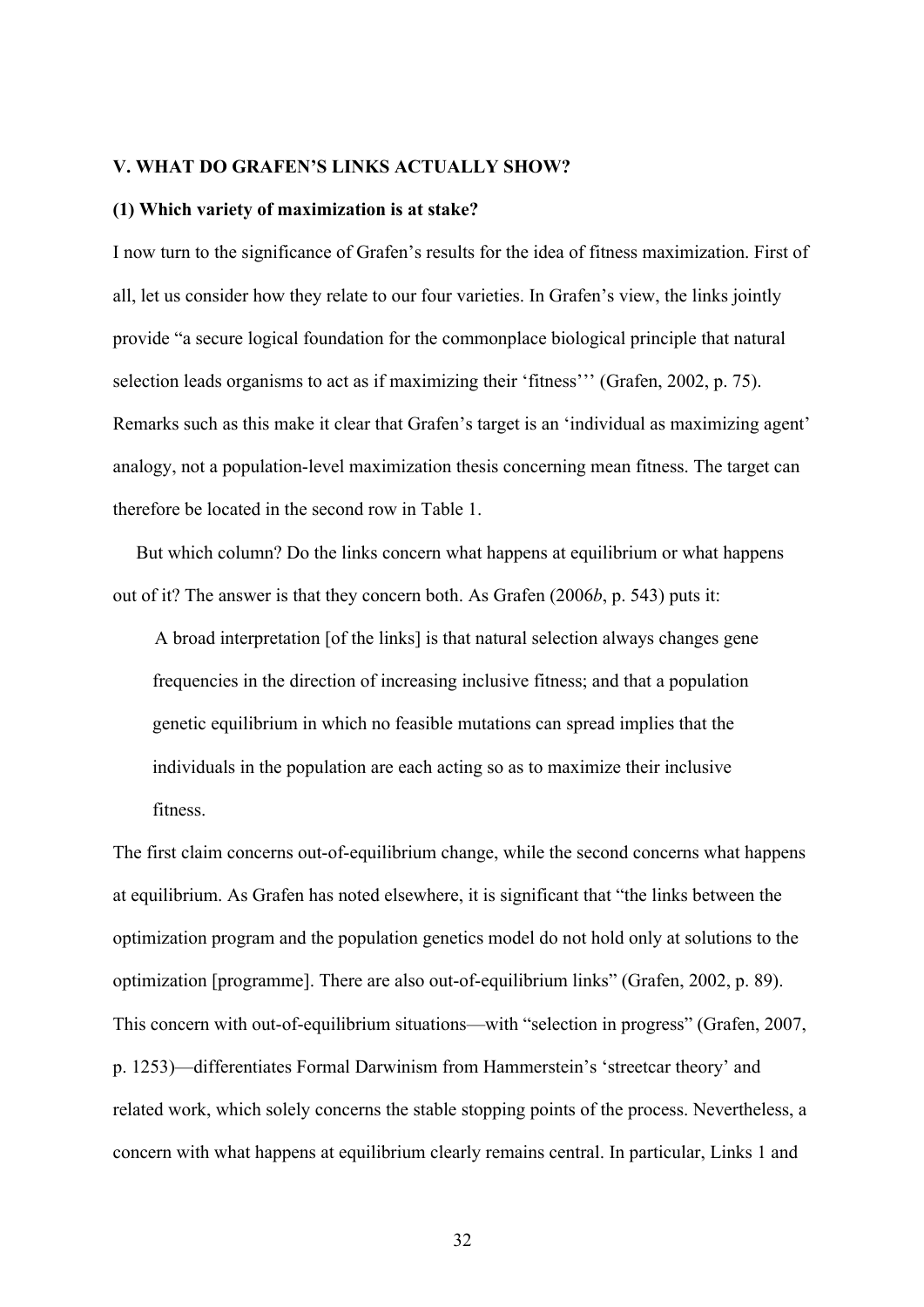4 are concerned only with what happens when scope for selection and potential for positive selection are absent. Only Links 2 and 3 relate to 'selection in progress'.

On the face of it, then, Grafen's links may be relevant to both MAX-C and MAX-D. I will therefore consider how the links relate to both. In saying this, I am not attributing to Grafen the view that the links do establish either principle. Grafen himself is cautious about attaching any 'official' interpretation to the links, and (to his credit) he is upfront about the fact that the 'broad interpretation' given above needs qualifying in various respects. That said, Grafen does not hide his sympathies for fitness maximization, and in a recent overview article glosses the links as showing that "there is a very general expectation of something close to fitness maximization, which will convert into fitness-maximization unless there are particular kinds of circumstances" (Grafen, 2014, p. 166). In my view, this overstates the implications of the links. I contend that, if 'fitness maximization' here refers to our MAX-C or MAX-D, then the links do not in fact support such an expectation.

#### **(2) Do the links vindicate MAX-C?**

Do Grafen's links succeed in vindicating MAX-C? First, note that since the links rely on idealizing assumptions—including the absence of mutation, gametic selection and meiotic drive—they could not directly support MAX-C as a claim about evolution in the real world. The most they could show is that in an hypothetical world without mutation, gametic selection and meiotic drive, MAX-C would be true (A. Grafen, personal communication). Call this reformulated principle MAX-C\*:

**MAX-C\***: assuming the absence of mutation, gametic selection and meiotic drive, a population is at a stable population-genetic equilibrium if and only if all organisms adopt the phenotype that maximizes fitness within the range of feasible options.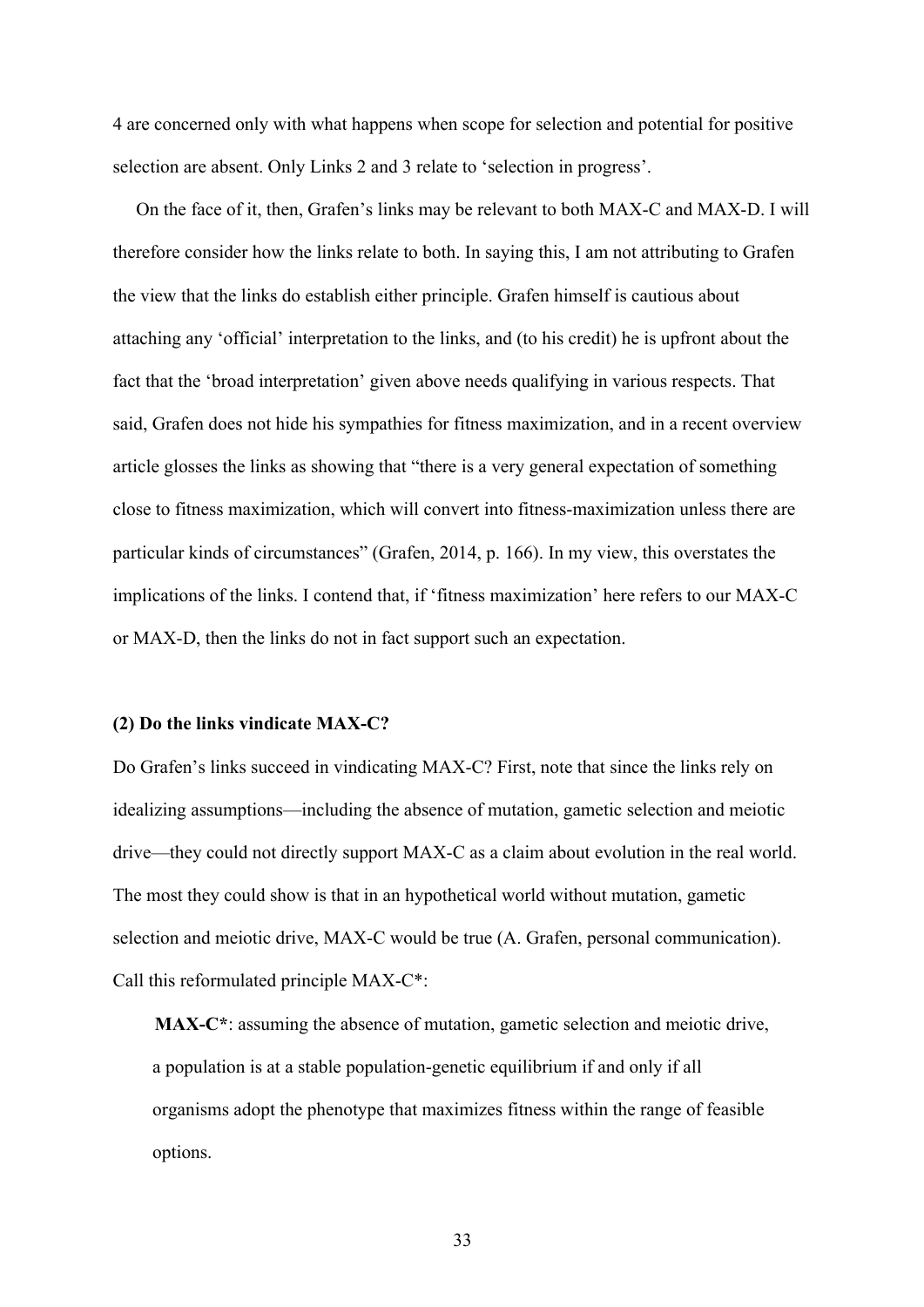Since its assumptions are usually false, MAX-C\* connects less directly to real-world evolutionary processes than MAX-C. Nevertheless, it would (if true) still represent an interesting and in some ways surprising result. After all, there is reason to think that mutation makes it easier for evolution to arrive at optimal phenotypes, since it provides a way for evolution to overcome genetic barriers to optimality (*cf*. Hammerstein's 'streetcar theory'). Intuitively, we would expect these genetic barriers to be insurmountable in a world without mutation. So, if Grafen's links do support MAX-C\*, they support a principle that, taken at face value, looks harder to defend than our original MAX-C.

But do Grafen's links actually establish MAX-C\*? Here I am sceptical. My scepticism derives from the fact that the links do not explicitly state conditions for a stable populationgenetic equilibrium. Instead, they use the notions of 'no scope for selection' and 'no potential for positive selection' as proxies. Grafen describes these concepts as "equilibrium concepts" (Grafen, 2006*b*, p. 553) and suggests that they jointly imply "a kind of population genetic equilibrium" (Grafen, 2006*b*, p. 552), but I find this interpretation questionable. As I see it, the absence of scope for selection and potential for positive selection is neither necessary nor sufficient for a population to be at a stable population-genetic equilibrium.

To see why the absence of scope for selection and potential for positive selection are unnecessary for a stable population-genetic equilibrium, consider again the polymorphic equilibrium of the standard sickle-cell anaemia model. Here we have a stable populationgenetic equilibrium, yet we have both scope for selection and potential for positive selection (a point noted by Grafen, 2002, 2007, 2014, and Okasha & Paternotte, 2014). We have scope for selection because there are differences in individual fitness among members of the population. Hence although there may be no actual *p*-score that correlates with fitness, there is a possible *p*-score that does. Intuitively, this possible *p*-score corresponds to a gene that encodes malarial resistance in the heterozygote without encoding sickle-cell anaemia in the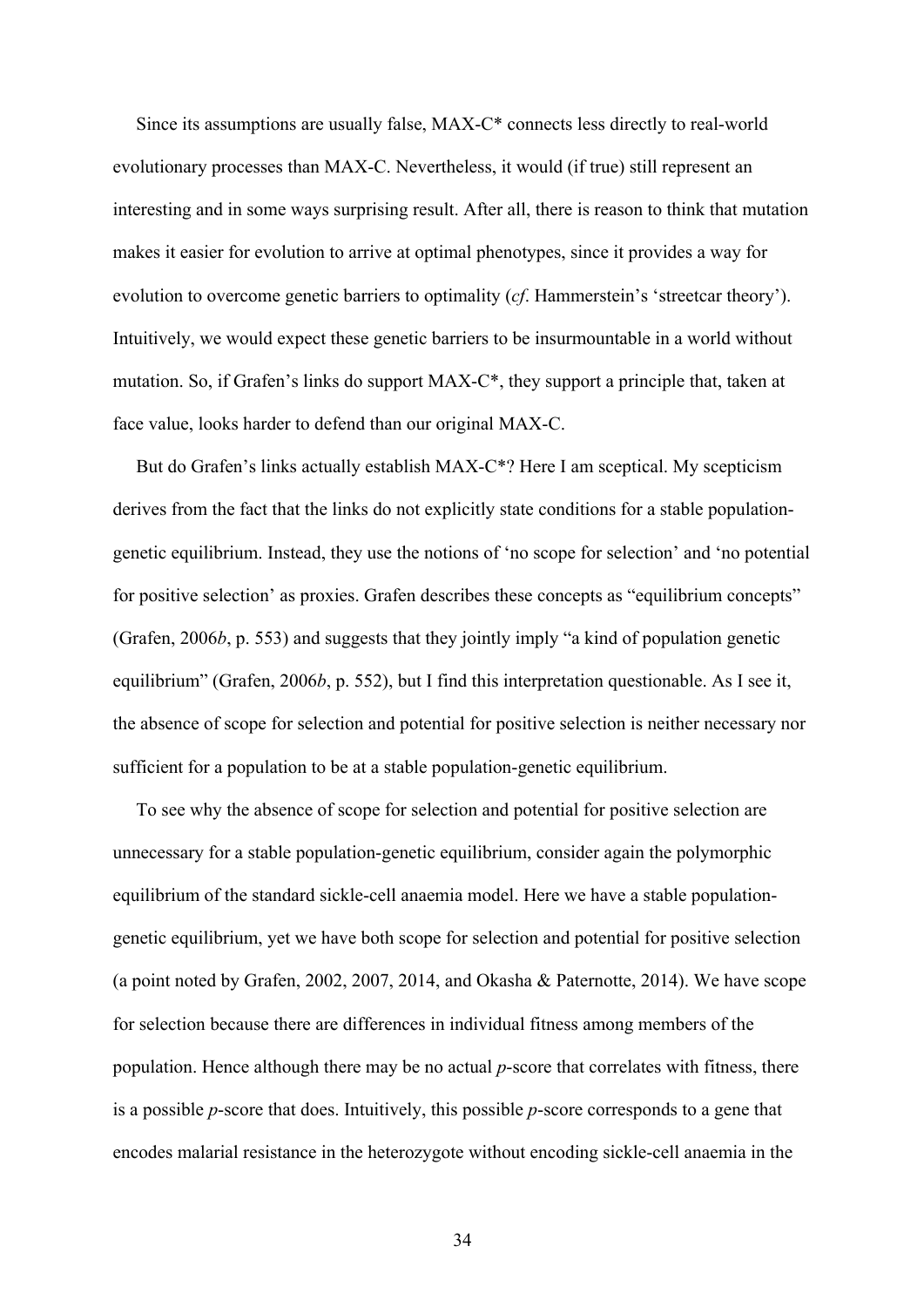homozygote, or one which simply encodes malarial resistance in all its bearers. We have potential for positive selection because there is a phenotype in *X* that co-varies positively with fitness (namely malarial resistance), and positive covariance between a (potential or actual) phenotype in *X* and fitness is all that is required for potential for positive selection (Grafen, 2002, p. 87).

It might be objected here that although the absence of scope and potential for selection are unnecessary for an equilibrium that is stable in the short term, they are necessary if we want an equilibrium that is stable in the long run. The thought (echoing Hammerstein) would be that an equilibrium at which there is still scope and potential for selection (such as the polymorphic sickle-cell equilibrium) will be vulnerable in the long run to invasion by mutants that modify the genetic architecture underlying the phenotype of interest. But while this idea is central to Hammerstein's alternative approach to these issues, it is not a promising move in the present context. This is because, as we noted above, Grafen's formal framework assumes the absence of mutation. As a consequence, it also assumes the absence of mutants that can circumvent genetic constraints. In this mutation-free setting, there is no reason to think that a polymorphic equilibrium maintained by dominance (or epistasis) should be any less stable than a monomorphic equilibrium at which all phenotypes are optimal. In a world without mutation, the 'streetcar' move gains no traction.

To see why the absence of scope for selection and potential for positive selection are insufficient for a stable population-genetic equilibrium, consider the following hypothetical example, based on cases discussed by Grafen (2002, 2014): a population contains three genotypes, AA, BB and AB. These genotypes produce phenotypes  $P_1$ ,  $P_2$  and  $P_3$ , respectively. The optimal phenotype is  $P_3$ , which is produced by the *AB* heterozygote only. Initially, the population is 100% *AB*, and every individual has the optimal phenotype. In the next generation, assuming random mating and fair meiosis, we expect to find 25%  $AA$  ( $P_1$ ),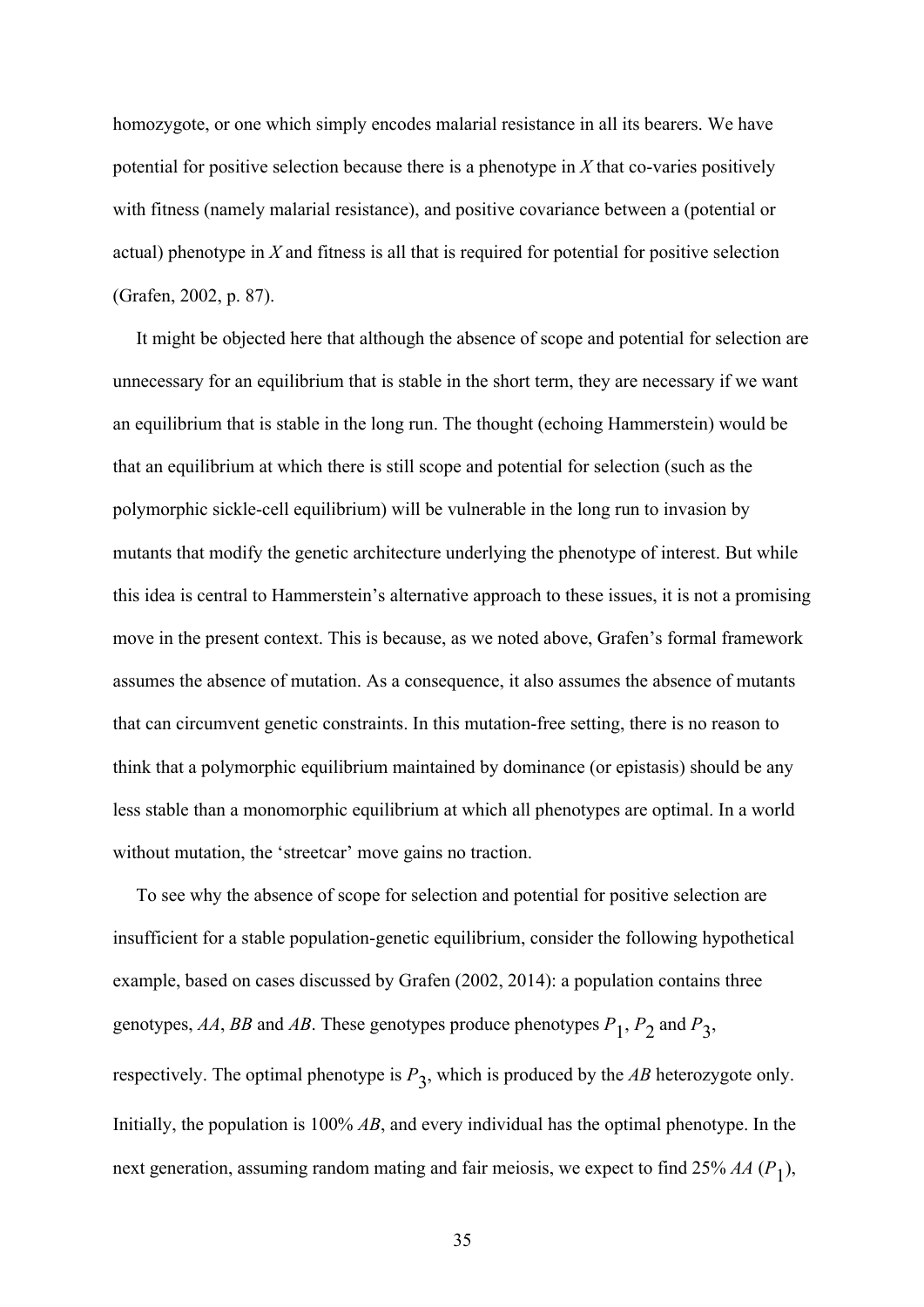25% *BB* ( $P_2$ ), and 50% *AB* ( $P_3$ ), and it will no longer be the case that every individual has the optimal phenotype.

At the initial 'all heterozygotes' point, the population is highly unstable, and yet there is no scope for selection and no potential for positive selection in relation to *X*, where *X* is the set  $(P_1, P_2, P_3)$ . There is no scope for selection because there are no fitness differences in the initial generation, and so no possible *p*-score co-varies with fitness in that generation. There is no potential for positive selection because no phenotype co-varies positively with fitness (there is zero variance in both), and there is no possible phenotype in *X* that would covary positively with fitness if introduced (because all phenotypes are already optimal). Yet the population is not at a stable equilibrium, because gene frequencies are expected to change as soon as homozygotes arise. As Grafen (2014, p. 158) points out, examples such as this show vividly that "even once a population consists of all optimal phenotypes [...] it can, for reasons that are entirely clear if the genetic system is known, move far away from that state".

To be clear, Grafen cannot be accused of trying to sweep these awkward cases under the rug. On the contrary, he has drawn attention to them on several occasions (Grafen, 2002, 2007, 2014) and admits in recent work that they may "call into question the meaning and value of the links" (Grafen, 2014, p. 164). The question is whether it is possible to maintain, in light of these cases, that the links still support a form of fitness maximization. There can be no doubt that cases like these complicate the relationship between Formal Darwinism and fitness maximization, and that they do so in a way that undermines the suggestion that Grafen's links support MAX-C\*. The problem is not that cases of heterozygote advantage are counterexamples to Grafen's formal links (they are not!), but that they expose a logical gap between a stable population-genetic equilibrium and a point in the dynamics at which there is neither scope nor potential for selection. Since the latter is neither necessary nor sufficient for the former, there is no valid inference from Grafen's four links to MAX-C\*.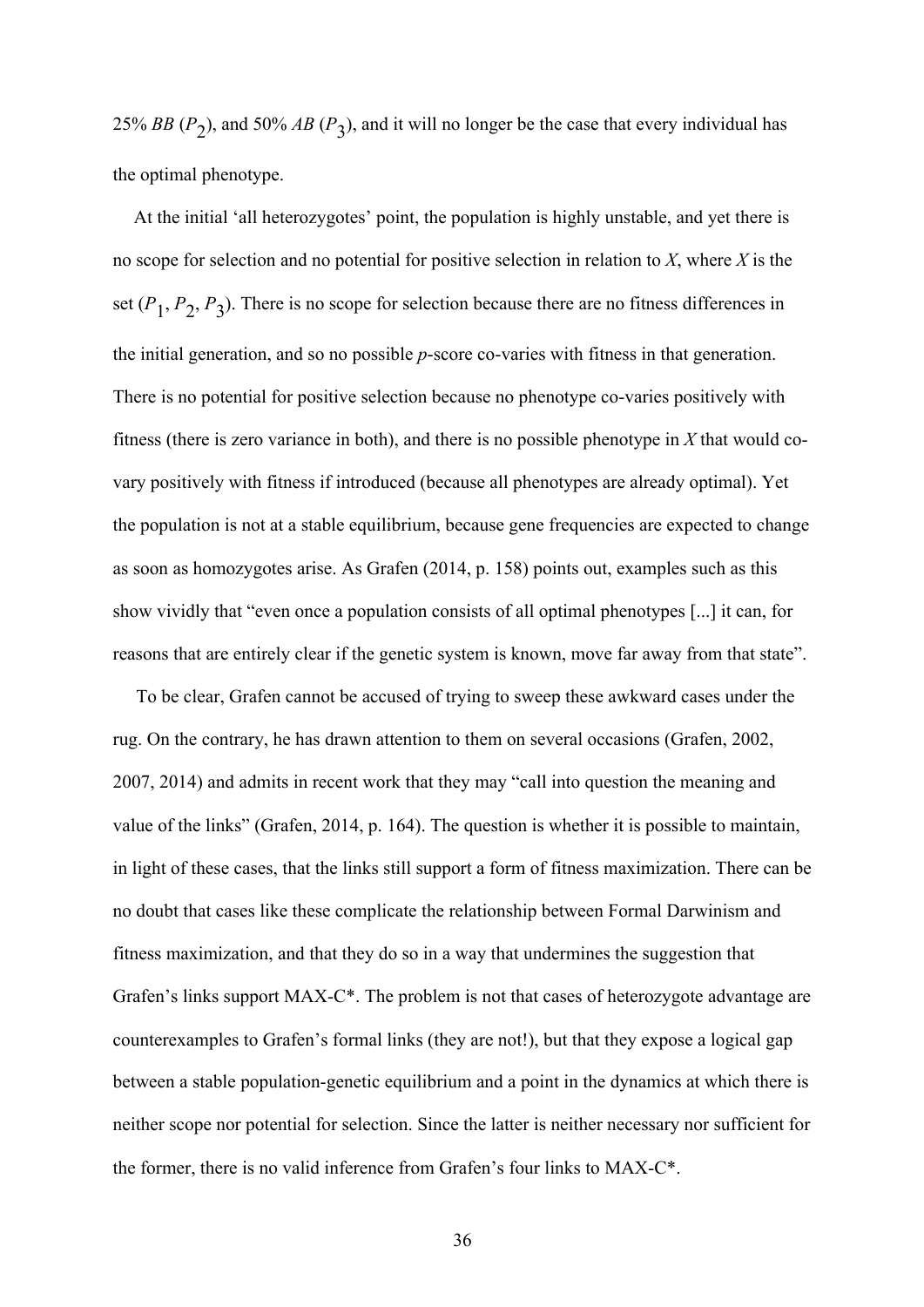If Grafen's links do not imply MAX-C or MAX-C\*, what do they imply? I suggest the closest proposition to MAX-C that the links do support is the following:

**MAX-C\*\***: assuming the absence of mutation, gametic selection and meiotic drive, a population is at a point at which there is neither scope nor potential for selection if and only if all organisms adopt the fitness-optimal phenotype within the range of feasible options.

MAX-C\*\* may be the closest claim to MAX-C that it is possible to derive from formal arguments alone, without invoking more substantial assumptions (e.g. assumptions about the long-run malleability of genetic systems). However, one might question whether MAX-C<sup>\*\*</sup> is really enough, if the aim is to derive a maximization principle capable of vindicating the assumptions quoted at the start of this review. For once we recognize the gap between a stable population-genetic equilibrium and a point at which there is neither scope nor potential for selection, the biological significance of MAX-C\*\* becomes less clear, as does its relevance to evolutionary ecology.

In effect, Grafen's links show that there is a way of characterizing a special point in the dynamics such that, in a world without mutation, gametic selection and meiotic drive, a population's being at that point entails (and is entailed by) its being phenotypically optimal. But it is important to see that this special point in the dynamics will not always correspond to a stable population-genetic equilibrium in the usual sense of the term. What the evolutionary ecologist would like, ideally, is a robust link between phenotypic optimality and populationgenetic equilibrium. Since MAX-C\*\* does not provide such a link, its biological significance remains open to question.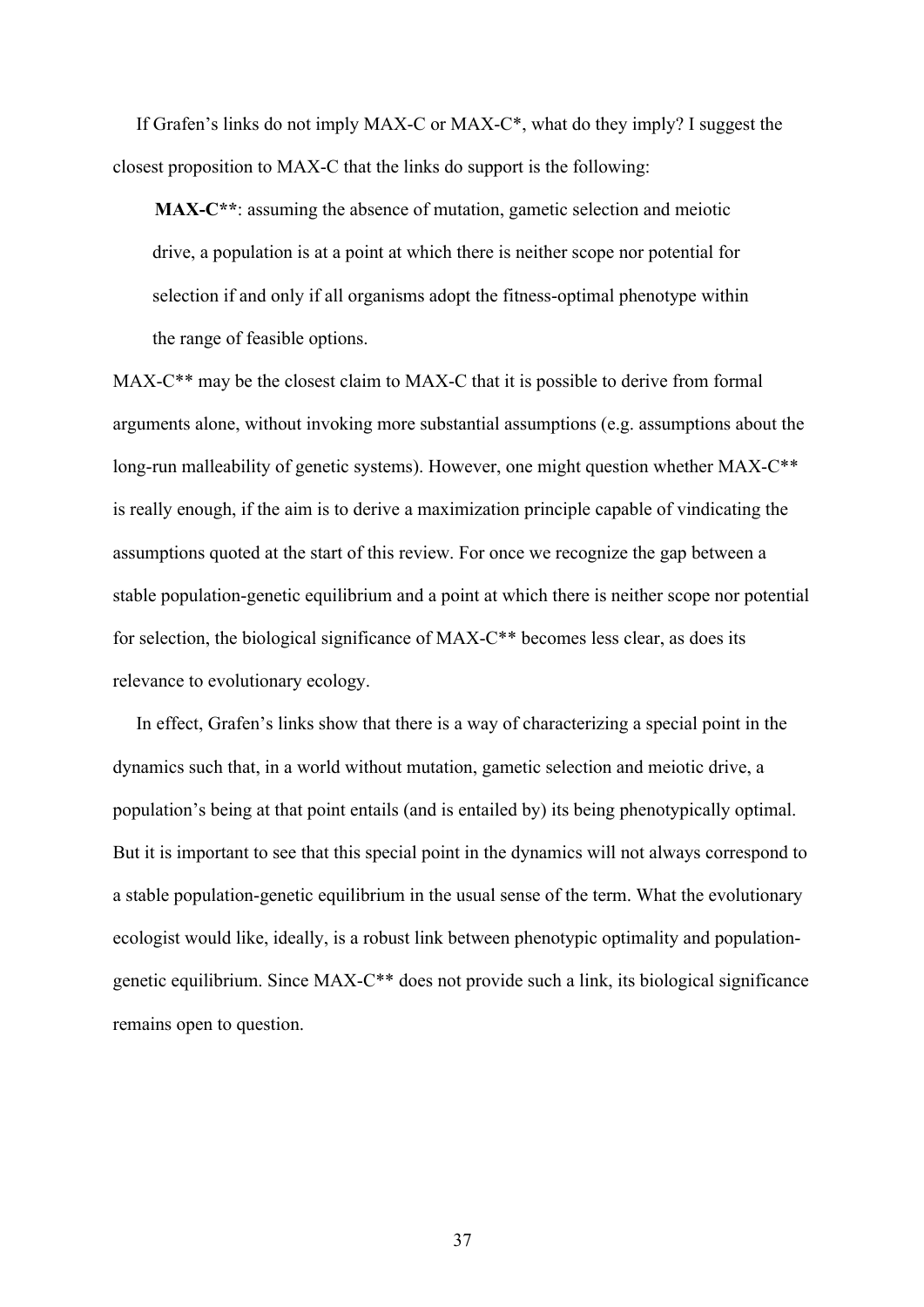#### **(3) Do they vindicate MAX-D?**

The message of the preceding section is that Grafen's links do not establish MAX-C. They do support a substantially modified version of that principle, MAX-C\*\*, but the biological significance of this principle is questionable. Let us now turn to MAX-D, the parallel claim about change. Do the links vindicate the idea that natural selection reliably drives populations in the direction of a point at which all agents are behaving optimally? Or that, in a world without mutation, gametic selection or meiotic drive, it would do so?

In this respect, Links 2 and 3 are pivotal, for these are the links that explicitly concern outof-equilibrium situations. Link 2 tells us that if all organisms are behaving suboptimally, but equally so, there is no scope for selection (no possible *p*-score co-varies with fitness) but there is potential for positive selection: there is a feasible phenotype that, if present, would be favoured. Link 3 tells us that if individuals vary in the value of the maximand (i.e. fitness or inclusive fitness) they attain, then the change in every gene frequency equals its covariance across individuals with the value of the maximand. Do these links imply that natural selection will drive a population towards a point at which all agents are behaving optimally, or at least close to optimally? Not necessarily.

The difficulty is that the links are neutral as to whether or not the dynamics of evolution display convergence towards any point at all, optimal or otherwise. In a favourable scenario for MAX-D, they do: every gene that is favoured by selection in the short term is also a step along the way to the optimal phenotype. Selection steadily accumulates improvements, leading to ever closer approximations of perfection. But there are well-known models in which changes in gene frequency show no pattern of steady accumulation: one gene spreads, then another, then another, each outcompeting its immediate rivals, but with no cumulative effect on the closeness to optimality (or otherwise) of their bearers. Rock-paper-scissors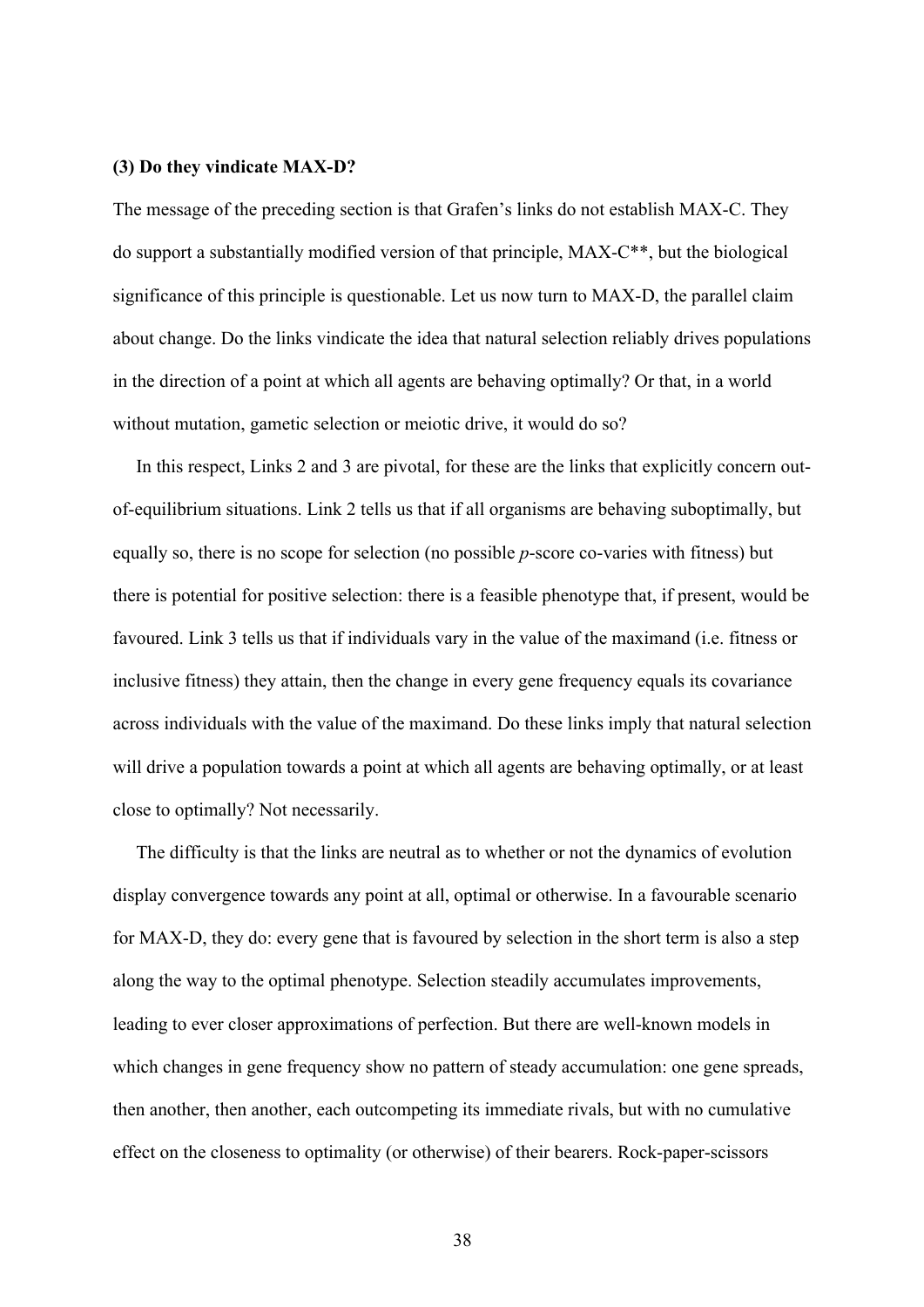games, with their notorious cyclical dynamics, provide one example (Sinervo & Lively, 1996; Kerr *et al*., 2002). MAX-D, in effect, amounts to the assertion that convergence towards fitness-optimal phenotypes occurs reliably in nature, and that cases in which it does not occur are the exception rather than the rule.

Grafen's Links 2 and 3 do not bear either way on this issue. They are no less true in the unfavourable cases than in the favourable ones. In all cases, genes spread when they co-vary positively with fitness. And, in all cases, suboptimality implies room for phenotypes that would co-vary positively with fitness if introduced. But this does not tell us whether or not the long-run dynamics of gene frequency change will exhibit a pattern of steady accumulation of adaptive improvements. The links therefore give us no reason to think that favourable cases (in which such accumulation occurs) are any more likely than unfavourable ones (in which it does not). They are compatible with unfavourable cases being rare, but they are equally compatible with their being extremely common. The frequency of such cases in the real world—and hence the tenability of MAX-D—is a question on which Formal Darwinism has no bearing.

None of the foregoing discussion, I should add, is intended to imply that Grafen's links have no biological significance at all. Like Fisher's fundamental theorem, it may be that Grafen's fail to imply a biologically significant maximization principle and yet still provide important insights in other ways. One proposal, which I have criticized elsewhere, is that the links amount to a formal reconstruction of Darwin's argument in the *Origin of Species* (Grafen, 2014; Birch, 2014). Another proposal (made by Grafen, 2007, and also by Okasha & Paternotte, 2014) is that the links provide formal constraints on an acceptable concept of individual fitness, constraints that turn out to be non-trivially satisfied by Hamilton's (1964) notion of inclusive fitness. My claim, then, is not that Formal Darwinism has no value at all.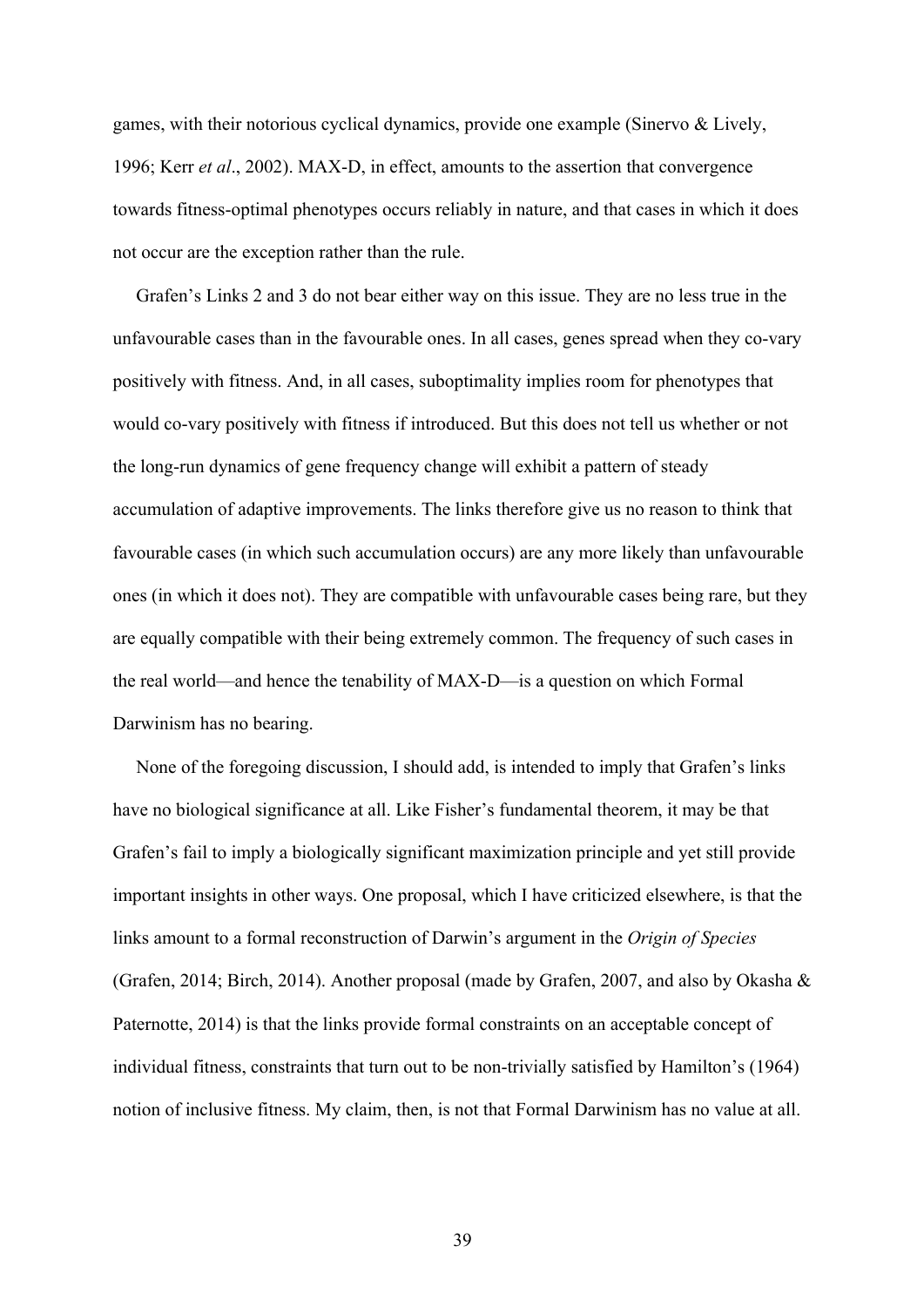My claim is simply that it does not vindicate any of our four varieties of fitness maximization.

#### **VI. THE LIMITS OF PURE THEORY**

My aim in this article has been to examine two theoretical developments that initially appear to rescue a form of fitness maximization. In the case of Fisher's fundamental theorem, I argued that while the Price/Ewens 'new' interpretation does leave us with a true mathematical result, it is a result that does not provide support for MAX-A or MAX-B. At most, it supports a modified version of MAX-B ('MAX-B\*'), but the biological significance of this principle remains doubtful. The story was similar in the case of Formal Darwinism. Here I argued that the links Grafen derives between the Price equation and an optimization programme do not support MAX-C or MAX-D. At most, they support a modified version of MAX-C ('MAX-C<sup>\*\*'</sup>), but questions remain as to the biological significance of this principle.

It would be hasty to conclude from this that all four varieties of fitness maximization are false. It would be safer to conclude that they remain unsupported by theoretical population genetics. This, however, may still sound troubling to evolutionary ecologists who assume one or more of these varieties in their day-to-day work.

Is there any way to reconcile evolutionary ecology with population genetics? Although my conclusions so far have been sceptical, I would like to end on a more optimistic note. In Section II, we saw that fitness maximization in the sense of MAX-A and MAX-B occurs only under very special conditions. This looks like bad news for evolutionary ecology, and this has allowed alternative conceptions of fitness maximization (in terms of partial change and/or the 'individual as maximizing agent' analogy) to gain traction.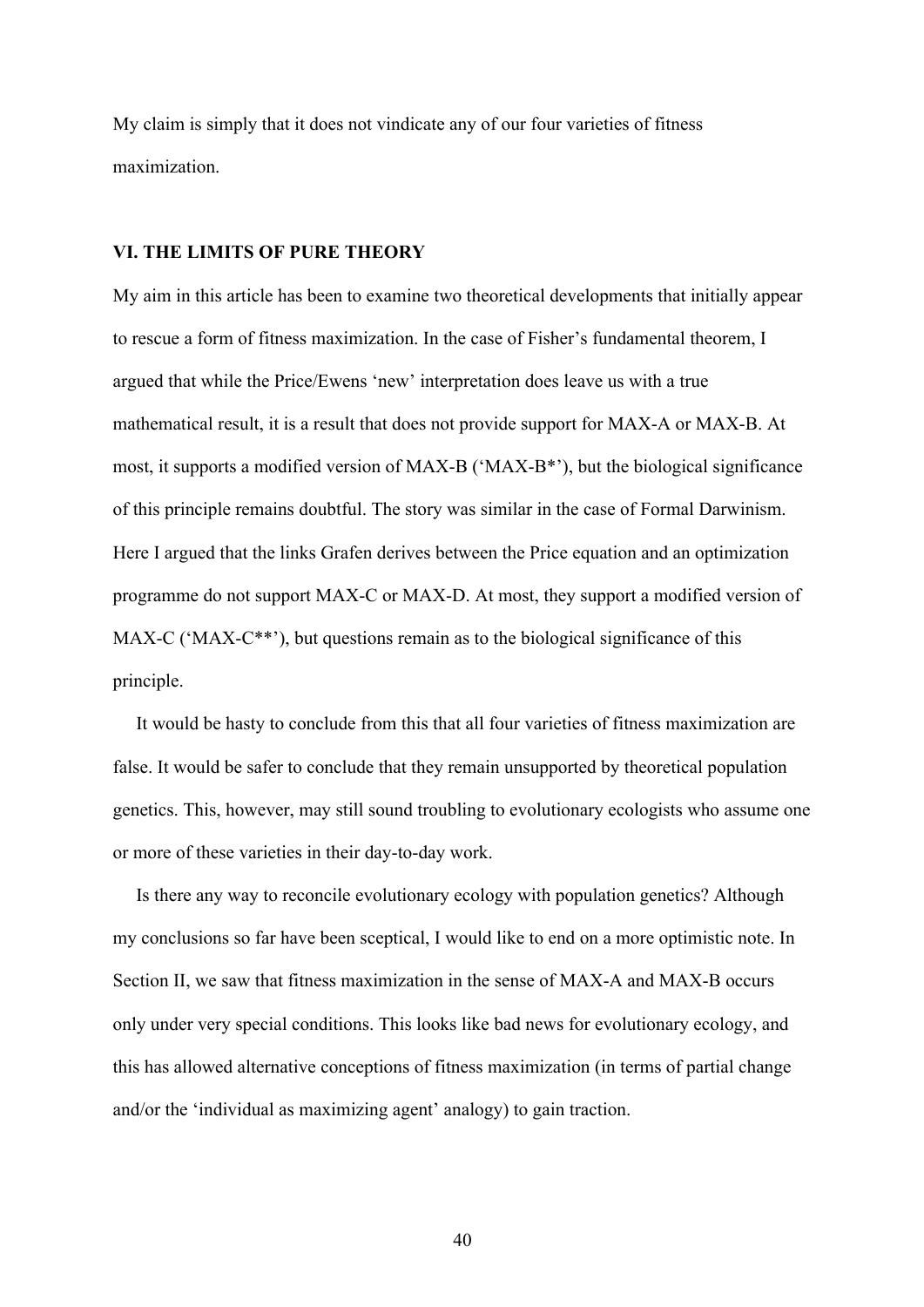From a different perspective, however, the news is not so bad. The case for scepticism about fitness maximization goes like this: fitness is maximized only under special conditions, natural populations rarely meet these conditions, so we should not expect fitness to be maximized very often in nature. However, this argument looks different if recast in retrospective, rather than prospective, terms. It becomes: if fitness has in fact been maximized in a given population, then rare, special conditions must have obtained in its evolutionary past.

When formulated retrospectively, the argument is not so much a case for scepticism as the basis for an empirical research programme. We know that, in some cases, evolution by natural selection has led to traits that approximately maximize fitness within a set of feasible alternatives (Dawkins, 1986; Reeve & Sherman, 1993; Orzack & Sober, 2001; Davies *et al*., 2012). There must be some explanation for these traits, and one potential explanation is that, in these particular cases, the conditions required for natural selection to maximize fitness were at least approximately met. In this way, a theoretical understanding of the conditions under which natural selection maximizes fitness can inform empirical inferences about the evolutionary history of populations that currently approximate fitness maxima.

Ewens (2004) makes a suggestion along similar lines in relation to Fisher's fundamental theorem. He contrasts (as we have done) the new interpretation of the FTNS, on which the theorem concerns a mere partial change, with the traditional interpretation, on which it states that, given non-zero additive genetic variance in fitness, the mean fitness of a population will actually increase. This 'Mean Fitness Increase Theorem' (MFIT) may not have been what Fisher had in mind when formulating the FTNS, but it has taken on a life of its own in subsequent literature. Ewens (2004, p.67) proceeds to remark that:

[I]t is possible that the MFIT, even though it is restricted to random-mating populations and [...] might not hold when fitness depends on a two-locus or more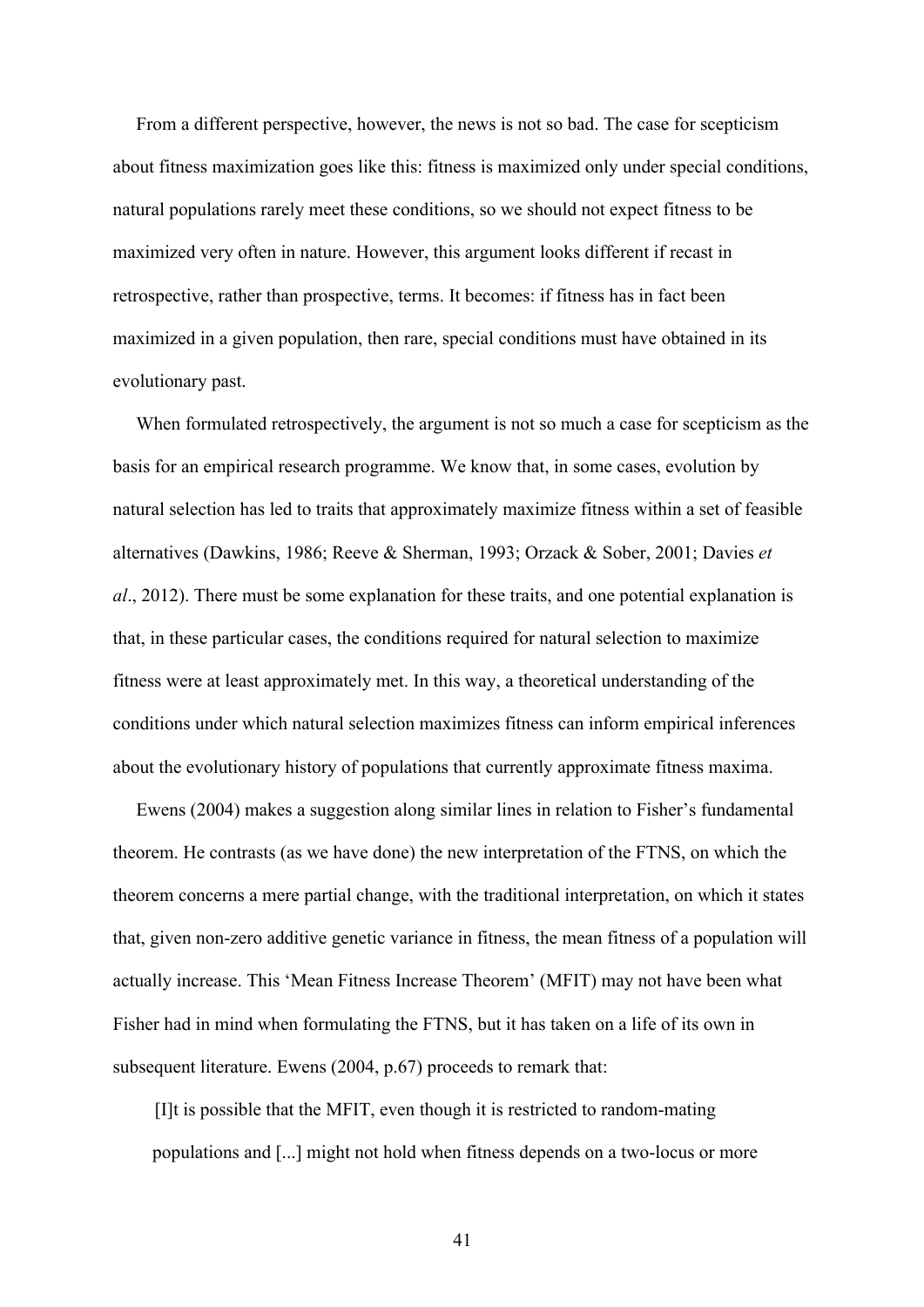generally a multi-locus genotype, nevertheless gives a greater biological insight into the evolutionary process than the FTNS.

As Ewens observes, by studying the biological conditions under which evolutionary processes approximate the conditions required for the maximization of mean fitness, we may arrive at a deeper understanding of the relationship between selection and maximization than that afforded by the FTNS.

A parallel move is available in the case of Formal Darwinism. Grafen's project has so far been concerned with finding links between population genetics and optimization programmes that hold with as few assumptions as possible. Over the past decade, Grafen and colleagues have sought to relax several of the main assumptions in Grafen's (2002) paper, in the hope of uncovering universal truths about the workings of natural selection. Unfortunately, as with the FTNS, the generality of the links arguably comes at the expense of their biological significance. It is possible, however, to imagine a different approach. We could instead begin by specifying an optimization programme and asking: under what biological conditions would natural selection reliably lead to organisms that solve this programme? What are the constraints on the mating scheme, or on the structure of social interaction, or on the mutation rate? How malleable does the genetic architecture have to be? Such results would inform empirical inferences about the circumstances that have enabled optimal phenotypes to evolve, in cases in which they have. A brief remark by Grafen (2008, p. 430) gestures towards further work in this direction:

Taken all together, these results [i.e. the four links] do not directly state conditions under which a population can be expected to exhibit optimality on the part of each of its individuals, nor even whether that is to be expected. Conclusions of this kind would require further dynamic assumptions, and that may well be a direction for future work.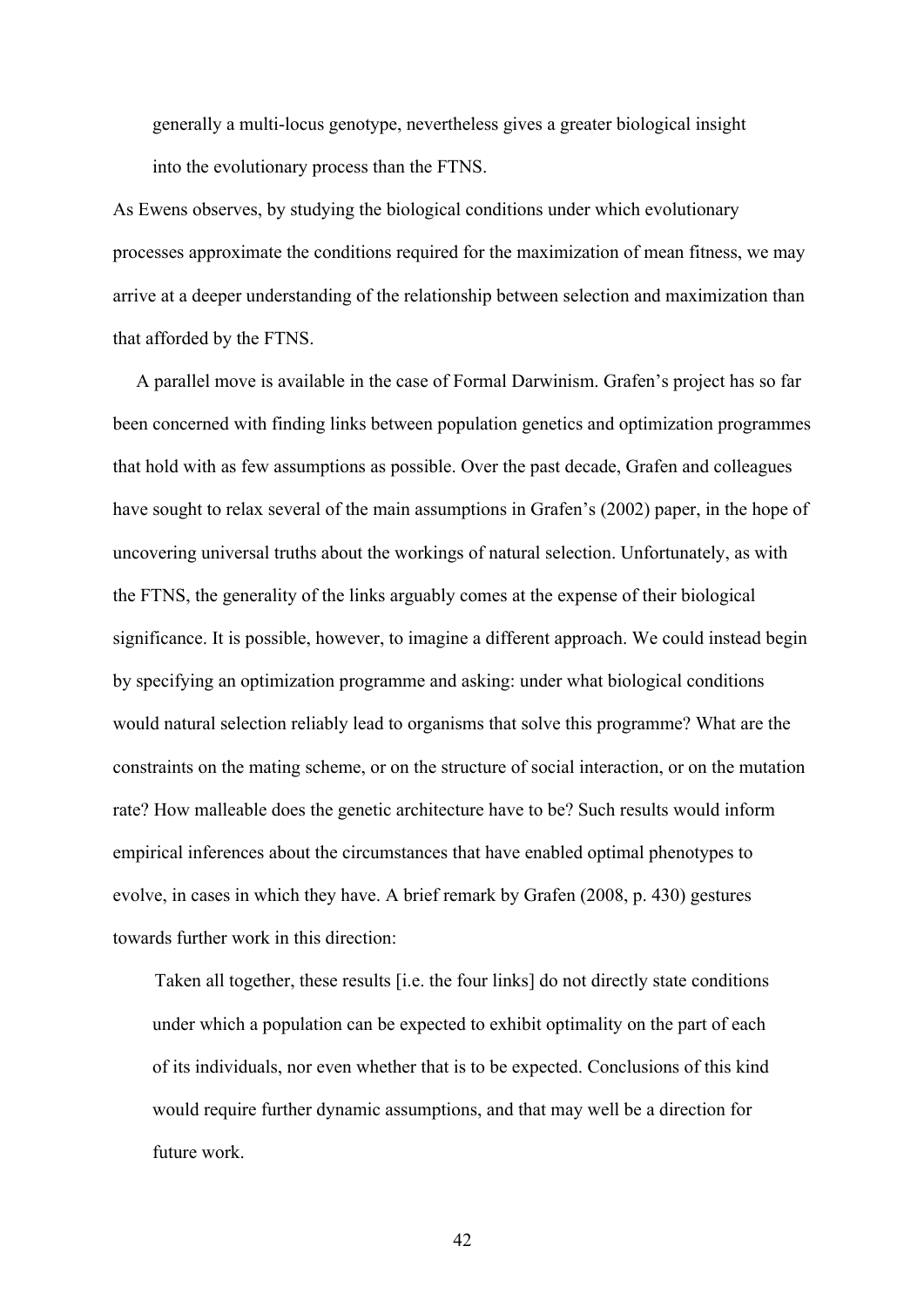Theory would still lie at the heart of such a programme, but it would be brought into closer contact with empirical work (something for which Orzack, 2014, has also called, echoing earlier calls from Lewontin, Ginzburg & Tuljapurkar, 1978, and May, 1973). Rather than seeking a purely theoretical vindication for a universal maximization principle—with a view to using such a principle as an unchallenged foundation for empirical projects—we would instead seek tentative, local, conditional maximization principles to use as sources of empirical hypotheses about ancestral mating schemes and inheritance systems, hypotheses which should then be subjected to empirical test (on this point I am very much in accord with Orzack & Sober, 1994*a*, *b*, 1996). This gives theory a crucial role, while embodying a more modest conception of what it can achieve. I cautiously suggest that this approach may provide a more effective way to reconcile evolutionary ecology with population genetics.

#### **VII. CONCLUSIONS**

(1) Evolutionary ecologists routinely view natural selection as a process of fitness maximization, but there is a long tradition of scepticism about this idea in population genetics.

(2) It is important to distinguish maximization principles that concern what happens at equilibrium from those that concern the direction of change, and it is important to distinguish those that concern population means from those that concern fitness-maximizing behaviour at the individual level. This leads to a four-part classification.

(3) On the Price/Ewens 'new' interpretation, Fisher's fundamental theorem of natural selection concerns 'partial change' rather than total change. But the partial change it describes should not be interpreted as the partial change attributable to natural selection. Consequently, the fundamental theorem does not support a biologically significant maximization principle.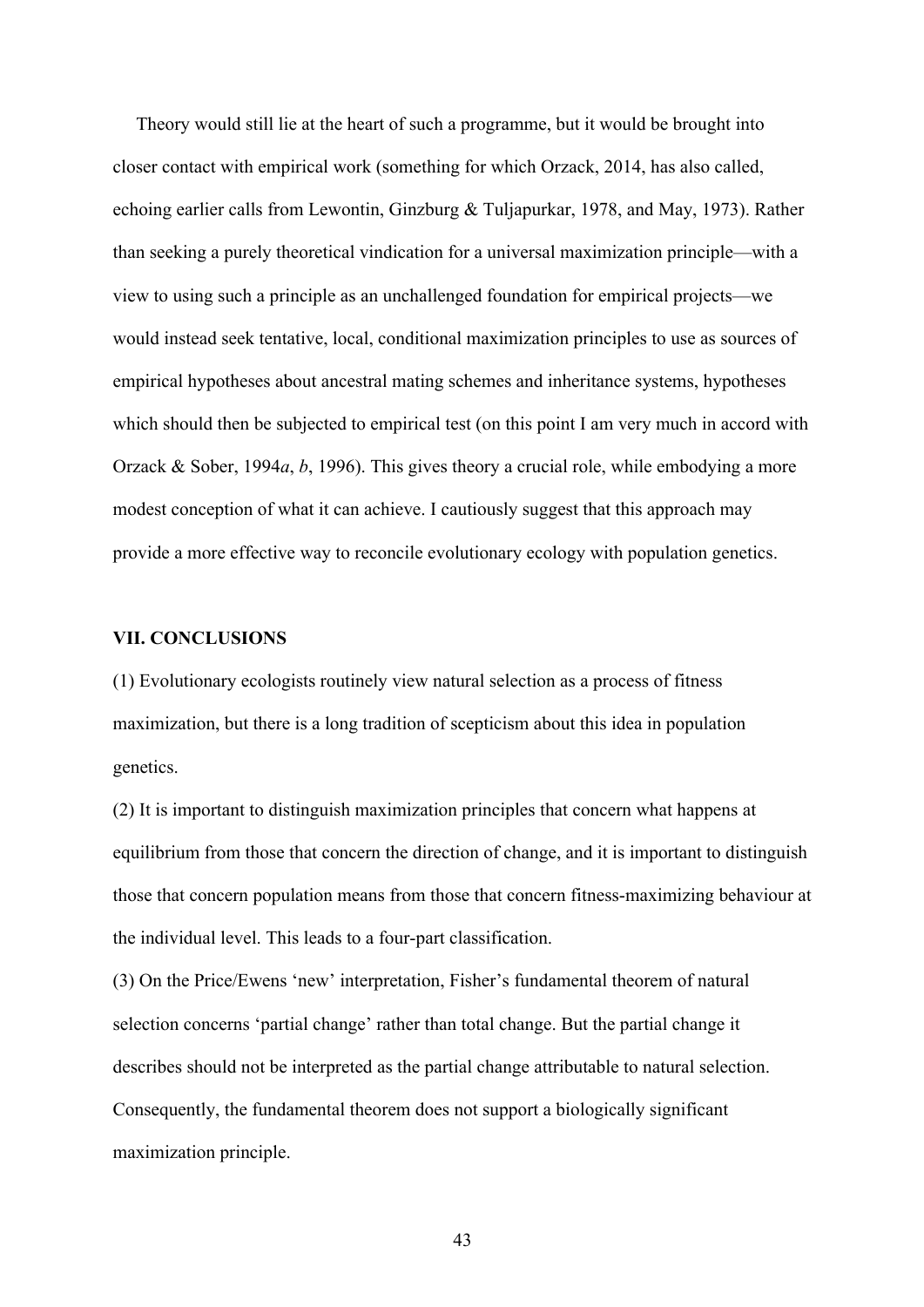(4) Grafen's Formal Darwinism project is an attempt to vindicate an 'individual as maximizing agent' analogy by proving formal links between gene frequency change and optimal strategy choice. In broad terms, the aim is to show that (given various assumptions) a population is at a stable equilibrium if and only if all individuals have optimal phenotypes. (5) The relationship between Grafen's links and fitness maximization is complicated, because the absence of 'scope' and 'potential' for selection is neither necessary nor sufficient for a stable equilibrium. This casts doubt on the biological significance of the links. (6) It may be a mistake to seek a universal maximization principle describing the action of natural selection. A better approach may be to identify specific biological conditions in which natural selection leads reliably to fitness-maximizing phenotypes. This can then inform empirical inferences about the evolutionary past of populations in which such phenotypes are found.

#### **VIII. ACKNOWLEDGEMENTS**

I thank Anthony Edwards, Alan Grafen, Rufus Johnstone, Tim Lewens, Samir Okasha, Cedric Paternotte, John Welch and two anonymous referees for their extensive and very helpful comments on earlier drafts. I also thank an audience at the University of Cambridge, where an early version of this paper was presented.

#### **IX. REFERENCES**

ASMUSSEN, M. A., CARTWRIGHT, R. A. & SPENCER, H. G. (2004). Frequency-dependent selection with dominance: a window onto the behavior of the mean fitness. *Genetics* **166**, 499–512.

BATTY, C. J. K., CREWE, P., GRAFEN, A. & GRATWICK, R. (2014). Foundations of a mathematical theory of Darwinism. *Journal of Mathematical Biology* **69**, 295–334.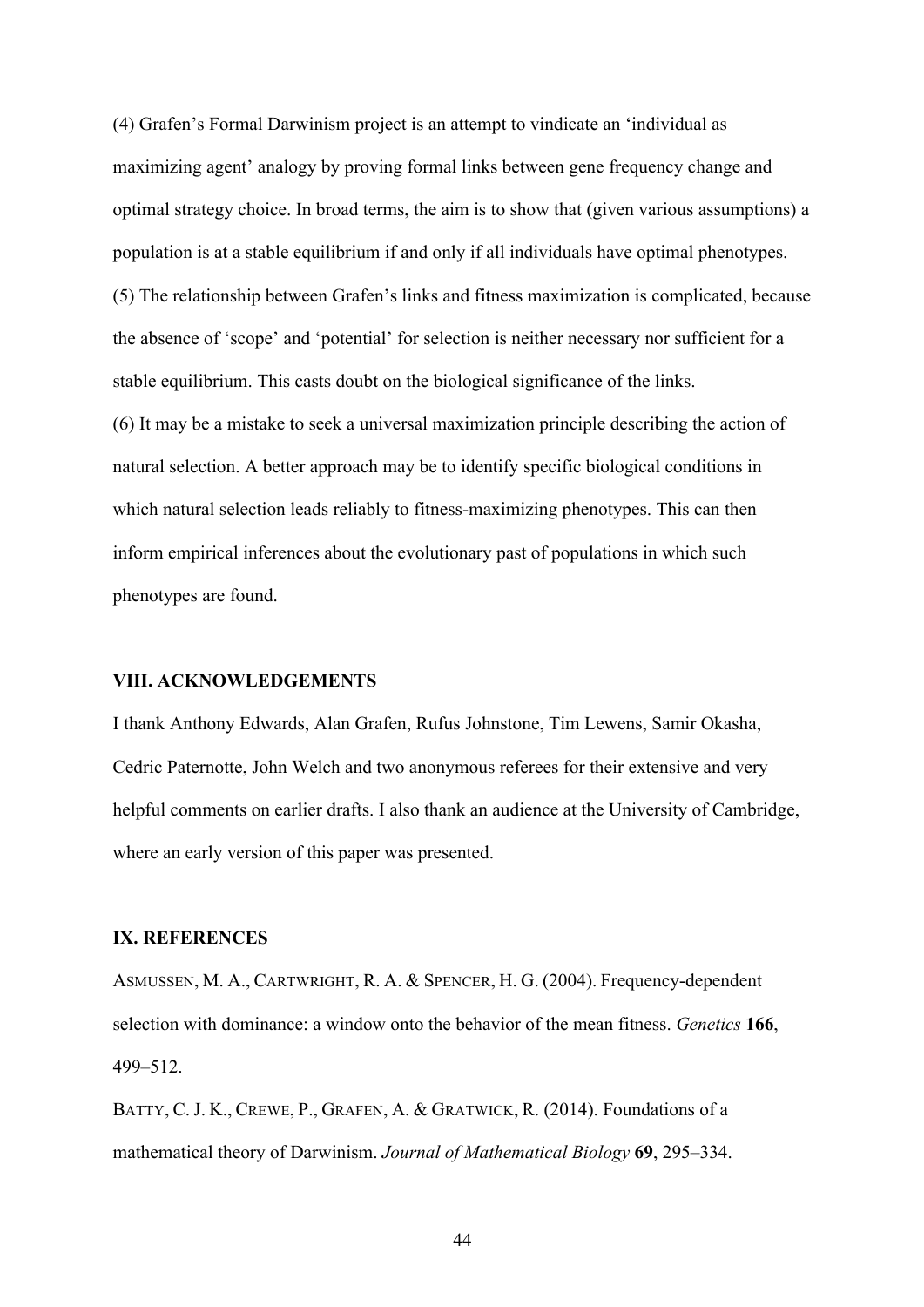BIJMA, P. (2010). Fisher's fundamental theorem of inclusive fitness and the change in fitness due to natural selection when conspecifics interact. *Journal of Evolutionary Biology* **23**, 194– 206.

BIRCH, J. (2014). Has Grafen formalized Darwin? *Biology and Philosophy* **29**, 175–180.

DAVIES, N. B., KREBS, J. R. & WEST, S. A. (2012). *An introduction to behavioural ecology*. Hoboken, NJ: Wiley-Blackwell.

DAWKINS, R. (1986). *The blind watchmaker: why the evidence of evolution reveals a universe without design*. New York, NY: W. W. Norton and Company.

DODSON, S. I., ALLEN, T. F. H., CARPENTER, S. R., IVES, A. R., JEANNE, R. L., KITCHELL, J. F. AND LANGSTON, N. E. (1998). *Ecology*. Oxford: Oxford University Press.

DOEBELI, M. (2011). *Adaptive diversification*. Princeton, NJ: Princeton University Press.

DOEBELI, M. & DIECKMANN, U. (2000). Evolutionary branching and sympatric speciation caused by different types of ecological interactions. *American Naturalist* **156**, S77–S101. DOEBELI, M. & HAUERT, C. (2005). Models of cooperation based on the prisoner's dilemma

and the snowdrift game. *Ecology Letters* **8**, 748–766.

EDWARDS, A. W. F. (1994). The fundamental theorem of natural selection. *Biological Reviews* **69**, 443–474.

EDWARDS, A. W. F. (2000). *Foundations of mathematical genetics (2nd edition)*. Cambridge: Cambridge University Press.

EDWARDS, A. W. F. (2007). Maximisation principles in evolutionary biology. In *Handbook of the philosophy of science: philosophy of biology* (eds MATTHEN, M. & STEPHENS, C.), pp. 335–347. Amsterdam: North-Holland.

EDWARDS, A. W. F. (2014). R. A. Fisher's gene-centred view of evolution and the fundamental theorem of natural selection. *Biological Reviews* **81**, 135–147.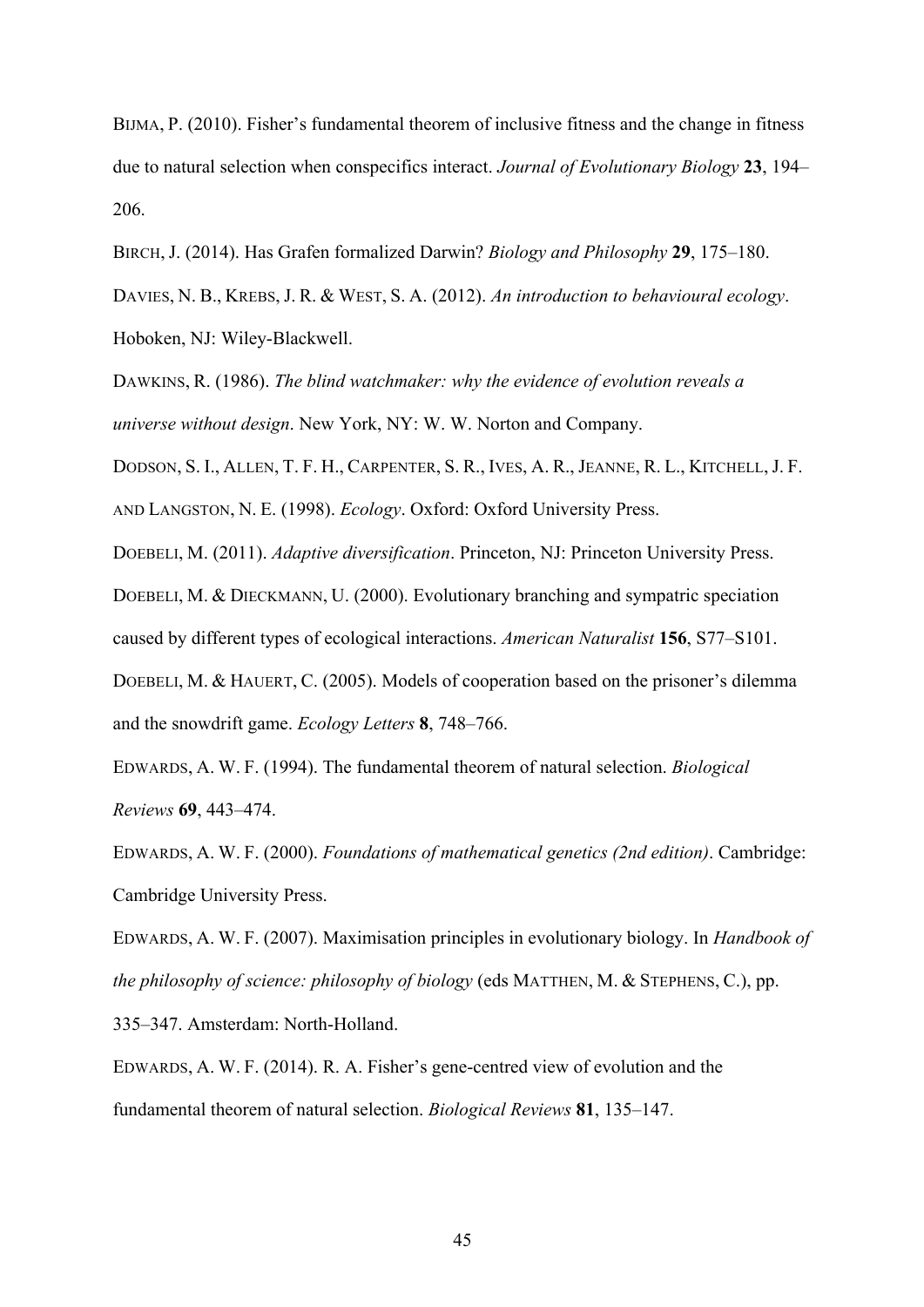ESHEL, I. & FELDMAN, M. W. (1984). Initial increase of new mutants and some continuity properties of ESS in two locus systems. *American Naturalist* **124**, 631–640.

ESHEL, I. & FELDMAN, M. W. (2001). Optimality and evolutionary stability under short- and long-term selection. In *Adaptationism and optimality* (eds ORZACK, S. H. AND SOBER, E.), pp. 161–190. Cambridge: Cambridge University Press.

ESHEL, I., FELDMAN, M. W. & BERGMAN, A. (1998). Long-term evolution, short-term evolution and population genetic theory. *Journal of Theoretical Biology* **191**, 391–396.

EWENS, W. J. (1968). A genetic model having complex linkage behaviour. *Theoretical and Applied Genetics* **38**, 140–143.

EWENS, W. J. (1989). An interpretation and proof of the fundamental theorem of natural selection. *Theoretical Population Biology* **36**, 167–180.

EWENS, W. J. (2004). *Mathematical population genetics (2nd edition)*. New York: Springer.

EWENS, W. J. (2011). What is the gene trying to do? *British Journal for the Philosophy of Science* **62**, 155-176.

EWENS, W. J. (2014). Grafen, the Price equations, fitness maximization, optimisation and the fundamental theorem of natural selection. *Biology and Philosophy* **29**, 197–205.

FISHER, R. A. (1930). *The genetical theory of natural selection (1st edition)*. Oxford: Clarendon Press.

FISHER, R. A. (1941). Average excess and average effect of a gene substitution. *Annals of Human Genetics* **11**, 53–63.

FRANK, S. A. (1997). The Price equation, Fisher's fundamental theorem, kin selection, and causal analysis. *Evolution* 51, 1712–1729.

FRANK, S. A. (1998). *Foundations of social evolution*. Princeton, NJ: Princeton University Press.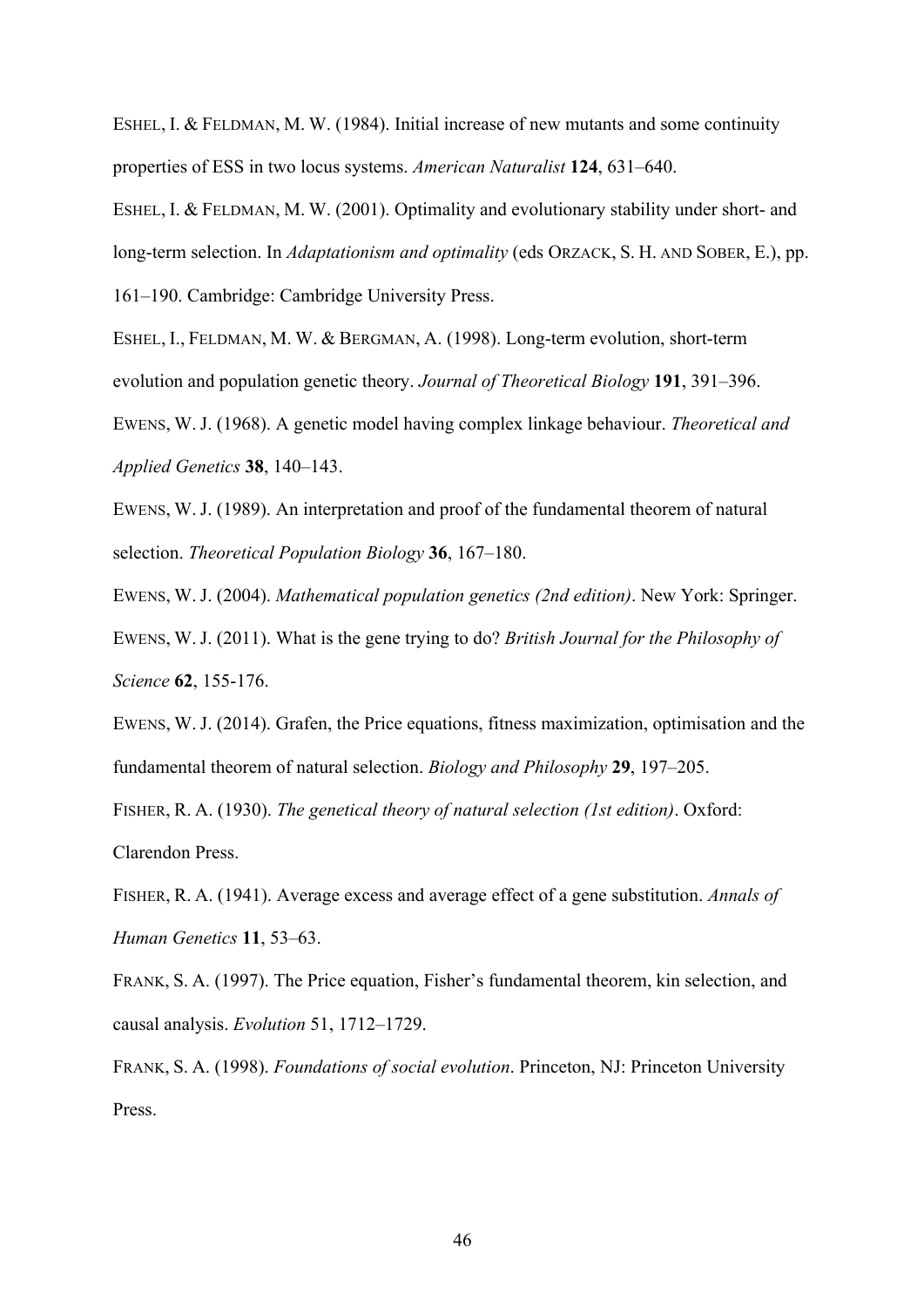FRANK, S. A. & SLATKIN, M. (1992). Fisher's fundamental theorem of natural selection. *Trends in Ecology and Evolution* **7**, 92–95.

GARDNER, A. & GRAFEN, A. (2009). Capturing the superorganism: a formal theory of group adaptation. *Journal of Evolutionary Biology* **22**, 659–671.

GARDNER, A. & WELCH, J. J. (2011). A formal theory of the selfish gene. *Journal of Evolutionary Biology* **24**, 1020–1043.

GERITZ, S. A. H., MESZE, G. & METZ, J. A. J. (1998). Evolutionarily singular strategies and the adaptive growth and branching of the evolutionary tree. *Evolutionary Ecology* **12**, 35–57. GRAFEN, A. (1984). Natural selection, kin selection and group selection. In *Behavioural ecology (2nd edition)* (eds KREBS, J. R. & DAVIES, N. B.), pp. 62–84. Oxford: Blackwell. GRAFEN, A. (1985). A geometrical view of relatedness. *Oxford Surveys in Evolutionary Biology* **2**, 28–89.

GRAFEN, A. (1999). Formal Darwinism, the individual-as-maximising-agent analogy, and bet-hedging. *Proceedings of the Royal Society B: Biological Sciences* **266**, 799–803.

GRAFEN, A. (2000). Developments of the Price equation and natural selection under uncertainty. *Proceedings of the Royal Society B: Biological Sciences* **267**, 1223–1227.

GRAFEN, A. (2002). A first formal link between the Price equation and an optimization program. *Journal of Theoretical Biology* **217**, 75–91.

GRAFEN, A. (2003). Fisher the evolutionary biologist. *The Statistician* **52**, 319–329.

GRAFEN, A. (2006*a*). A theory of Fisher's reproductive value. *Journal of Mathematical Biology* **53**, 15–60.

GRAFEN, A. (2006*b*). Optimization of inclusive fitness. *Journal of Theoretical Biology* **238**, 541–63.

GRAFEN, A. (2007). The formal Darwinism project: a mid-term report. *Journal of Evolutionary Biology* **20**, 1243–1254.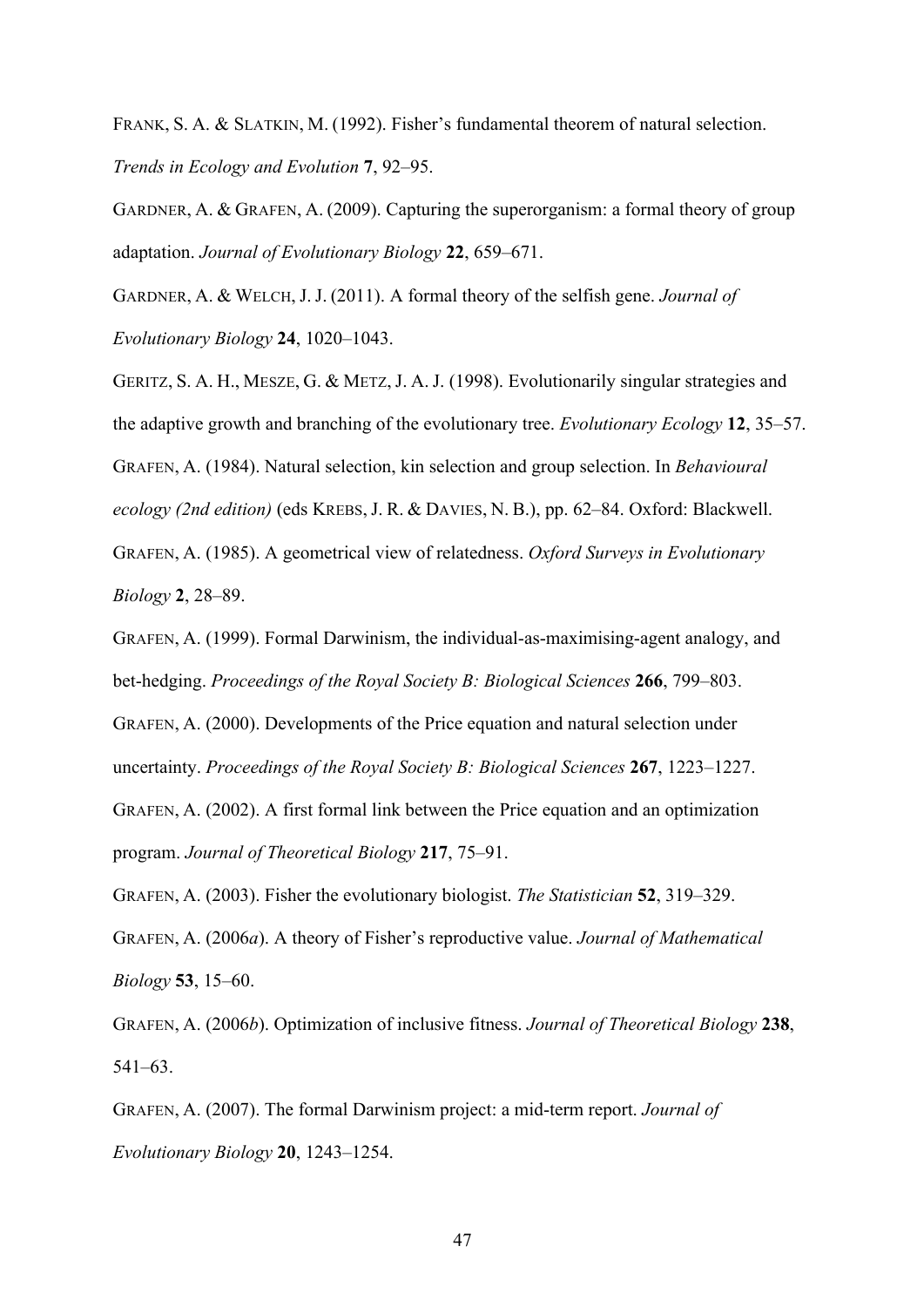GRAFEN, A. (2008). The simplest formal argument for fitness optimisation. *Journal of Genetics* **87**, 421–433.

GRAFEN, A. (2014). The formal Darwinism project in outline. *Biology and Philosophy* **29**, 155–174.

HAMILTON, W. D. (1964). The genetical evolution of social behaviour. *Journal of Theoretical Biology* **7**, 1–52.

HAMMERSTEIN, P. (1996). Darwinian adaptation, population genetics and the streetcar theory of evolution. *Journal of Mathematical Biology* **34**, 511–532.

HAMMERSTEIN, P. (2012). Towards a Darwinian theory of decision making: games and the biological roots of behavior. In *Evolution and rationality: decisions, co-operation and strategic behavior* (eds OKASHA, S. & BINMORE, K.), pp. 7–22. Cambridge: Cambridge University Press.

HAMMERSTEIN, P. & SELTEN, R. (1994). Game theory and evolutionary biology. In *Handbook of game theory with economic applications, Vol. 2* (eds AUMANN, R. J. & HART,

S.), pp. 929–993. Amsterdam: Elsevier.

HEDRICK, P. W. (2011). *Genetics of populations (4th edition)*. Sudbury MA: Jones and Bartlett.

KARLIN, S. (1975). General two locus selection models: some objectives, rules and interpretations. *Theoretical Population Biology* **7**, 364–398.

KERR, B., RILEY, M. A., FELDMAN, M. W. & BOHANNAN, B. J. M. (2002). Local dispersal promotes biodiversity in a real-life game of rock-paper-scissors. *Nature* **418**, 171–174.

LESSARD, S. (1997). Fisher's fundamental theorem of natural selection revisited. *Theoretical Population Biology* **52**, 119–136.

LEWONTIN, R. C., GINZBURG, L. & TULJAPURKAR, S. (1978). Heterosis as an explanation for large amounts of genic polymorphism. *Genetics* **88**, 149–170.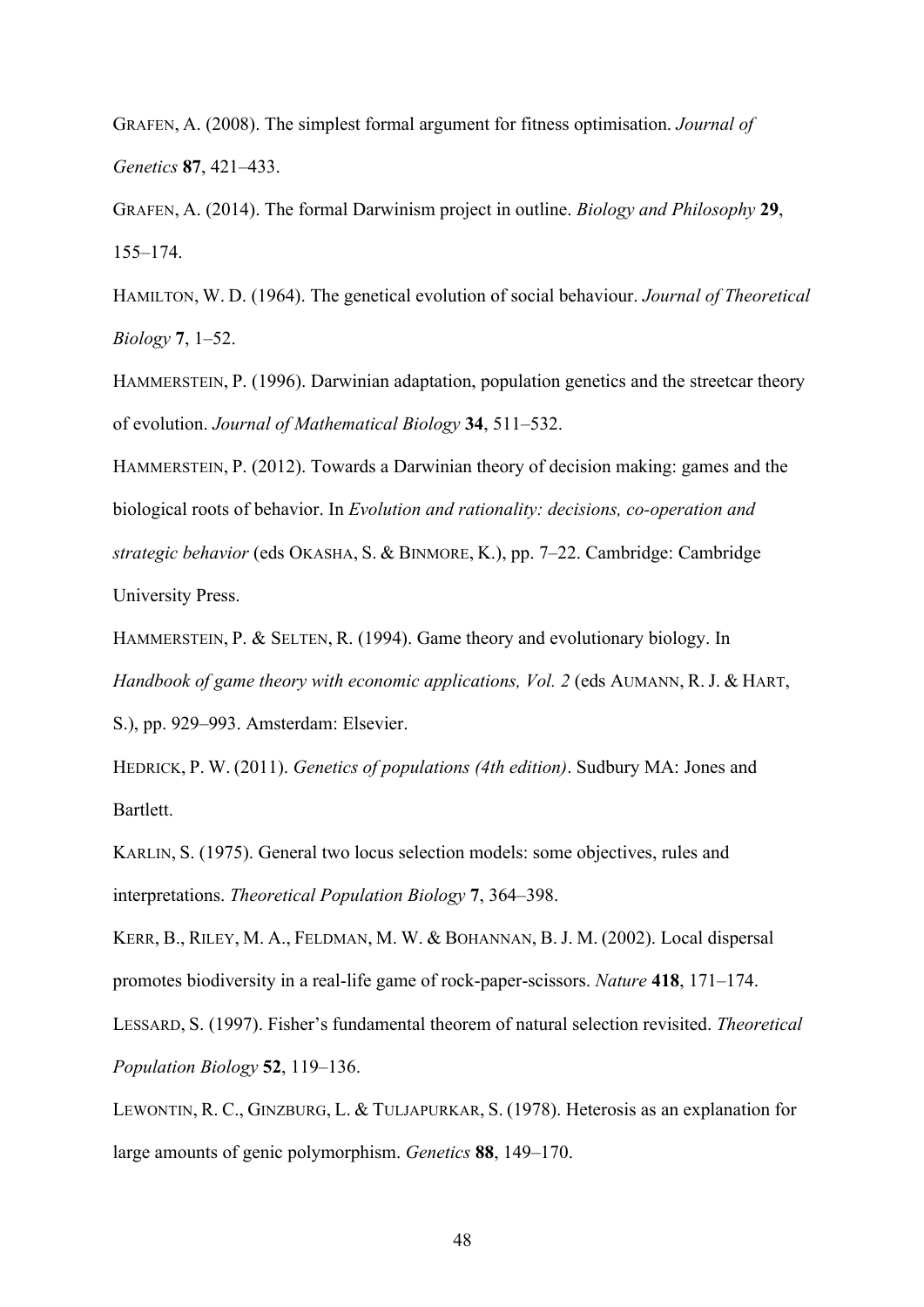LIBERMAN, U. (1988). External stability and ESS: criteria for initial increase of new mutant allele. *Journal of Mathematical Biology* **26**, 477–485.

MARROW, P., JOHNSTONE, R. A. & HURST, L. D. (1996). Riding the evolutionary streetcar: where population genetics and game theory meet. *Trends in Ecology and Evolution* **11**, 445– 446.

MAS-COLELL, A., WHINSTON, M. D. & GREEN, J. R. (1995). *Microeconomic theory*. New York: Oxford University Press.

MAY, R. M. (1973). *Stability and complexity in model ecosystems*. Princeton, NJ: Princeton University Press.

MAYNARD SMITH, J. (1982). *Evolution and the theory of games*. Cambridge: Cambridge University Press.

MAYNARD SMITH, J. & PRICE, G. R. (1973). The logic of animal conflict. *Nature* **246**, 15–18.

MORAN, P. A. P. (1964). On the non-existence of adaptive topographies. *Annals of Human Genetics* **27**, 383–393.

MULHOLLAND H. P. & SMITH, C. A. B. (1959). An inequality arising in genetical theory. *American Mathematical Monthly* **66**, 673–683.

OKASHA, S. (2008). Fisher's 'fundamental theorem of natural selection': a philosophical analysis. *British Journal for the Philosophy of Science* **59**, 319–351.

OKASHA, S. & PATERNOTTE, C. (2012). Group adaptation, formal Darwinism and contextual analysis. *Journal of Evolutionary Biology* **25**, 1127–1139.

OKASHA, S. & PATERNOTTE, C. (2014). Adaptation, fitness and the selection-optimality links. *Biology and Philosophy* **29**, 225–232.

OKASHA, S., WEYMARK, J. A. & BOSSERT, W. (2014). Inclusive fitness maximization: an axiomatic approach. *Journal of Theoretical Biology* **350**, 24–31.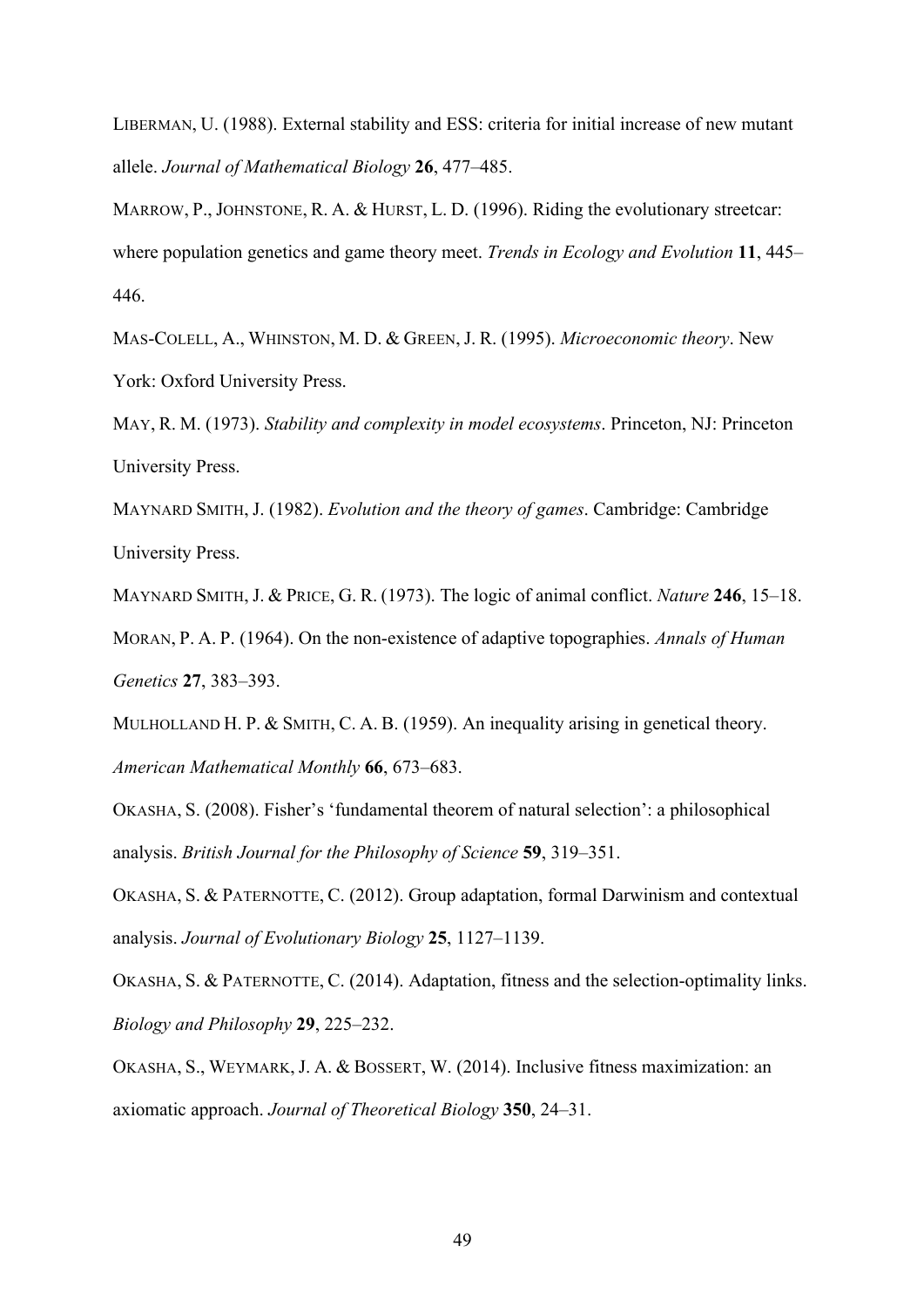ORZACK, S. H. (2014). A commentary on "the Formal Darwinism project": there is no grandeur in this life view of life. *Biology and Philosophy* **29**, 259–270.

ORZACK, S. H. & SOBER, E. (1994*a*). How (not) to test an optimality model. *Trends in Ecology and Evolution* **9**, 265–267.

ORZACK, S. H. & SOBER, E. (1994*b*). Optimality models and the test of adaptationism. *American Naturalist* **143**, 361–380.

ORZACK, S. H. & SOBER, E. (1996). How to formulate and test adaptationism. *American Naturalist* **148**, 202–210.

ORZACK, S. H. & SOBER, E. (2001). *Adaptation and optimality*. Cambridge: Cambridge University Press.

PARKER, G. A. & MAYNARD SMITH, J. (1990). Optimality theory in evolutionary biology. *Nature* **348**, 27–33.

PLUTYNSKI, A. (2006). What was Fisher's fundamental theorem of natural selection and what was it for? *Studies in History and Philosophy of Biological and Biomedical Sciences* **37**, 59– 82.

PRICE, G. R. (1970). Selection and covariance. *Nature* **227**, 520–521.

PRICE, G. R. (1972). Fisher's 'fundamental theorem' made clear. *Annals of Human Genetics* **36**, 129–140.

REEVE, H. K. & SHERMAN, P. W. (1993). Adaptation and the goals of evolutionary research. *Quarterly Review of Biology* **68**, 1–32.

RICE, S. H. (2008). A stochastic version of the Price equation reveals the interplay of deterministic and stochastic processes in evolution. *BMC Evolutionary Biology* **8**, 262–279. ROFF, D. A. (1992). *The evolution of life histories: theory and analysis*. New York: Chapman and Hall.